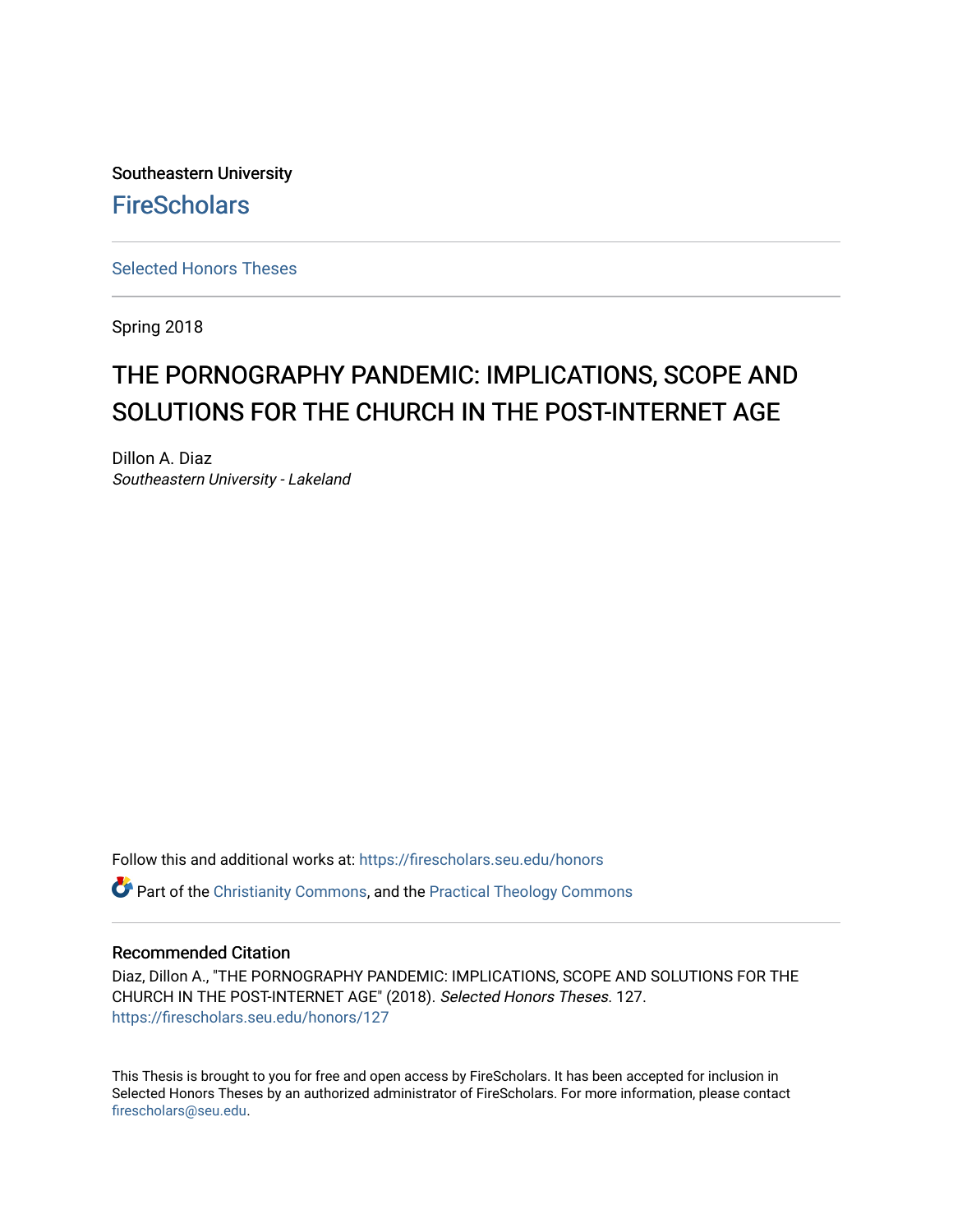# THE PORNOGRAPHY PANDEMIC: IMPLICATIONS, SCOPE AND SOLUTIONS FOR THE CHURCH IN THE POST-INTERNET AGE

by

Dillon Amadeus Diaz

Submitted to the Honors Program Committee

in partial fulfillment

of the requirements for University Honors Scholars

Southeastern University

2018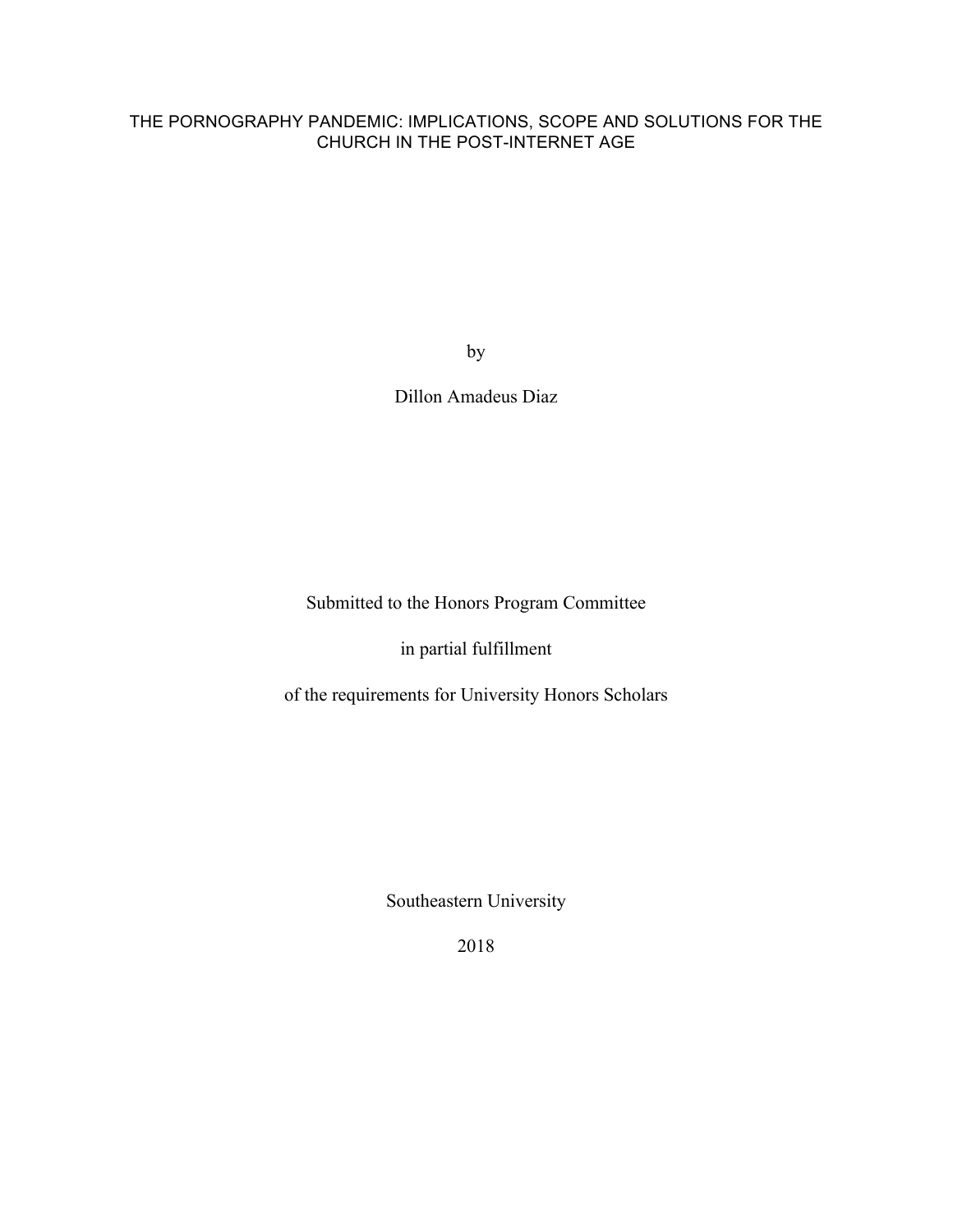$\longrightarrow$  $G$ y ್ಯೂನಿ

Copyright by Dillon Amadeus Diaz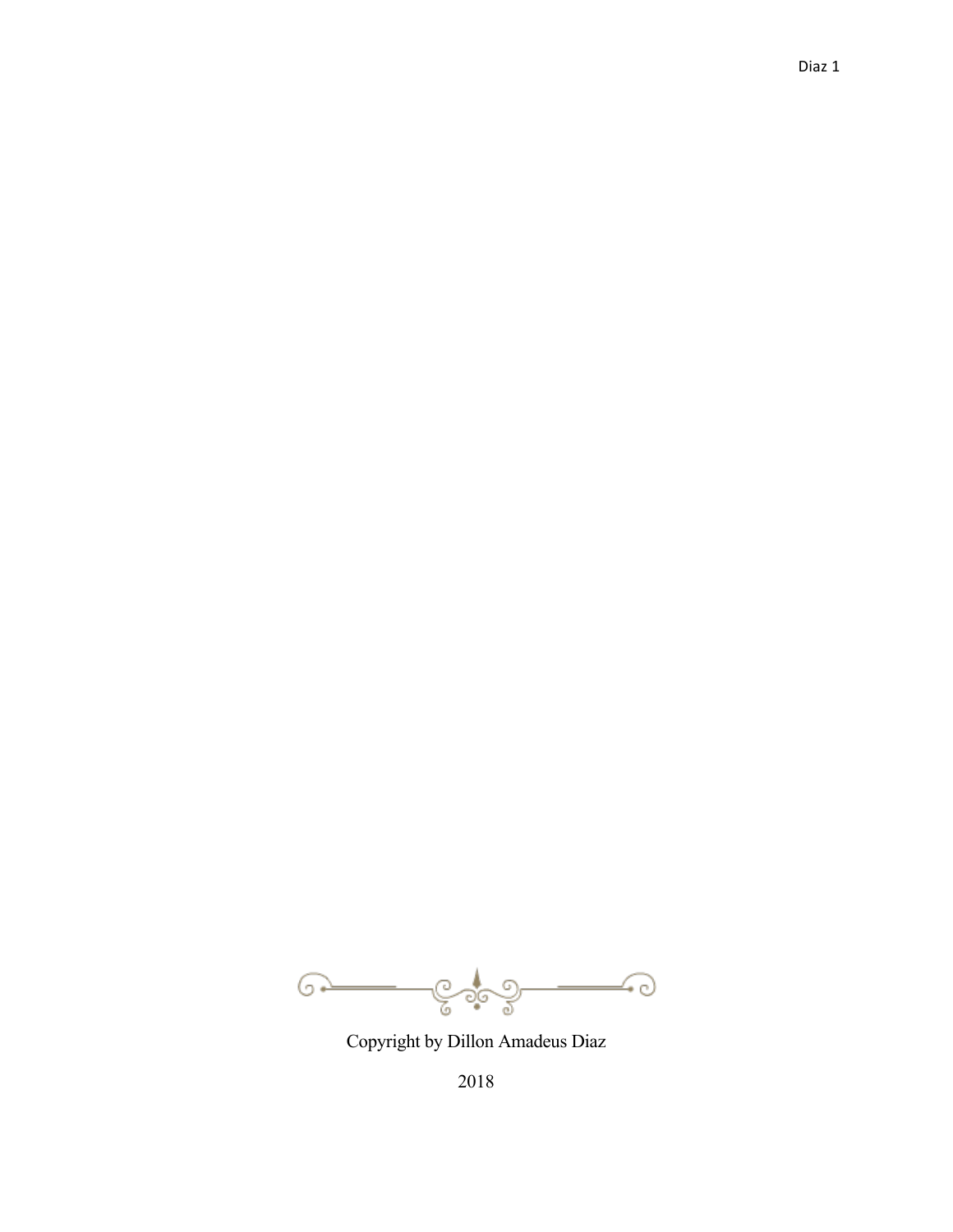#### Dedication

To Dr. Gordon Miller, whose Thesis class I accidentally missed on the 12<sup>th</sup> of March, 2018. I asked if I missed anything important; he replied, "Of course you missed something important. My class is always important."

To Dr. Joseph Davis, my thesis advisor and greatest inspiration in the defense of the true faith, whose words still ring true in my ears: "You either worship a God of revelation, or a God of imagination."

To Abigail Sprinkle, my beautiful bride-to-be, lovely beyond compare. One night, I told her every wicked thing I had ever done, and she looked at me with a smile that betrayed everything I had just confessed. With love written in her eyes, she looked at me and said, "That's not who you are anymore, and I don't see you any different. You are a new creation in Christ." Not many moons later, on the  $19<sup>th</sup>$  of June, 2017, I bent down on one knee and asked her if she would magnify the Lord with me forever; she gasped, and covered her mouth as her eyes opened wide, with tears streaming down her cheeks. She nodded: "Yes." I would thank her for seeing every part of my soul and loving it all. She convinced me that I am not a beast, but a prince—though, next to her, I remain a pauper still.

To my dear mother, Nora Rosas, whom I owe my life. She worked three jobs during my entire life to raise me and my brother. She never gave up on me, even when I had given up on myself. She taught me the meaning of sacrificial, unconditional love.

- To Pastor Kevin Taylor, my spiritual father in the Lord, who challenged me to give my life fully to Christ and baptized me in the Gulf of Mexico. I owe him my desire to serve Christ through ministry all my days.
	- To Robert White, my brother in the Lord, who has stood by me as a faithful friend in my darkest hour, and has taught me the meaning of the proverb: "As iron sharpens iron, so one man sharpens another."

To Solomon, whose wisdom was unsurpassed among all the kings of ancient Israel. He taught me the beginning of wisdom, which is the fear of the Lord, as well as the danger of the forbidden woman. His proverbs were the first of the Holy Scriptures I read in earnest; to him I owe my love for God's Word, my desire for righteousness, and my hatred of sin.

To Christ, whom I owe everything. He saw me in the utter ruin of my transgressions, but had mercy on me. I forsook Him for worldly pleasures, and deserved death for my depravities toward Him and His beloved daughters; but where my wicked hands should have been cut off, He spread His own on the cross to pay the price for my sins and to grant me eternal life. To Jesus belongs all the credit, and all the glory, and all the honor, and all the praise, now and forever! Amen.

To the men who have walked alongside me and have invited me into their lives to aid in the battle against pornography, which every man faces. Keep fighting!

And, finally, to every daughter of God whom I have ever hurt, directly or indirectly. I don't deserve your forgiveness, but I swear I will spend the rest of my days defending you whom I once exploited.

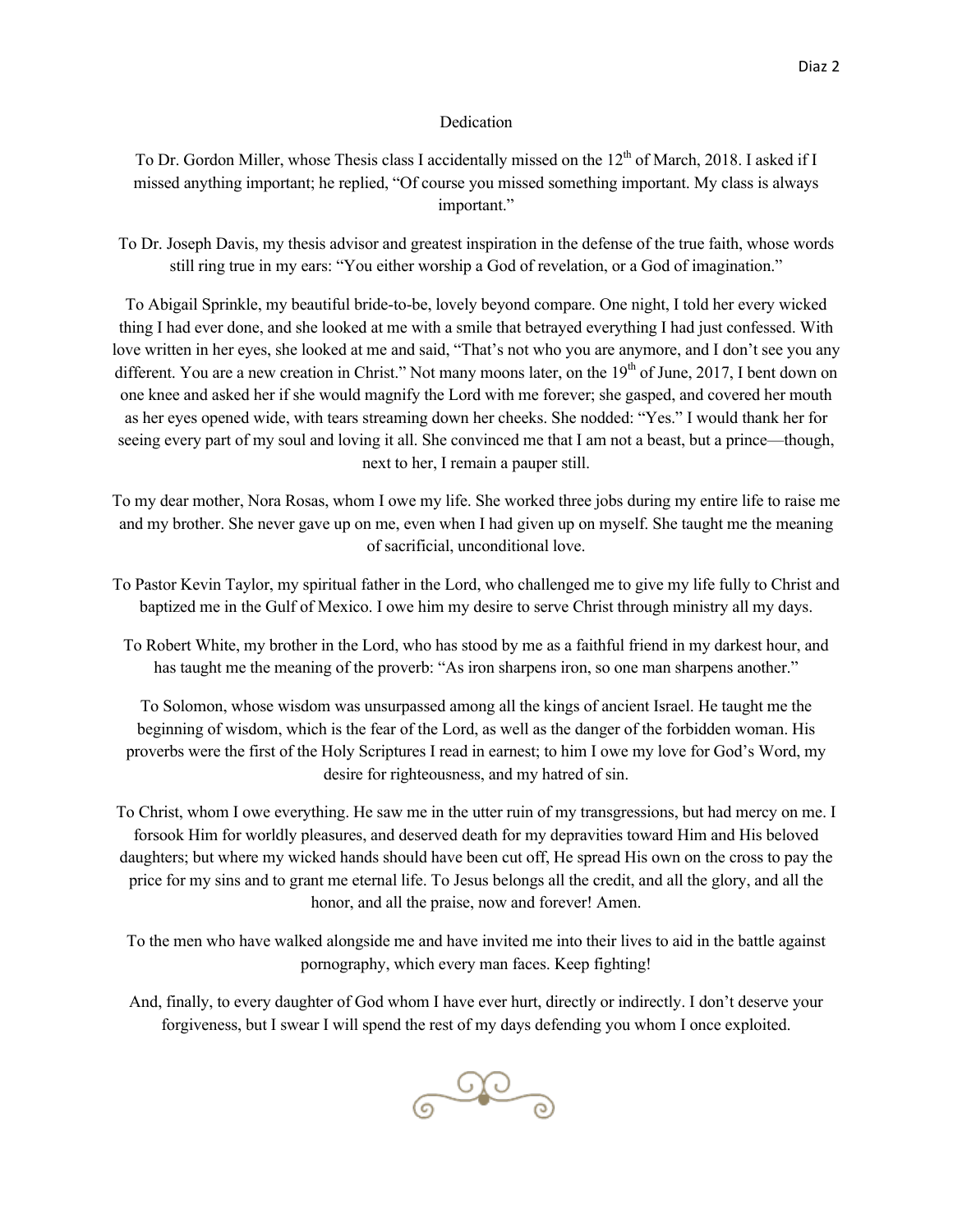#### Abstract

Pornography, recently declared a public health risk, has become an increasingly large problem for society, in particular, the church. The users of pornography span across the board, including men, women, adolescents, children, and even clergy. Pornography has been shown to have detrimental effects in the marriage and family. It also presents a distorted view of sexuality, increasing violent sexual attitudes and other deviancies. As the pornographic industry targets younger audiences, they are more easily hooked due to psychological phenomena and physical changes to the brain that result from pornographic use. All these issues find expression in the life of the church, where believers are ensnared in a sinful lifestyle that causes spiritual, sexual and familial dysfunction, damages their witness, and cripples their effectiveness for the gospel. All the while, pornography continues to degrade and abuse women. In order to mitigate these problems, the church will need to redeem sexuality through discipleship, reclaiming language, counseling, software, spiritual discipline, and accountability.

KEY WORDS: Pornography, church, psychology, sexuality, internet, marriage, family, children, adolescents, men, women, clergy, abuse, masturbation, counseling, accountability, discipline, spirituality, shame.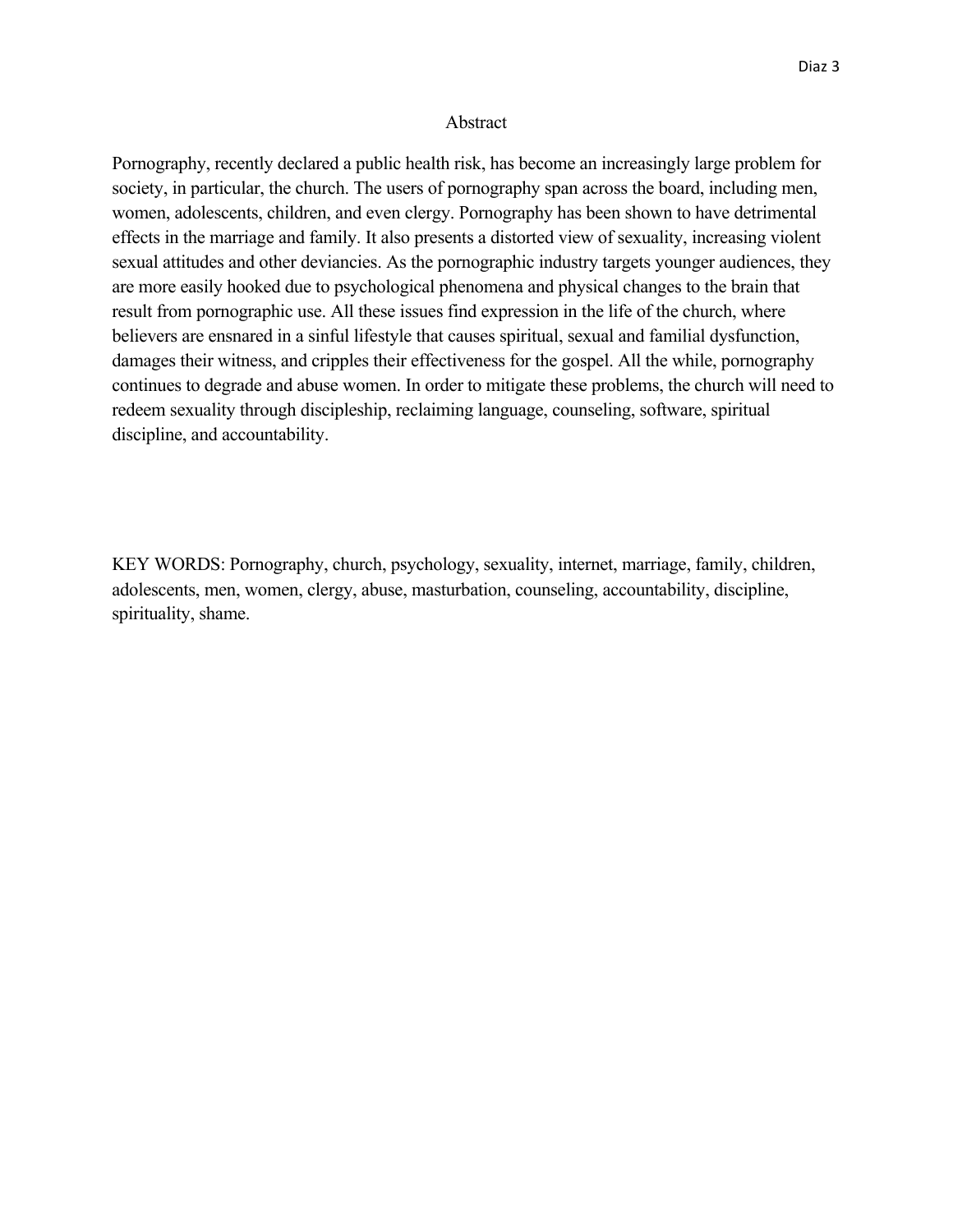# Table of Contents

- I. Introduction
- II. Methodology
- III. Literature Review
	- a. Scope—The Pornographic Pandemic
		- i. The Sexual Revolution and the Church
		- ii. Psychology
		- iii. Children, Adolescents and Young Adults
		- iv. Pastors
		- v. Women, Marriage and Family
		- vi. Pornography's Victims and Vindicators
	- b. Solutions—Redeeming Sex
		- i. Redeeming Language/Breaking the Silence
		- ii. Reclaiming Healthy Sexuality
		- iii. Accountability, Software and Support
		- iv. Counseling
		- v. Spiritual Discipline
		- vi. The Power of Christ—Toward a Theology of Change
- IV. Conclusion

# Bibliography

Appendix I—A Theology of Masturbation: Black and White, or Fifty Shades?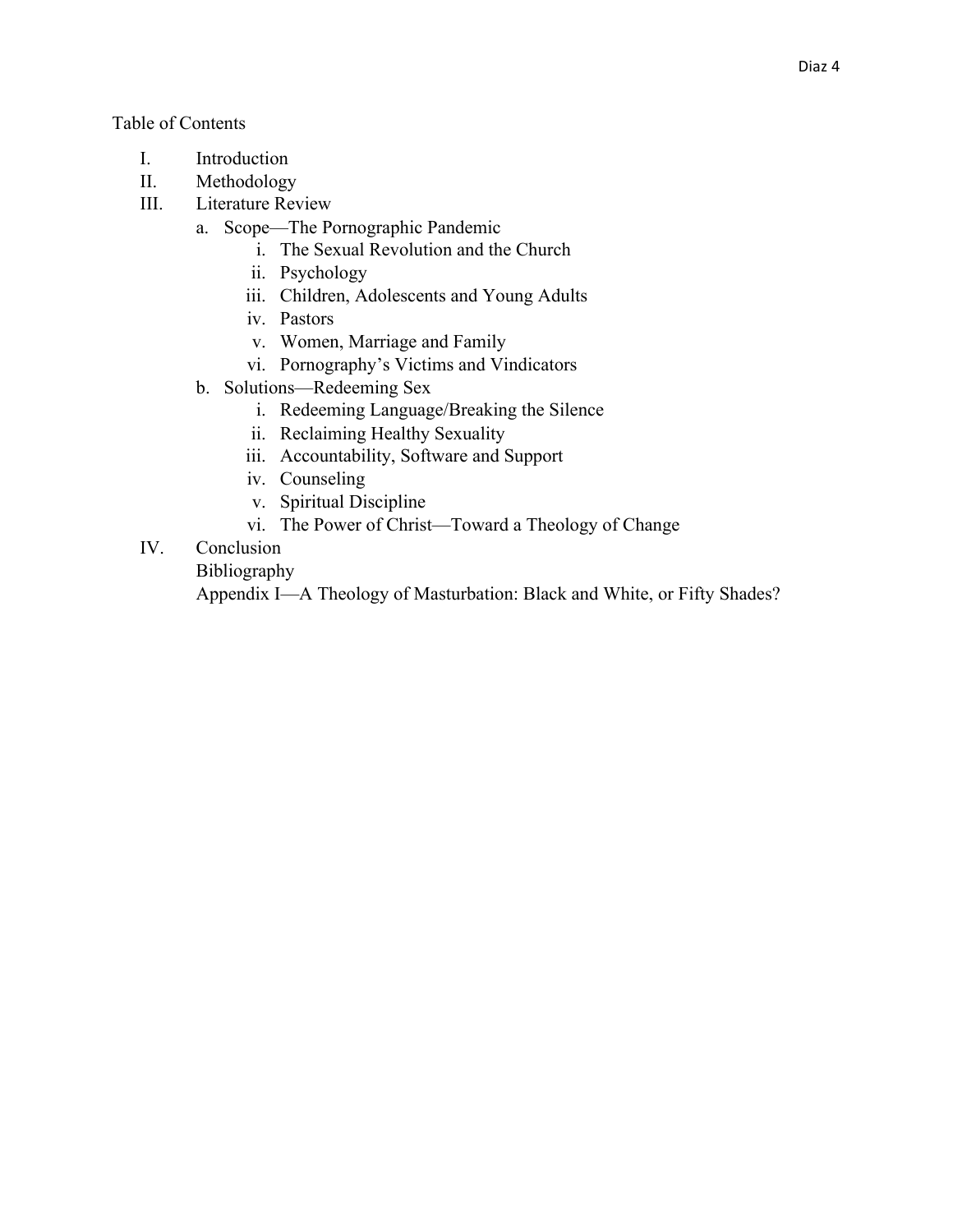# **I. INTRODUCTION**

<u> 1989 - Johann Barn, mars ann an t-Amhain an t-Amhain an t-Amhain an t-Amhain an t-Amhain an t-Amhain an t-Amh</u>

Some have called it "the drug of the new millennium;"<sup>1</sup> others, todays' "forbidden fruit" of choice.2 At this very moment, somewhere in the United States, pornography is being both produced and consumed at literally a nonstop pace, in an industry that makes more money than the combined annual revenue of Microsoft, Google, Amazon, eBay, Yahoo, Apple, and Netflix.<sup>3</sup> Notably, in the state of Florida, pornography has just been named a public health crisis, as House Representative Spano comments, "Research has found a correlation between pornography use and mental and physical illnesses, difficulty forming and maintaining intimate relationships, unhealthy brain development and cognitive function, and deviant, problematic or dangerous sexual behavior."<sup>4</sup> Like the insidious Serpent of Eden, pornography has stealthily slithered into the homes of hapless Christians across the world. Awad writes, "Half of America's male congregation attend Sunday morning worship, lead Bible studies, assist in youth and children ministries, and become deacons and leaders while [pornography] grips their hearts and eyes like a deadly python."5 Just as the quintessential temptress Delilah seduced the mighty Samson into revealing the gleaming chink in his armor, an array of appetizing mistresses on a screen have enticed even the strongest-willed Christians, promising pleasure, comfort, and companionship,

<sup>&</sup>lt;sup>1</sup> Kastleman, Mark. *Internet Pornography: The Drug of the New Millennium*. Orem, UT: Granite Publishing and Distribution, 2002.

<sup>2</sup> Cannon, Ralph A. "Pornography, Sex and the Church." *The Christian Century* 80, no. 18 (May 1, 1963): 576–79.

<sup>&</sup>lt;sup>3</sup> Younce, Craig L. "The Significance of Developing Core Counseling Competencies in Pastoral Care Ministry." D.Min., Liberty University, 2012, 155.

<sup>4</sup> Darrah, Nicole. "Florida House Declares Porn a Public Health Risk." Text.Article. Fox News, February 21, 2018. http://www.foxnews.com/health/2018/02/21/florida-house-declares-pornography-publichealth-risk.html.

<sup>5</sup> Awad, Farid. "Pornography Addiction: A Cognitive Approach in Combating the Lies Christian Males Believe." D.Min., Liberty University, 2010.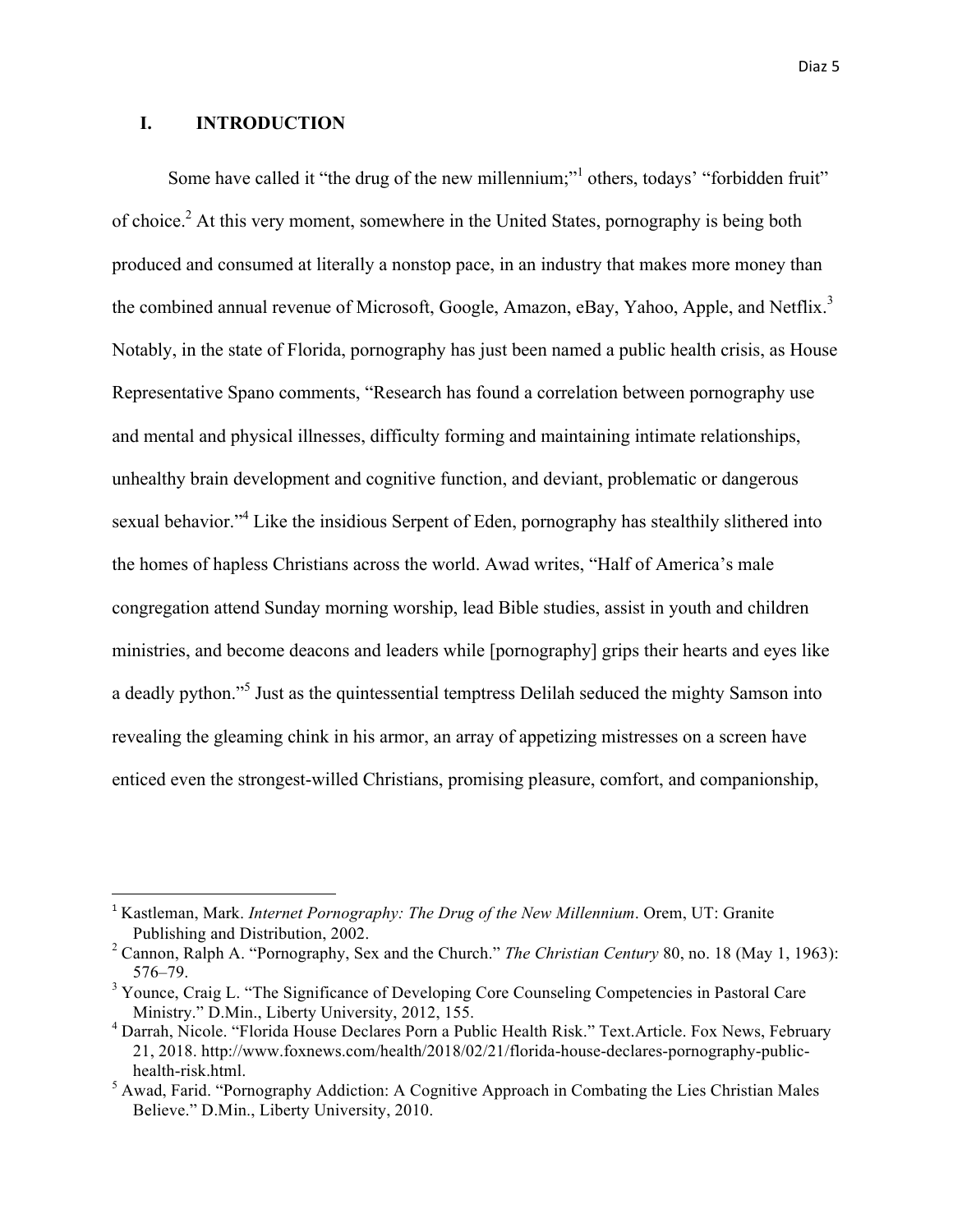but delivering death—death to their marriages, families, careers, sexual satisfaction, and motivation for the Gospel of Christ.

"The number one issue that men would seek pastoral counsel for in the church where I pastored was the struggle with pornography. It was so great that all other issues combined for which one might see a pastor did not equal the number of people seeking pastoral guidance for this issue,"<sup>6</sup> said Dr. Joe Davis, professor of theology at Southeastern University. The cruel irony of the pornography crisis is this: in an alarming reversal of morality, Christians (68% of church-going males and 30% of females)<sup>7</sup>, whom Christ assigned to reach the lost, have instead swallowed the bait of adult filmmakers (read, traffickers) to perpetuate the industry's success and directly participate in its exploitation. With studies showing that pornography may be more addicting than heroin,<sup>8</sup> viewers simultaneously and paradoxically become both the captives of sexual addiction as well as the captors and perpetrators of every abuse that occurs to people in the videos they consume, as their clicks, site-visits and memberships feed money into the pockets of sexual slavers. Since the proliferation of the internet, pornography has become the Achilles Heel of the modernized church, upon which the strokes of the enemy cause it to stumble in the heat of the battle for the fate of the world— a problem that can only be overcome when the power of Christ meets the willingness of men and women to be changed.

Still, not all are convinced of the danger of pornography, and some even purport its benefits. Though scholars fall on both sides of the spectrum in the pornography debate, an overwhelming amount of research points to the detriments of pornography, not only to the

 <sup>6</sup> Joseph Davis (Professor, Southeastern University), interviewed by Dillon Diaz at Southeastern University on January 24, 2018.

<sup>&</sup>lt;sup>7</sup> Archebelle, Carol. "What the Porn Industry Doesn't Want the Church to Know." Christianity Today 61, no. 9 (November 2017): 2–2.

 $8$  Younce, 162.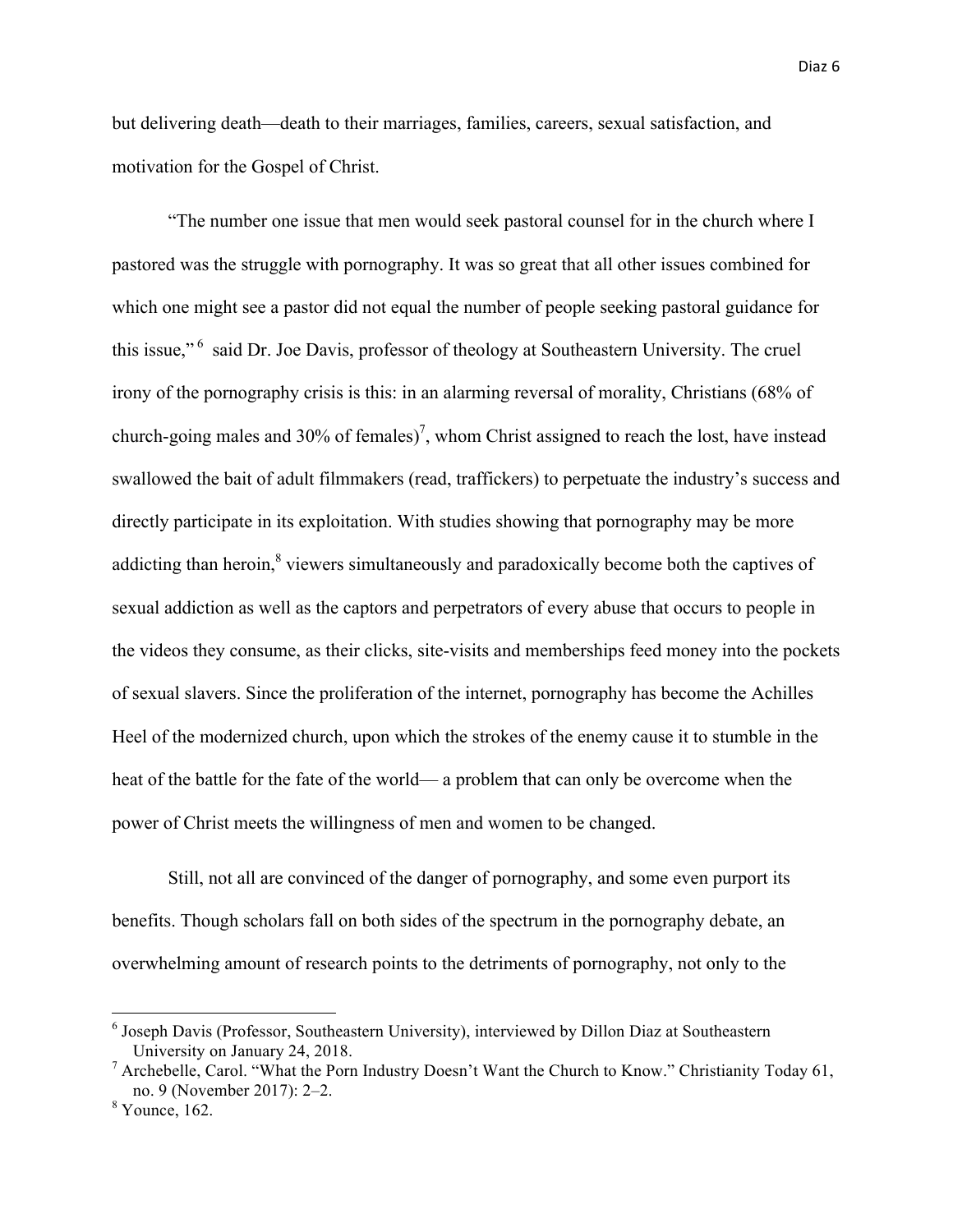sentiments of Christians but to society at large. From a Christian perspective, this widespread problem is part of Satan's insidious plot to subvert the church in the  $21<sup>st</sup>$  century for his purposes— to kill, steal, and destroy. Pornography's siren song beckons Christian men, women and children to delve deeper and deeper into an inescapable pit, ravaging their own lives as much as the women being ravaged on camera. The silence of pastors, parents, professors, and politicians on this matter is palpable, but the time has now come to expose the unfruitful works of darkness.

## **II. METHODOLOGY**

This thesis will consist of a literature review of what few resources have been published regarding pornography, sexual addiction, maladaptation in the church and home, consequences of the sex trade industry, and more. Relatively little research has been conducted regarding these subjects, particularly regarding the ill fate of women trapped in the pornographic industry. Yet this subject may be the most pertinent, unspoken subject that affects the lives of millions. This thesis will also propose the statement that pornography is the greatest unspoken danger that threatens the church in the age of the internet. This research will suggest several questions:

- Why is pornography such a problem? Just how bad is it?
- Who are the various groups of people affected by the pornographic industry?
- Where can sexual addicts turn for help?
- What can be done to alleviate the problem?
- What can overcoming pornography mean for the Great Commission?

These are the questions that will be considered in this thesis, as the problem is explored and exposed. The goal in this research will be to define the problem, demonstrate the gravity of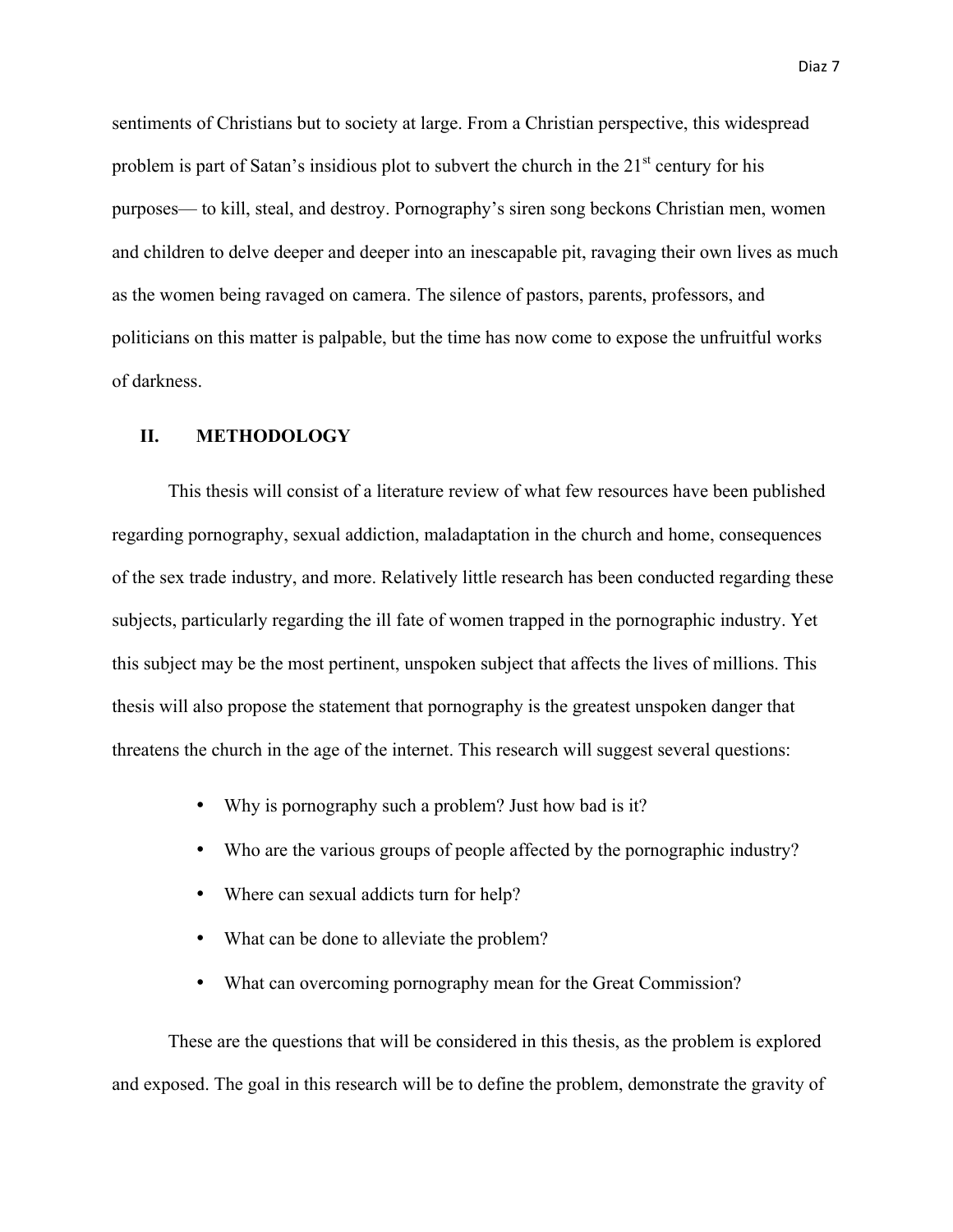the situation, review relevant literature on the subject, and provide practical solutions that can be utilized in the church, home and elsewhere. There will also be appropriate theological reflections included on these topics, based on Scripture.

## **III. SCOPE—THE PORNOGRAPHIC PANDEMIC**

## **A. The Church and the Sexual Revolution**

The church, by and large, is not talking about sex. This has been the rule for centuries, with few exceptions. Too often, when the subject *has* been addressed, the church has implicitly portrayed sex as being dirty, worldly, or unholy, leading to a systemic dysfunction in the church that scholar Laura Nelson deems "sexual anorexia."9 Historically, sex has been seen by the church, at best, as a mere concession by God to humanity to satisfy the animal cravings of the flesh. Common themes in church doctrine (whether spoken or unspoken) have included shaming of sexual relations and applause of self-denial as a virtue. If there is any clerical figure who is most commonly associated with these trends, it is the fourth-century theologian Augustine,  $10$ who, prior to converting to Christianity, had a committed relationship with a concubine who bore his only son. After his conversion, the saint abandoned his partner and took a vow of celibacy, promising to never again partake of what he deemed to be inherently sinful. His views would prove to be quite influential on the church's view of sex for nearly two millennia.

Since then, western culture has effectively re-written all the rules of sexuality, beginning with the sexual revolution of the latter half of the  $20<sup>th</sup>$  century. Now, in a time when traditional values have been swallowed up in an ocean of sexual novelty, the church's anti-sexual themes have proved quite unfortunate. Any church-driven efforts to constrain sexuality and/or avoid talk

 

<sup>9</sup> Nelson, Laura. "Sexual Addiction versus Sexual Anorexia and the Church's Impact." *Sexual Addiction & Compulsivity* 10, no. 2–3 (January 1, 2003): 179.

<sup>&</sup>lt;sup>10</sup> Ibid, 186.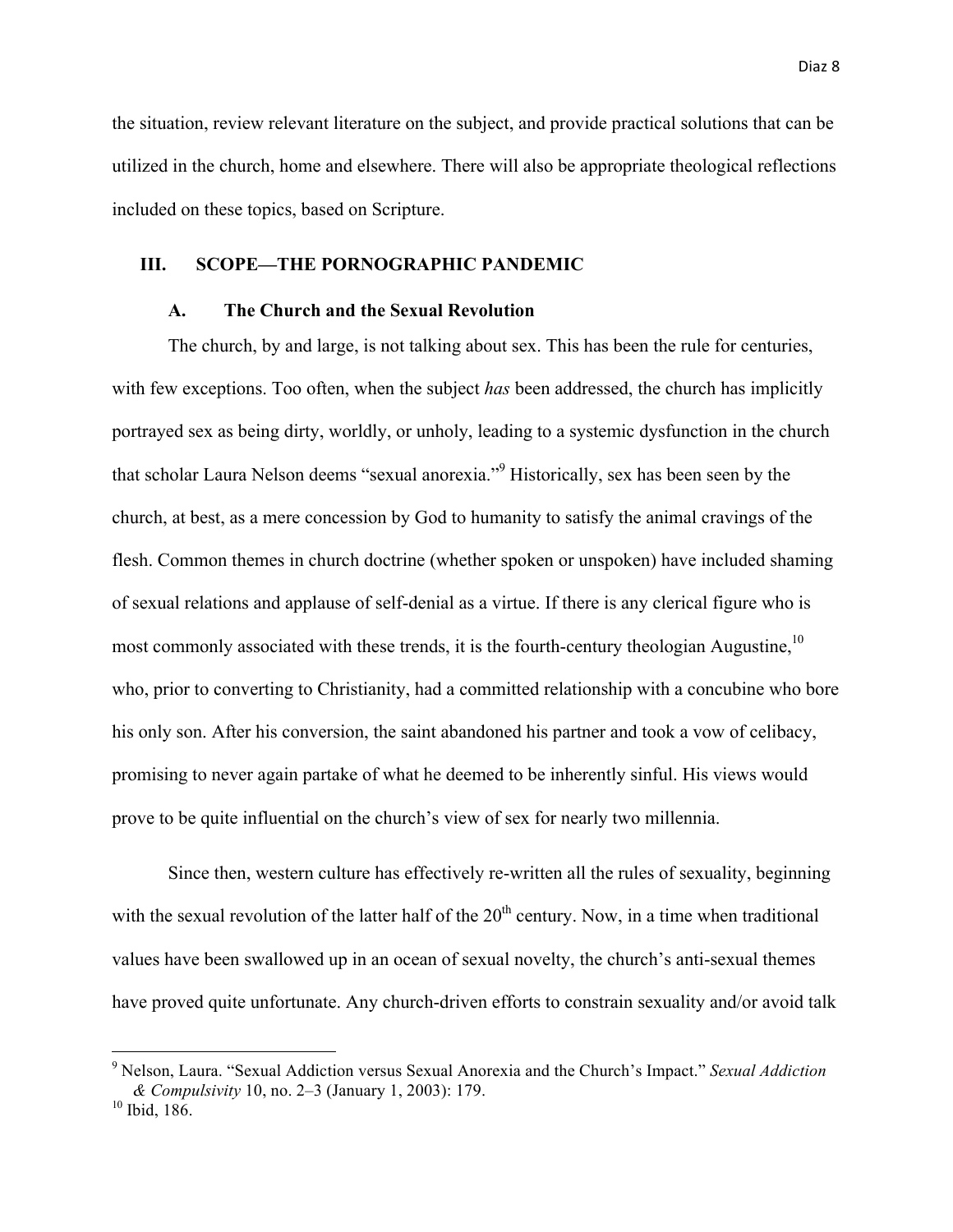on the subject have notably backfired.<sup>11</sup> The more negatively sex is viewed, the more Christians experience shame and confusion; yet, the more sexual feelings are denied, the more impulses arise for sexual gratification from any—and every— source.<sup>12</sup> Thus, the church has historically failed to provide Christians with a realistic or healthy perspective on wholesome sex, but has only added to the confusion in a culture saturated with mixed messages. These issues will help explain the explosion of internet pornography usage among Christians during the age of the internet.

Western culture (American culture in particular) has become hyper-sexualized. Reverend Ralph A. Cannon, Doctor of Ministry, comments on the role of the church in the midst of such an over-sexualized society. The average Christian is torn between everything they have heard from the church regarding sex and their own nagging curiosity to explore for themselves.<sup>13</sup> This creates tension that amplifies and intensifies sexual desires through a cycle of curiosity and repressed feelings. The pornographic industry is quite aware of this struggle, and they capitalize on it,<sup>14</sup> intentionally designing advertisements and content to lure in the sexually starved, designing interactive material to provide a false sense of intimacy via simulated company. This caters to the very real human need for meaning, purpose, and relationship.<sup>15</sup> In this virtual reality, curiosity is satisfied and expectations are met and exceeded through hyper-novelty, an unlimited horizon of new experiences. Cannon deems this profitable enterprise a "massive and

 $11$  Nelson, 187.

<sup>12</sup> Ibid, 186.

<sup>13</sup> Cannon, Ralph A. "Pornography, Sex and the Church." *The Christian Century* 80, no. 18 (May 1, 1963): 578.

 $14$  Ibid.

 $15$  Ibid.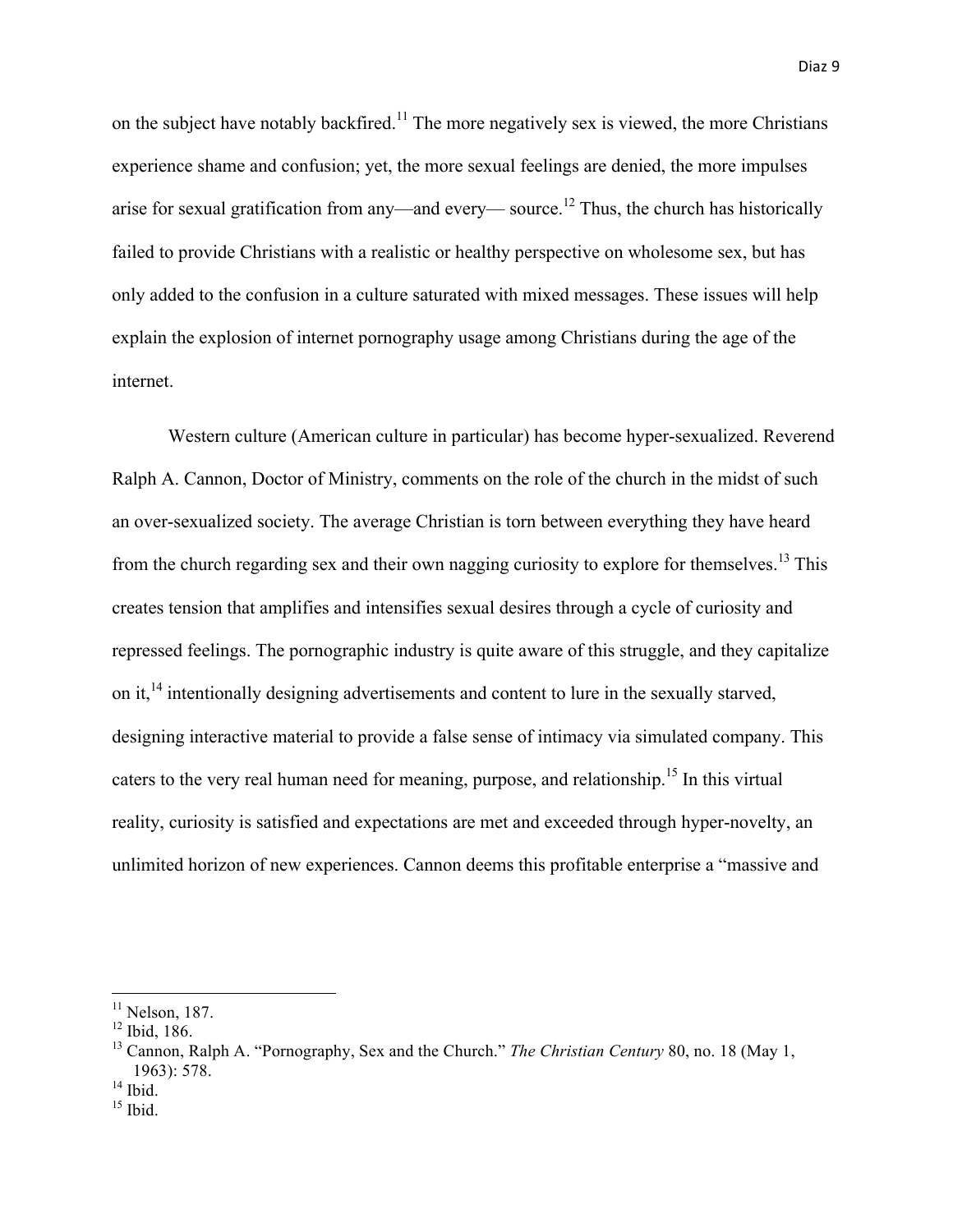inhumane assault on peoples' emotions."<sup>16</sup> This is a fair description of the reality and utter pervasiveness of the problem.

Consequently, pornography has affected social consciousness to no small degree. One of the main threats that the pornographic industry poses to society is the alarmingly rapid undermining of values that it encourages, replacing them with a perverted ideology in which women are mere objects to be used (and abused) for sexual pleasure. In this highly-distorted system of belief, there is no such thing as love, but only erotic desire, which is the highest ideal; sex is not an act of sacrificial, committed love, but merely a visceral expression of biology. <sup>17</sup>

## **B. Psychology**

How does the ordinary, heterosexual male progress from a reading a "softcore" magazine to finding himself consuming hardcore videos involving violence, abuse, children, animals, homosexuality, the occult, and more? According to Park, "a 2016 study reported that half of men surveyed had moved to material 'not previously interesting to them or that they considered disgusting."<sup>18</sup> The short answer is: dopamine. Just as with any drug addiction, the pornography viewer finds him or herself addicted to surges of dopamine, a pleasure-inducing neurotransmitter released in the brain's hypothalamus<sup>19</sup> upon such highly-rewarding activities as eating, consuming drugs, or having sex. As the brain is flooded with unnatural amounts of neurotransmitters via drugs, binge eating, or the sheer sexual novelty accessible through rapid

 $16$  Cannon, 578.

 $17$  Ibid.

<sup>&</sup>lt;sup>18</sup> Park, Brian Y., Gary Wilson, Jonathan Berger, Matthew Christman, Bryn Reina, Frank Bishop, Warren P. Klam, and Andrew P. Doan. "Is Internet Pornography Causing Sexual Dysfunctions? A Review with Clinical Reports." Behavioral Sciences (2076-328X) 6, no. 3 (September 2016). 13.

<sup>&</sup>lt;sup>19</sup> Mandal, Ananaya. "What Is Dopamine?" News-Medical.net, January 10, 2010. https://www.newsmedical.net/health/What-is-Dopamine.aspx.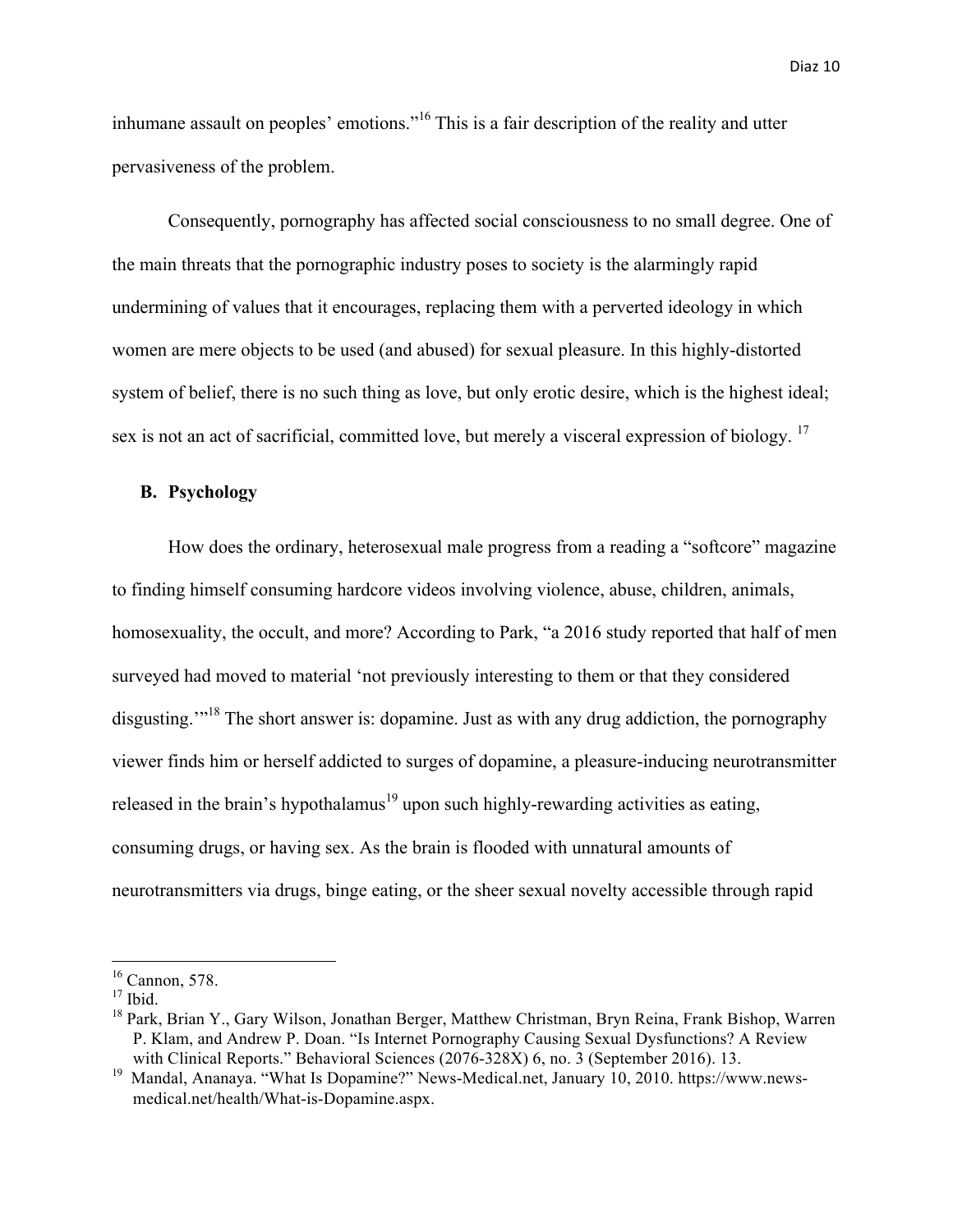succession of images and videos of fantasy partners found online, the dopamine receptors in the brain are "blunted."<sup>20</sup> Like a dulled axe, these damaged neurotransmitter receptors require doubled force to achieve the same result—thus, the need for higher frequency, higher sensation, and constant novelty. Subsequently, according to Costa, "The idea that dopamine modulates novelty seeking is supported by evidence that novel stimuli excite dopamine neurons and activate brain regions receiving dopaminergic input."<sup>21</sup> The result: "dopamine [drives] exploratory behavior in novel environments."<sup>22</sup>

Thus, one of the more frightening trends in the use of pornography is the tendency for users to be gradually drawn into realms that transcend what might be considered normal, where more extreme forms of material are used. This phenomenon is illustrated by James G. Pfaus, Ph.D., who spearheads a scientific study of great proportions relating animal behavior to human sexuality. Pfaus asserts that "sexual behavior [has] similar processes and endpoints for all mammalian species..."<sup>23</sup> Thus, by testing rodents,<sup>24</sup> Pfaus makes observations that are highly accurate and notably correspond to human behavior, so much so that "animal models of human sexual response can be used successfully as preclinical tools.<sup>225</sup> This means that findings on animal sexual behavior can be useful in diagnosing unhealthy human sexual behaviors. This will prove highly beneficial in examining psychological processes in pornographic use.

<u> 1989 - Johann Barn, mars eta bainar eta industrial eta baina eta baina eta baina eta baina eta baina eta bain</u>

 $20$  Trifilieff, Pierre, Fabien Ducrocq, Suzanne van der Veldt, and Diana Martinez. "Blunted Dopamine" Transmission in Addiction: Potential Mechanisms and Implications for Behavior." *Seminars in Nuclear Medicine* 47, no. 1 (January 2017): 64–74.

<sup>&</sup>lt;sup>21</sup> Costa, Vincent D., Valery L. Tran, Janita Turchi, and Bruno B. Averbeck. "Dopamine Modulates" Novelty Seeking Behavior during Decision Making." *Behavioral Neuroscience* 128, no. 5 (October 2014): 556–66.

 $22$  Ibid.

<sup>&</sup>lt;sup>23</sup> PhD, James G. Pfaus, Tod E. Kippin, and Genaro Coria-Avila. "What Can Animal Models Tell Us about Human Sexual Response?" *Annual Review of Sex Research* 14, no. 1 (March 1, 2003): 46.  $^{24}$  Ibid, 11.

 $^{25}$  Ibid, 1.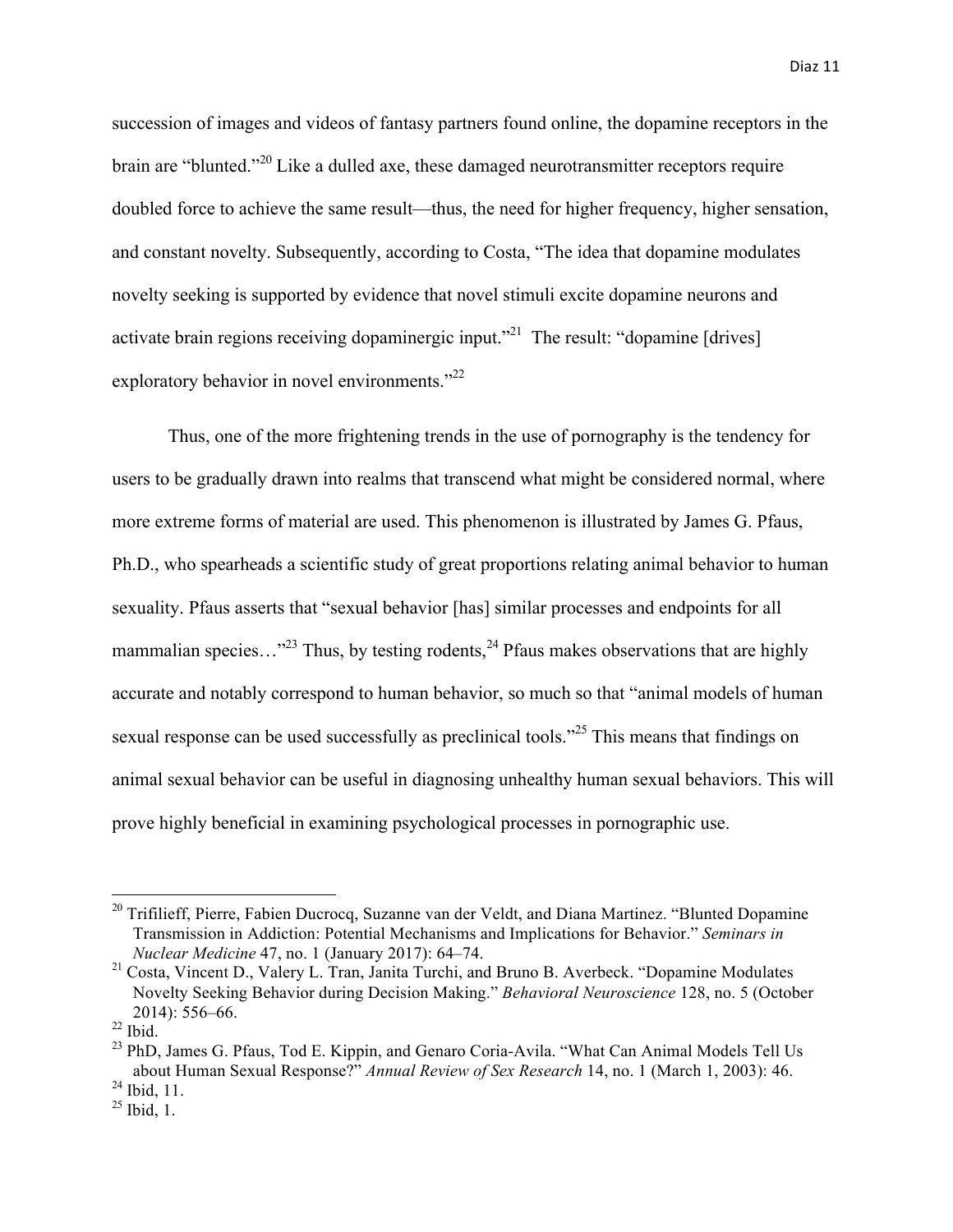Pfaus demonstrates fascinating occurrences in animal sexual behavior through scientific experiments. One theme addressed at length in these experiments was the concept of Pavlovian conditioning, or forming unnatural mental associations between a neutral stimulus and a negative or positive consequence.<sup>26</sup> For example, rats were exposed to a neutral almond scent while simultaneously being injected with a chemical that made them sick—this made them associate the scent with the feeling of sickness, particularly when the conditioning began at an early age. $^{27}$ Then, when the scientists applied the neutral almond scent to female rats, males were less likely to mate with them.<sup>28</sup> Thus, "odors can become 'good' or 'bad' depending on their circumstances."<sup>29</sup> This will be useful in extrapolating conclusions about human sexual behavior.

Just how important could implications of such animal studies be? In one particularly shocking experiment, male rats were presented with receptive females coated with a ghastly chemical called cadaverine, which is extracted from decaying animal carcasses, emitting a highly repulsive odor. Having no alternative choices of mates, the male rats copulated with these foulscented females, and after enough time, they began to show no preference when presented with scented and unscented females.<sup>30</sup> By contrast, unconditioned male rats exposed suddenly to a wooden dowel coated with the scent avoided contact with the object at all costs and would even bury the object in bedding simply to avoid the odor.  $31$  This experiment was groundbreaking in its implications—by linking what would normally be a highly repulsive odor with sexual gratification, even the vilest of things becomes tolerable and quite unnoticeable after enough

- $27$  Ibid.
- $28$  Ibid.
- $29$  Ibid.
- $30$  Ibid.
- $31$  Ibid.

 $26$  Pfaus, 43.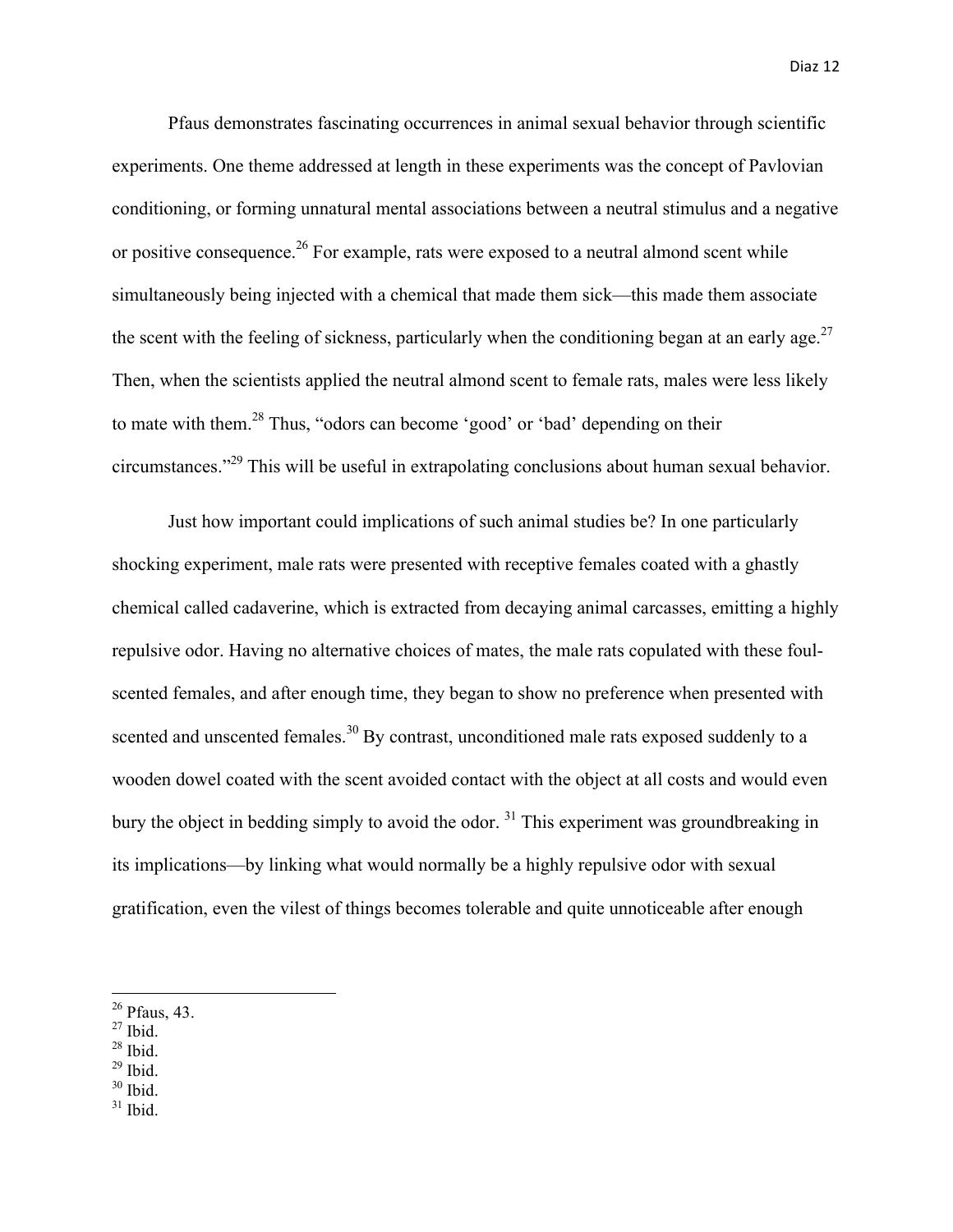exposure. This illustrates the horrifying possibility of a human becoming numbed to what would ordinarily be considered repulsive and immoral in viewing pornographic material, if only to achieve sexual gratification. This helps explain how an ordinary person can be conditioned into tolerating the most extreme, revolting forms of pornography, especially as "normal" forms of pornography start to lose their novelty after constant exposure.

"Flee from sexual immorality. Every other sin a person commits is outside the body, but the sexually immoral person sins against his own body—" This is the strong admonishment of the apostle Paul (I Cor. 6:18). Surely, this is nowhere more clear than physical changes that occur in the brain due to pornography use, which is accompanied by psychological changes and sexual dysfunction. One study showed a link between pornography use and decreased grey matter in the brain in the right caudate of the striatum, "an area of the brain associated with reward processing and motivation."<sup>32</sup> This lines up with anecdotal evidence that pornography desensitizes the brain's natural sexual response and kills motivation, especially to seek authentic intimacy. Furthermore, "Men who watched more porn also showed less activity in another area of the striatum, called the left putamen, which usually lights up in response to sexual images."<sup>33</sup> In other words, it took more stimulation to achieve a response in the brain. Finally, "Heavy porn consumers also had a weaker connection between the striatum and the prefrontal cortex, an area of the brain associated with decision-making,"34 which lead to unwise choices such as drug use. Still, it is not proven whether these physical differences were caused by pornography use, or

 <sup>32</sup> Cooper-White, Macrina. "Watching Porn Linked to Less Gray Matter in the Brain." *Huffington Post*, June 2, 2014, sec. Science. https://www.huffingtonpost.com/2014/06/02/porn-less-gray-matterbrain\_n\_5418607.html.

 $33$  Ibid.

 $34$  Ibid.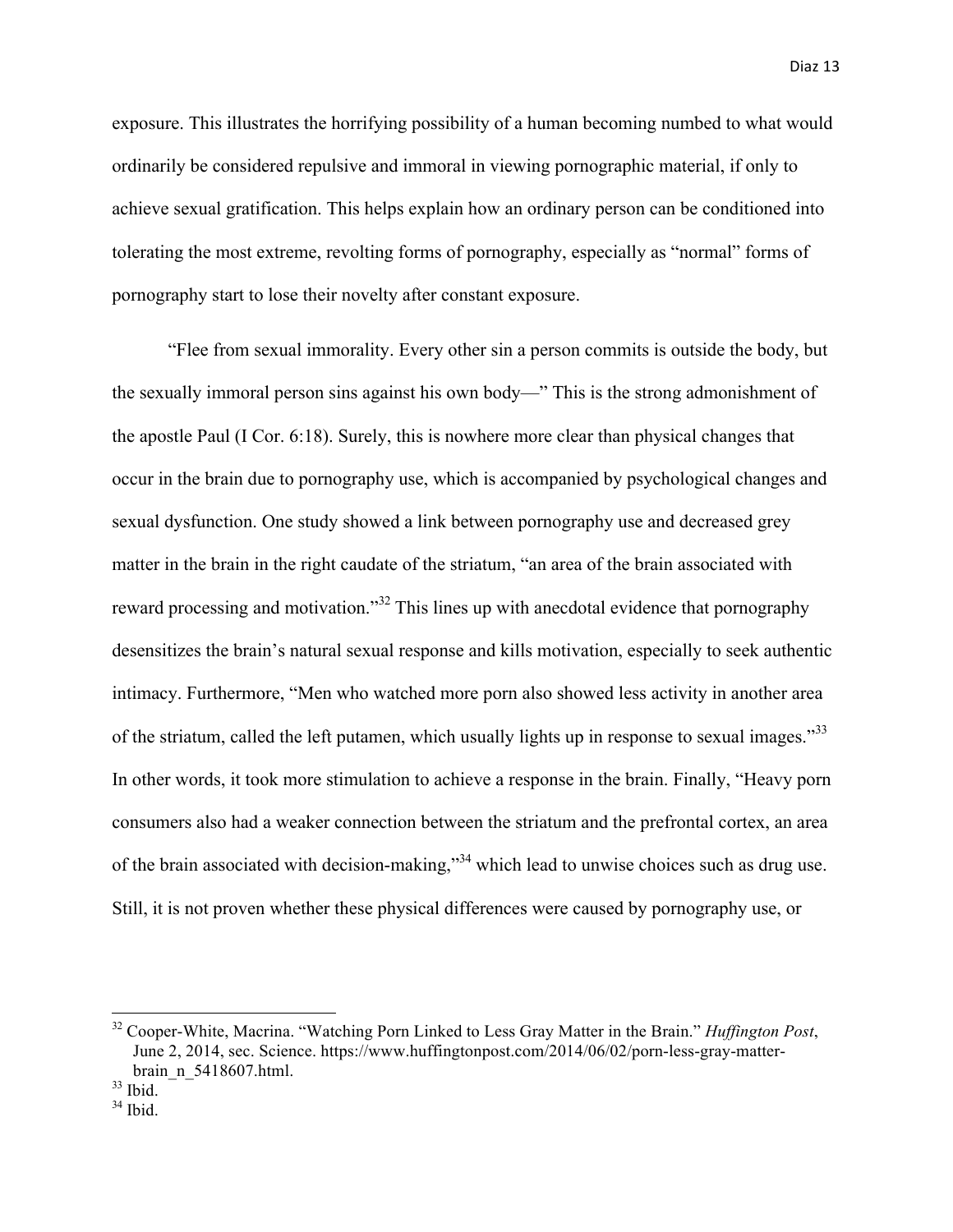whether these characteristics preexisted and caused the individual to be more prone to pornography use.

Still, there is one indisputable change that occurs to the brain as a result of pornography addiction: as extreme, prolonged stimulation causes neurotransmitter receptors to become dulled, described previously, authentic sexuality begins to lose its meaning, to the point where many men are starting to prefer pornography and masturbation to live sex with a human being, as Carvalheira describes, "[self-pleasure] allows the avoidance of a demanding investment in an intimate relationship… a very attractive solution for some men who are pursuing an uncomplicated, uninvolved experience of sexual pleasure..."<sup>35</sup> Furthermore, according to Park, these changes create an inseparable link in the brain between sexual arousal and pornography, which "do not readily translate to real-life partner situations."<sup>36</sup> Because pornography allows a person to "maintain high levels of sexual arousal, and concomitant elevated dopamine, for extended periods due to unlimited novel content,"<sup>37</sup> the brain is physically rewired, due to "longlasting neuroplastic changes in the NAc critical for enhanced wanting of [sexual reward]."<sup>38</sup>Another mere human being, much less the same human being for years of marriage, simply cannot provide the same "high" as pornography, as sustained psychosexual rewiring "may result in a diminished erectile response during partnered sexual interactions."<sup>39</sup> Park continues, "When high stimulation expectations are not met, partnered sexual stimulation is

<sup>&</sup>lt;sup>35</sup> Carvalheira, Ana, Bente Træen, Aleksandar Stulhofer, and Bente Træen. "Masturbation and Pornography Use among Coupled Heterosexual Men with Decreased Sexual Desire: How Many Roles of Masturbation?" *Journal of Sex & Marital Therapy* 41, no. 6 (November 2015): 626–35.

<sup>36</sup> Park, Brian Y., Gary Wilson, Jonathan Berger, Matthew Christman, Bryn Reina, Frank Bishop, Warren P. Klam, and Andrew P. Doan. "Is Internet Pornography Causing Sexual Dysfunctions? A Review with Clinical Reports." Behavioral Sciences (2076-328X) 6, no. 3 (September 2016). 14.

 $37$  Ibid.

 $38$  Ibid.

<sup>39</sup> Ibid.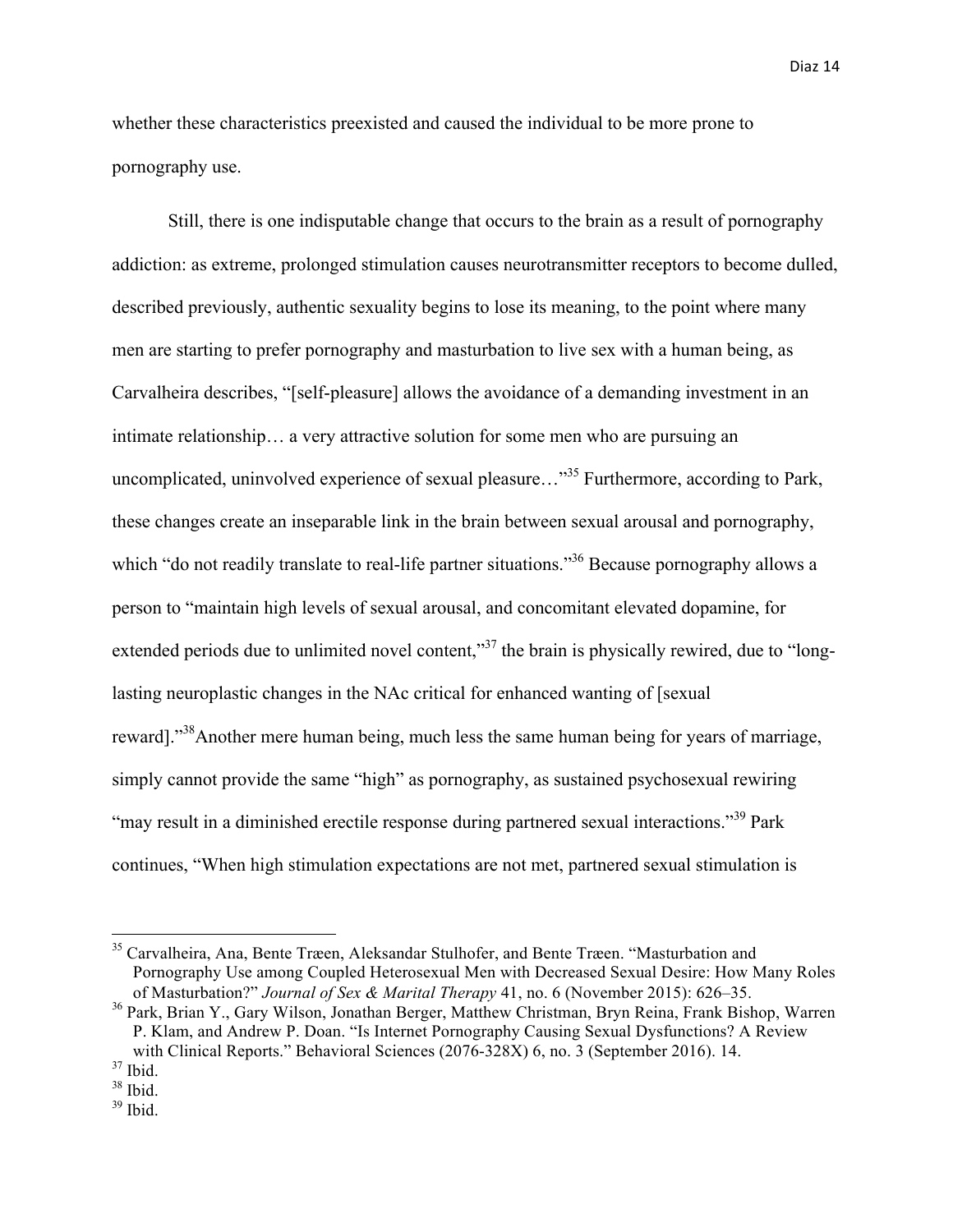ineffective—" thus, the growing number of men who are finding real sex less rewarding than artificial, as live women fail to meet expectations. 40

Nowhere is all this more apparent than Japan, which makes for an interesting case study on the effects of a technologically-driven society riddled with pornography. In a nation where birth rates have dropped to the point where adult diapers outsell baby diapers, more than 25% of males aged 16-24 live without sex, finding it unappealing, uninteresting or too complicated compared to pornography, whom society has labeled "herbivores," or, literally, "grass-eaters."<sup>41</sup> Many of these men find themselves not only satisfied with a sex-free life, but they also grow unable to relate with or even be attracted to live women, such as "one man in his early 30s, a virgin, who can't get sexually aroused unless he watches female robots on a game similar to Power Rangers."<sup>42</sup> But there is hope: "Decreasing or extinguishing conditioned responses to artificial stimuli potentially restored attraction and sexual performance with partners."<sup>43</sup> This topic will be explored further in the section below, entitled "Reclaiming Healthy Sexuality."

# **C. Children, Adolescents and Young Adults**

The implications of the previous section concerning psychology are rather frightening, especially considering how psychological conditioning from an early age increases the effects exponentially, as the brain fixates on pornography while it is still developing. Park notes, "The younger the age at which men first began regular use of Internet pornography, and the greater their preference for it over partnered sex, the less enjoyment they report from partnered sex, and

 $40$  Park, 14.

<sup>&</sup>lt;sup>41</sup> Haworth, Abigail. "Why Have Young People in Japan Stopped Having Sex?" The Observer, October 20, 2013, sec. World news. http://www.theguardian.com/world/2013/oct/20/young-people-japanstopped-having-sex.

 $42$  Ibid.

 $43$  Park, 15.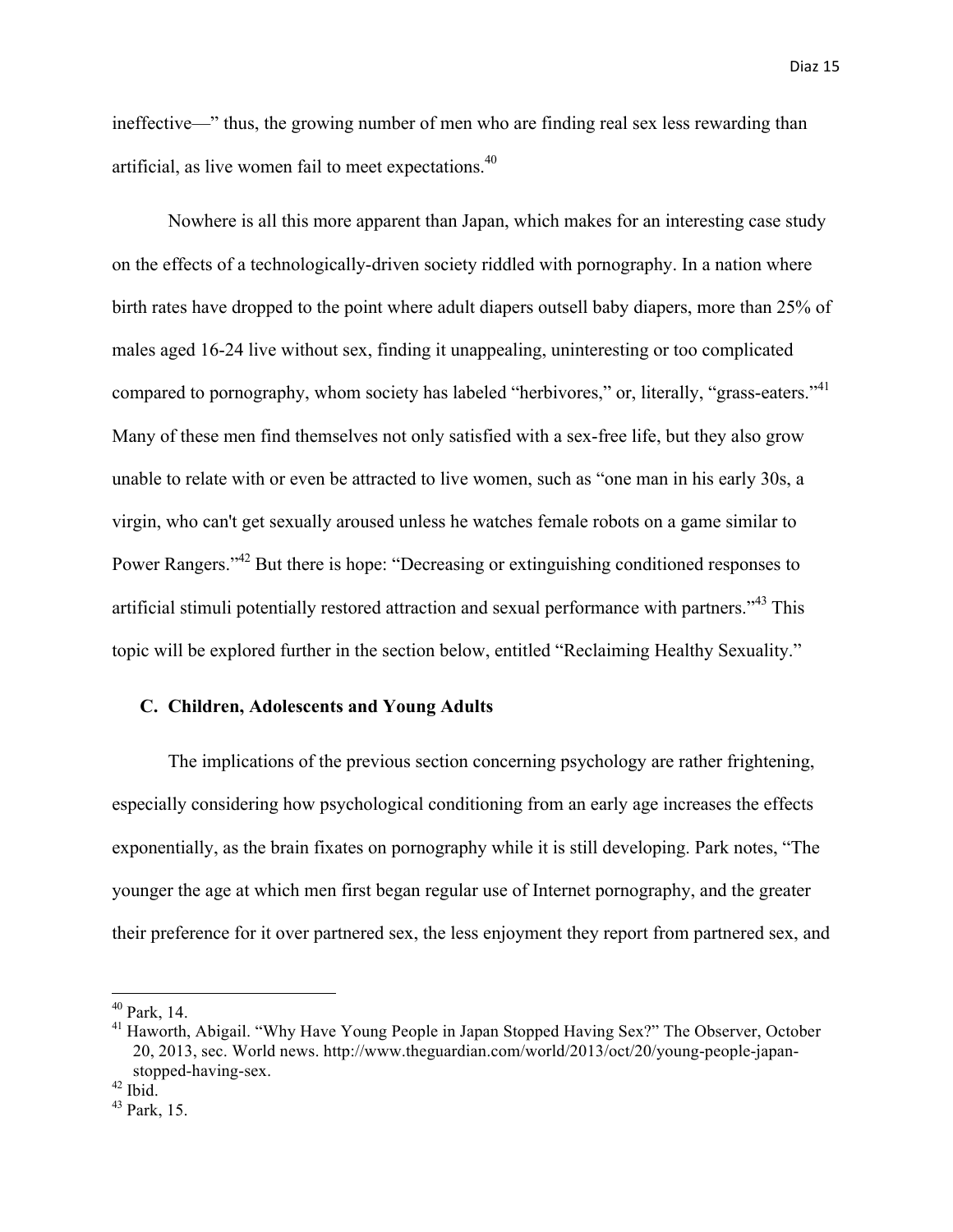the higher their current Internet pornography use."<sup>44</sup> This makes the occurrence of pornographic addiction among youths even more alarming. Pornography has grown an inescapably widespread presence on the internet, so much so that 90% of children as early as eight years old have been exposed to pornography—and almost always unintentionally.<sup>45</sup> Dick Thornburgh of the U.S. National Research Council led an exhaustive study on pornography usage among youth in 2002, finding that 16 to 30 percent of traffic on pornography sites was made up of children under the age of 18.<sup>46</sup> This was attributed in part to the enormous saturation of the internet with sexual images. The study found that 74% of everyday commercial sites had explicit content on the first page of the site in the form of banner ads to other sites, 66% of which did not have any sort of warning about adult content.<sup>47</sup> These statistics are disturbing, reflecting a totally unsafe atmosphere of the internet world for youth.

These youths are bombarded with sexual images anywhere they access the internet; nowhere is safe for them. Such a high volume of ads leading to adult sites draw in a wide audience of premature viewers in just about any location imaginable. The most common places minors access pornography include the home (73%), school (73%) and another person's home (68%); other settings include public libraries (32%), internet cafes, after school programs, and even museums.<sup>48</sup> To make matters worse, the vast majority of these children weren't looking for pornography; it was looking for them. To elaborate, 71% of adolescents aged 15-17 reported stumbling across pornography accidentally online,<sup>49</sup> and even  $31\%$  of children (ages 10-17)

<u> 1989 - Johann Barn, mars eta bainar eta industrial eta baina eta baina eta baina eta baina eta baina eta bain</u>

 $^{44}$  Park, 15.

 $45$  Ibid, 155.

<sup>46</sup> Thornburgh, Dick, Herbert Lin, and National Research Council (U.S.). *Youth, Pornography, and the Internet*. Washington, D.C.: National Academies Press, 2002. 78.

<sup>47</sup> Ibid.

 $48$  Ibid, 128.

<sup>49</sup> Thornburgh, 133.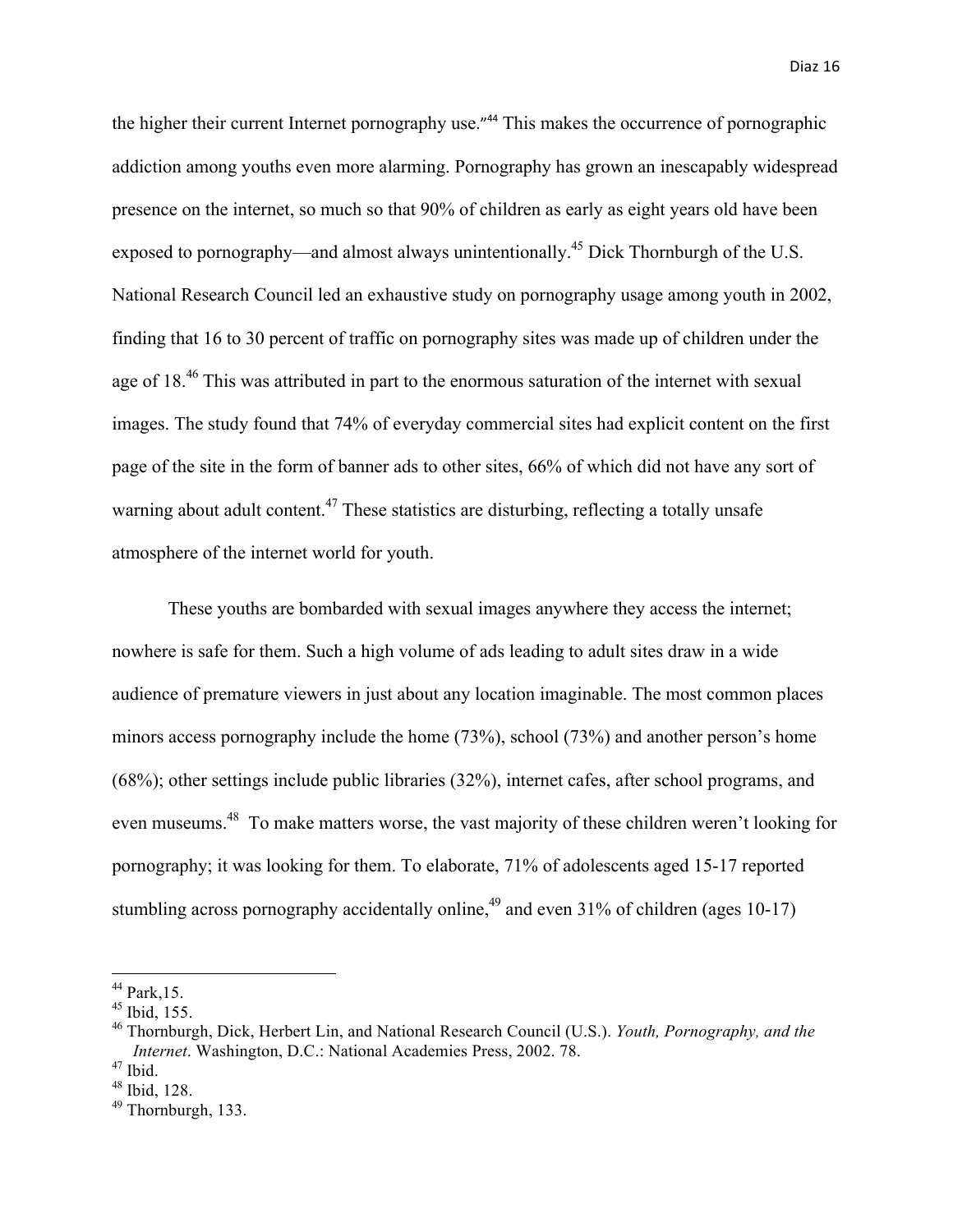reported having unwanted encounters with pornography on the internet. Regrettably, most adolescents do not make it to adulthood without involuntarily being exposed to pornography.

Young adults comprise the single largest demographic of individuals addicted to pornography. According to the Barna Group, "89% of teens, and 95% of young adults say they [talk about pornography] in a neutral, accepting, or encouraging way."<sup>50</sup> The statistics on pornography use among even Christian college students at evangelical schools are shocking. Paul O. Chelsen, Ph.D., found that 79.3% of these students accessed pornography at some point during the year,<sup>51</sup> and 61.1% reported accessing pornography regularly during the week.<sup>52</sup> Other studies have shown figures of anywhere from roughly 30% to 90% of male college students reporting accessing pornography to some degree regularly.<sup>53</sup> Chelsen references findings that these students "reported feeling isolated from God and others, as well as… shame and experiencing a negative impact on academic performance."<sup>54</sup> Furthermore, upon comparing themselves to the actors seen in pornography, these students developed a poorer view of their own bodies and lower confidence of their own sexual "value."<sup>55</sup> These disastrous tendencies demand a response from university leadership.

What influenced these young men to engage in use of pornography? Factors that increased likelihood to access pornography were higher amounts of time spent online in general, higher number of past sexual partners, lower self-identification as "evangelical," earlier exposure

 

<sup>50</sup> "The Porn Phenomenon." Barna Group, February 5, 2016. https://www.barna.com/the-pornphenomenon/.

<sup>&</sup>lt;sup>51</sup> Chelsen, Paul O. "An Examination of Internet Pornography Usage among Male Students at Evangelical Christian Colleges." Ph.D., Loyola University Chicago, 2011. 118.

<sup>52</sup> Ibid, 119.

<sup>53</sup> Ibid, 120-121.

 $54$  Ibid, 120.

 $55$  Ibid.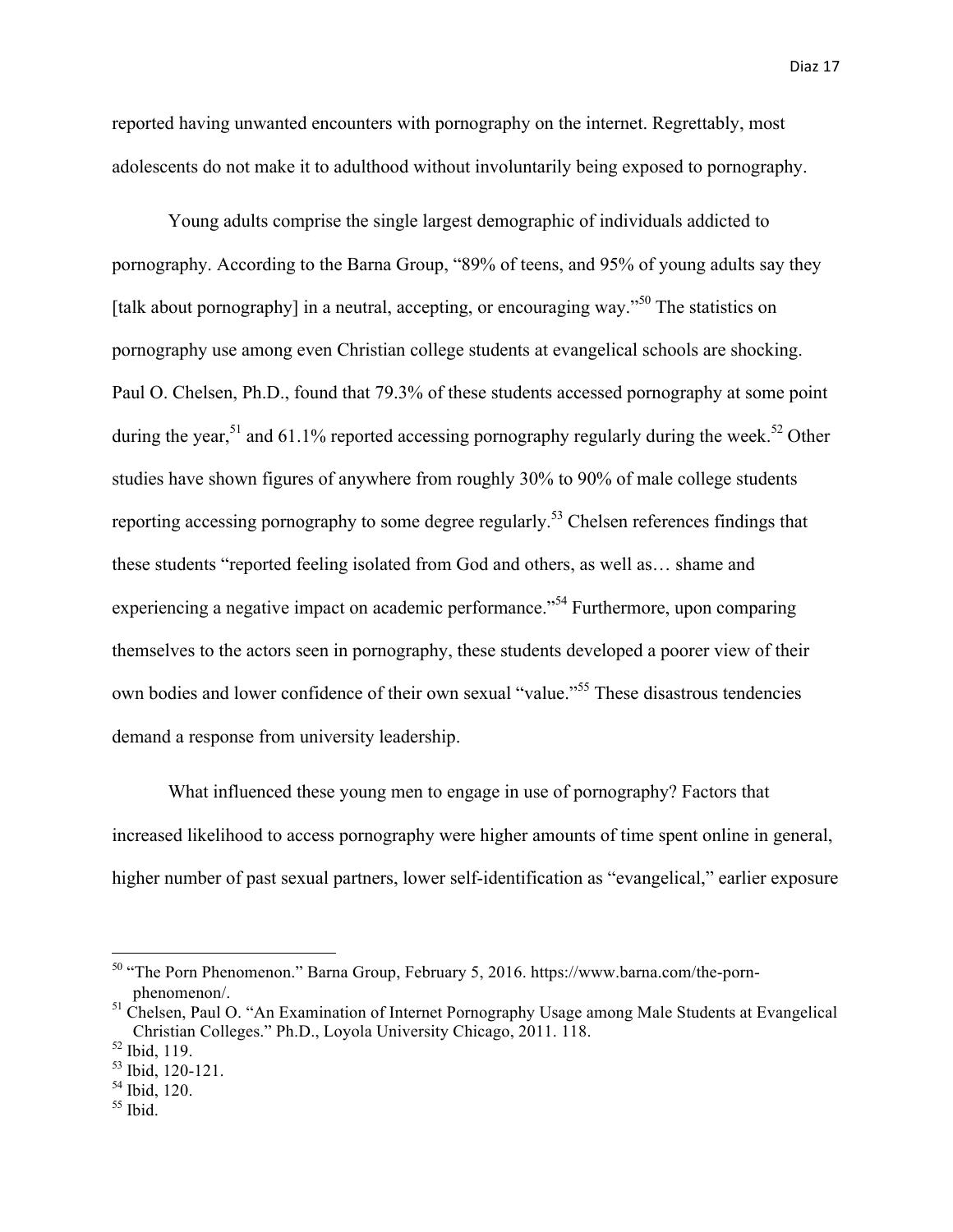to pornography, and even higher year in college.<sup>56</sup> Not surprisingly, higher number of hours spent accessing pornography per week were associated with higher levels of feelings of guilt.<sup>57</sup> Yet 77.1% of these same men believed that accessing pornography is "never justifiable."<sup>58</sup> This explains the feelings of guilt, as students violated an inner moral system as well as an external, institutional one.<sup>59</sup>

Why don't these males simply break free of their addictions by their own willpower? Most of these students have been taught that their actions are wrong and believe it wholeheartedly, yet they struggle immensely. Myles Chisholm and Terry Gall, Ph. D., research the role of shame in pornographic addiction among religious males. These scholars hold that there is a vital difference between mere guilt and full-blown shame: while guilt says, "I've done evil," by contrast, shame says, "I *am* evil."<sup>60</sup> Shame is a maladaptive response that holds men captive in a vicious cycle of self-loathing and relapse. Porn addicts resort to the pleasure of pornography to divert their attention away from their own shame, which then feeds back into their self-loathing. Thus, the men with the most burning hatred for themselves because of their actions have the most difficulty overcoming pornography addiction.

Spirituality plays a paradoxical role in this cycle of shame. While one study related low religiosity with pornography use, another study showed that religiosity, while affecting selfperceptions of porn addicts, "was not predictive of frequency of pornography use." In other words, while religious men feel worse about their addictions, they score no higher points on the

<sup>56</sup> Chelsen, 123-127.

<sup>57</sup> Ibid, 124.

<sup>58</sup> Ibid, 127.

<sup>59</sup> Ibid, 129.

<sup>&</sup>lt;sup>60</sup> Chisholm, Myles, and Terry Gall. "Shame and the X-Rated Addiction: The Role of Spirituality in Treating Male Pornography Addiction." *Sexual Addiction & Compulsivity* 22, no. 4 (2015): 261.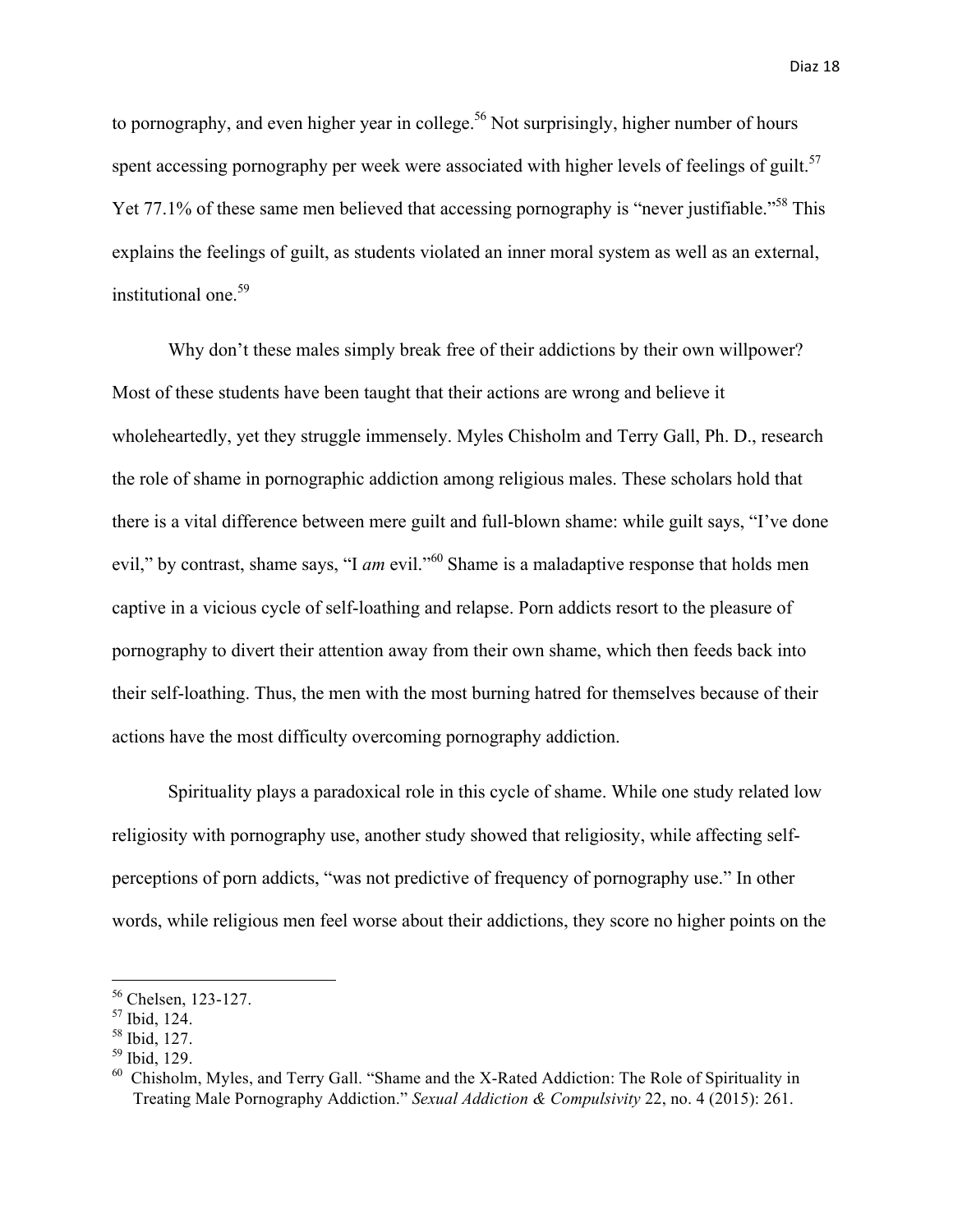purity scale than the rest of society. Still, another study showed that "religious/spiritual beliefs and practices are effective deterrents of pornography use [if] they are practiced for their intrinsic value or meaning rather than extrinsic or social value."<sup>61</sup> This makes sense, as two further studies indicate that pornography disrupted spirituality and one's relationship with God. $^{62}$  Thus, spirituality has a complex relationship with shame and pornography use.

# **D. Pastors**

To whom will these young ones turn for guidance on these matters? Their pastors? Unfortunately, the clergy are not immune to these temptations themselves—in fact, some scholars argue that the lure of pornography is particularly poignant for the overworked, underpaid minister. One such scholar is Zeba S. Ahmad, contributing to the renowned Journal of Sexual Addiction and Compulsivity. According to his work, pornography's allure can be attributed to the "Triple-A Engine," including affordability, accessibility, and anonymity.<sup>63</sup> This temptation proved to be strong when a study was done on sexual habits of ministers. Upon interviewing a sample population of pastors, 37% reported pornography being a present temptation, and 15% "met the criteria for cybersex addiction."<sup>64</sup> Furthermore, "10% of individuals admitted to inpatient treatment for sexual addiction are members of the Christian clergy." This is particularly frightening simply because of the amount of visibility and influence these leaders have, with the ability to do much good or harm too many people. The confidence and trust of the people in their pastor exerts pressure on them to do what is right.

 $61$  Chisholm, 263.

<sup>62</sup> Ibid. 261.

<sup>&</sup>lt;sup>63</sup> Ahmad, Zeba S., John Thoburn, Kristen L. Perry, Meghan McBrearty, Sadie Olson, and Ginger Gunn. "Prevalence Rates of Online Sexual Addiction among Christian Clergy." *Sexual Addiction & Compulsivity* 22, no. 4 (October 2, 2015): 344.

 $<sup>64</sup>$  Ibid.</sup>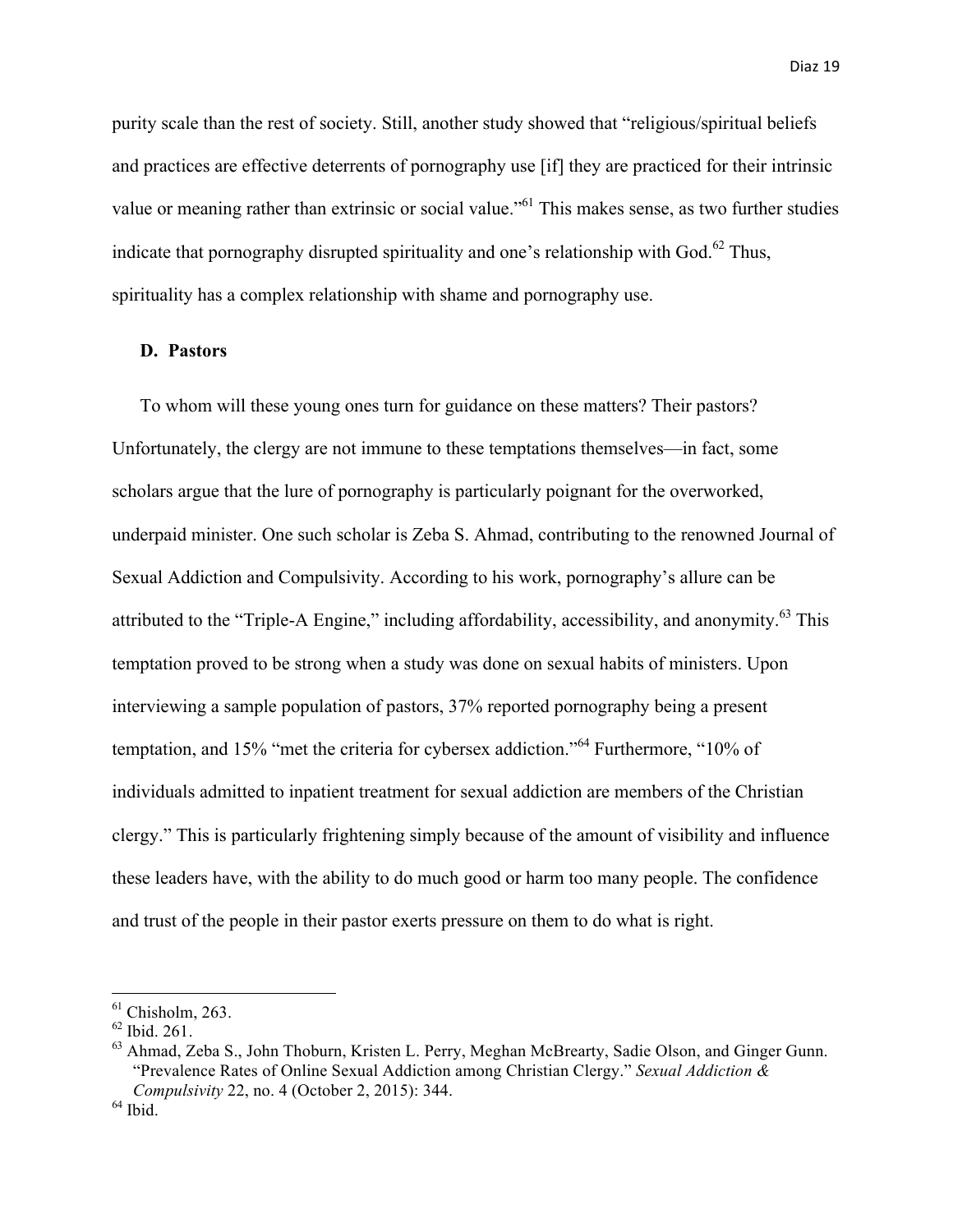This pressure may add to the problem. According to Ahmad, "pastors seem to be at an increased risk for developing online sexual addiction given the amount of time spent in isolation." Leadership can be lonely, and many pastors lack not only genuine personal relationships with others, but are also expected to be "self-sufficient" and are often left without anyone to pastor them—not to mention "unstructured work hours [that] can lead to free time to browse the internet."<sup>65</sup> Furthermore, the anonymity and availability of internet pornography is particularly tempting for pastors who can use it at any time as a "sexual outlet."<sup>66</sup> Furthermore, the affordability of online pornography allows pastors' appetites to be sated on a budget.<sup>67</sup> Unhelpfully, the high visibility and pressure for moral integrity makes pastors afraid to confess their struggles to anyone; to do so would mean to face the very real threat of losing their job and being totally disgraced.<sup>68</sup> In Ahmad's study, the highest percentage of respondents (50%) admitted to feelings of guilt and desire to change, and yet the lowest percentage of respondents out of any category reported seeking out others for help  $(23\%)$ .<sup>69</sup> Accordingly, pastors are perhaps one of Satan's biggest targets and worst victims to this type of sexual addiction.

## **E. Women, Marriage and Family**

Perhaps the greatest myth concerning pornography is that it is a "man's problem"—but this is simply not true, as the ones who suffer most are often the wives and children of addicted men. Pornography's effects on marriage and family have been repeatedly shown to be nothing but destructive. Manning writes an exhaustive work on the detrimental effects of pornography on marriage, using empirical studies to list various trends and correlations. She relates the use of

<sup>&</sup>lt;sup>65</sup> Ahmad, 346-347.

<sup>66</sup> Ibid, 347.

 $67$  Ibid.

 $68$  Ibid.

 $^{69}$  Ibid, 351.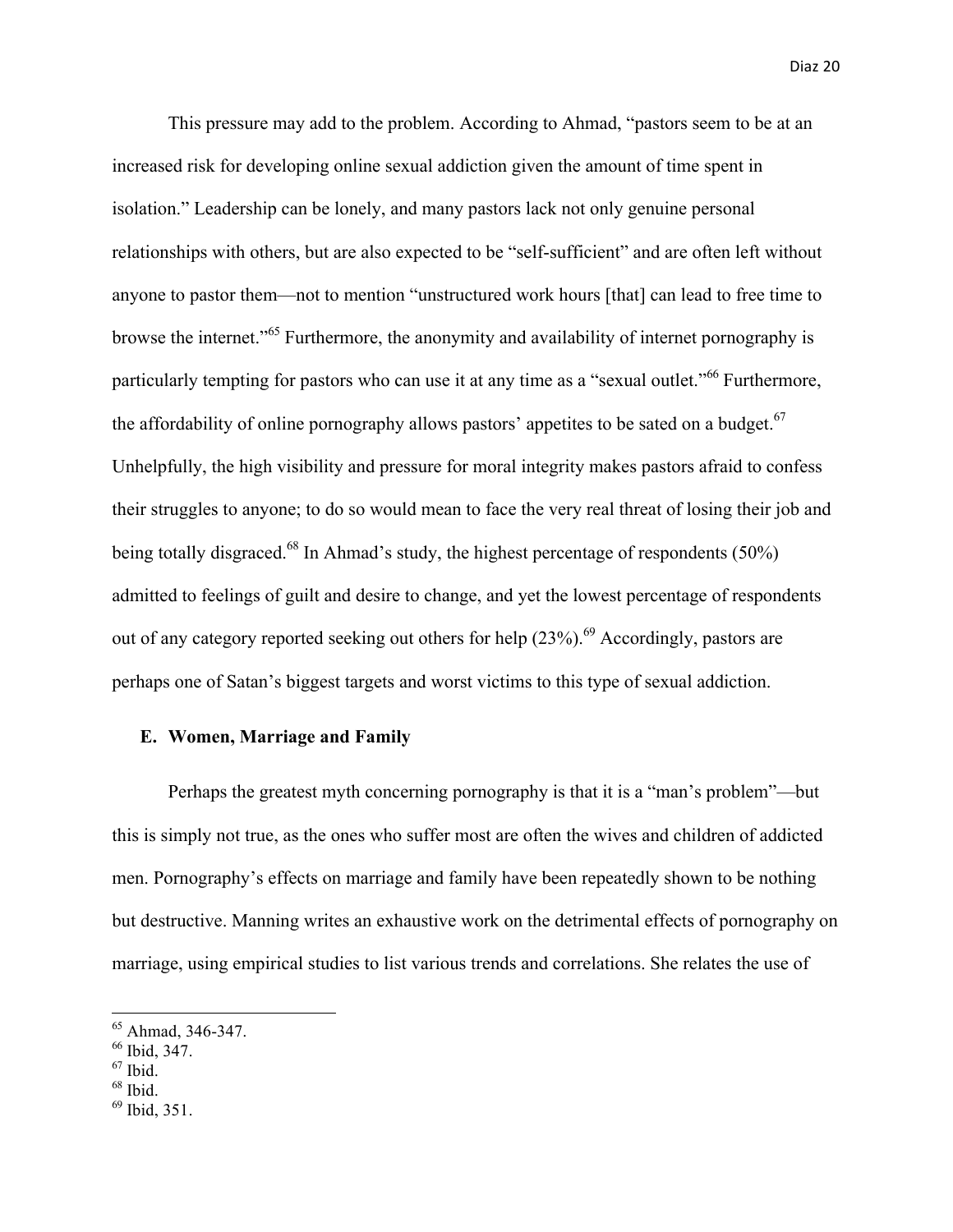internet pornography to negative consequences in marriage and the home. These trends apply not only to the members of the marital union, but also their children, and society at large. One area in which these affects can be seen is divorce: her research showed that pornography caused or at least exacerbated preexisting factors contributing to marital breakdown. These factors included decreased sexual satisfaction, decreased sexual intimacy, and infidelity.<sup>70</sup> Furthermore, individuals who viewed pornography were likelier to form distorted perceptions about relationships and sexuality; devalue marriage, monogamy, and child rearing; display aggression and trivialization of rape; and more.<sup>71</sup> Marital relationships were threatened by pornography, with weakened economic, emotional, and relational stability; further problems were underlined with regards to the children of couples affected by pornography.<sup>72</sup> These children were threatened by family instability, divorce, and exposure to sexually explicit content, which led to myriad other problems.<sup>73</sup> Manning's conclusion was that pornography is rapidly changing or at least catalyzing a pre-existing change occurring in society, as its use has been associated with numerous undesirable trends.

Telling the story of Christian couples struggling with this issue, White illustrates a point: "Christian couples are relatively undereducated about healthy sexuality."<sup>74</sup> What little education they have may be from pornography itself, which does not accurately depict authentic sexuality. Men try to emulate what they see on a screen, thinking that this is the norm for sexuality, and they receive from other men the implicit message that pornography is acceptable.<sup>75</sup> This then

 

 $70$  Manning, Jill C. "The Impact of Internet Pornography on Marriage and the Family: A Review of the Research." *Sexual Addiction & Compulsivity* 13, no. 2–3 (September 1, 2006): 139.

<sup>71</sup> Ibid, 135.

 $^{72}$ Ibid, 156.

<sup>73</sup> Ibid, 157.

 $74$  White, Mark A, and Thomas G Kimball. 2009. "Attributes of Christian Couples with a Sexual Addiction to Internet Pornography." *Journal of Psychology and Christianity* 28 (4): 355. <sup>75</sup> White, 355.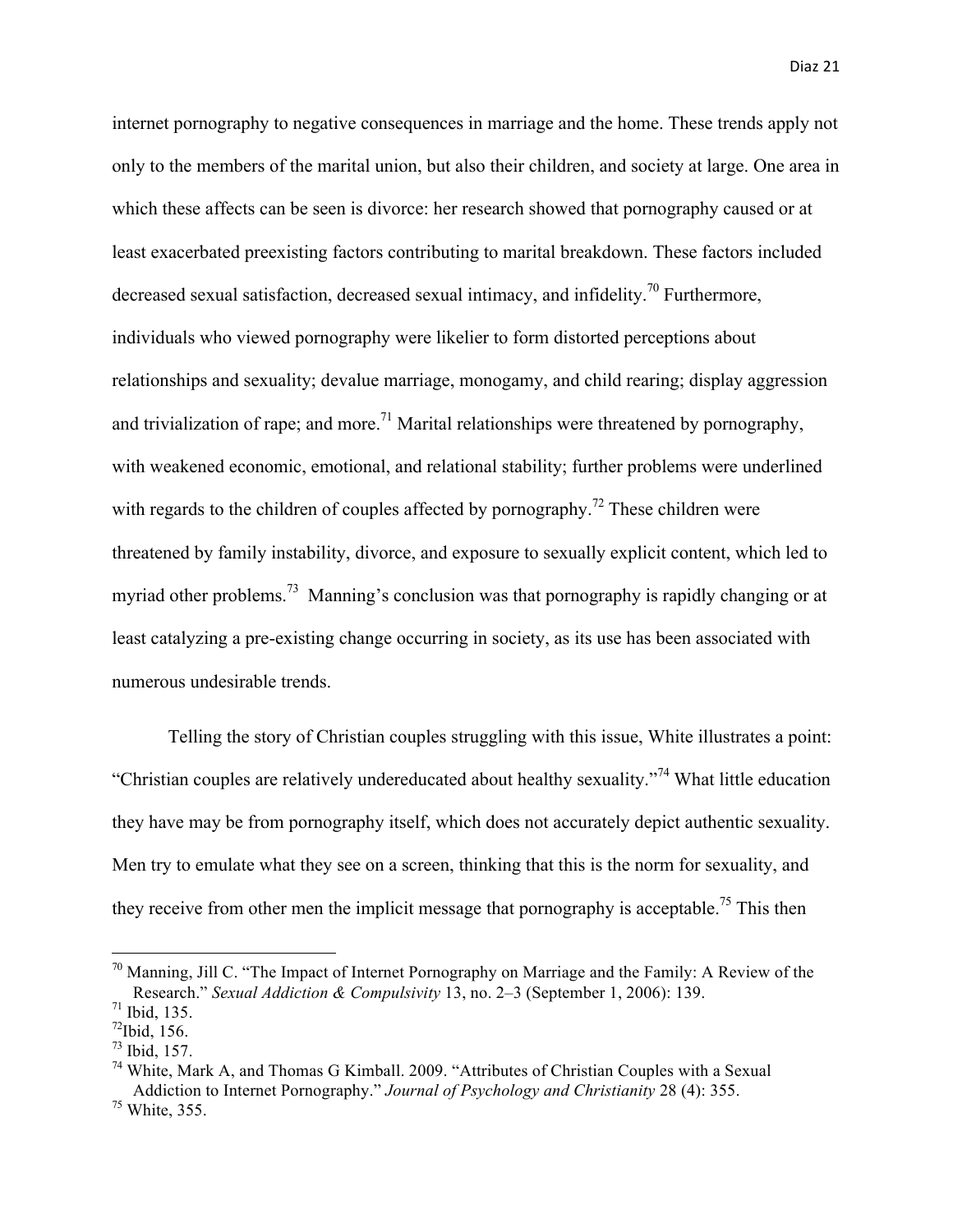generates an equal but opposite response from their partners, who are forced to compete with a series of sexual experiences that the man has participated in through a screen; thinking, "if only I were good enough," women see themselves as the problem.<sup>76</sup>

This was reinforced by men having sexually conditioned responses due to psychosexual conditioning. In other words, men become highly desensitized to authentic sexuality the more they become conditioned to derive sexual pleasure from a screen, as one study showed that "sexual satisfaction with partners, as measured by affection, physical appearance, sexual curiosity, and sexual performance, was inversely related to pornography use.<sup> $377$ </sup> Thus, pornography decreased partner's satisfaction with each other in areas across the board.

Relational attachment in romantic relationships was also moderated by pornography use. As opposed to men with healthy styles of relational attachment, men who demonstrated avoidant or anxious attachment were shown to have a greater likelihood of using pornography as a pleasurable means of escapism.78 To make matters worse, the study demonstrated that gender role conflict and avoidant/anxious attachment operated in a positive-feedback loop, as one problem exacerbated the other, and vice versa; these two problems, in turn, contributed to decreased "relationship quality and sexual satisfaction."<sup>79</sup>

These trends are compounded by further problems. In relationships affected by pornography use, both men and women experience isolation. Not only does pornography destroy marital intimacy, but it also causes an emotional rift to open up between partners, leaving both

 $76$  White, 355.

 $77$  Park, 13.

<sup>&</sup>lt;sup>78</sup> Szymanski, Dawn M., and Destin N. Stewart-Richardson. "Psychological, Relational, and Sexual Correlates of Pornography Use on Young Adult Heterosexual Men in Romantic Relationships." *Journal of Men's Studies* 22, no. 1 (Winter 2014): 65-66.

<sup>79</sup> Szymanski, 76.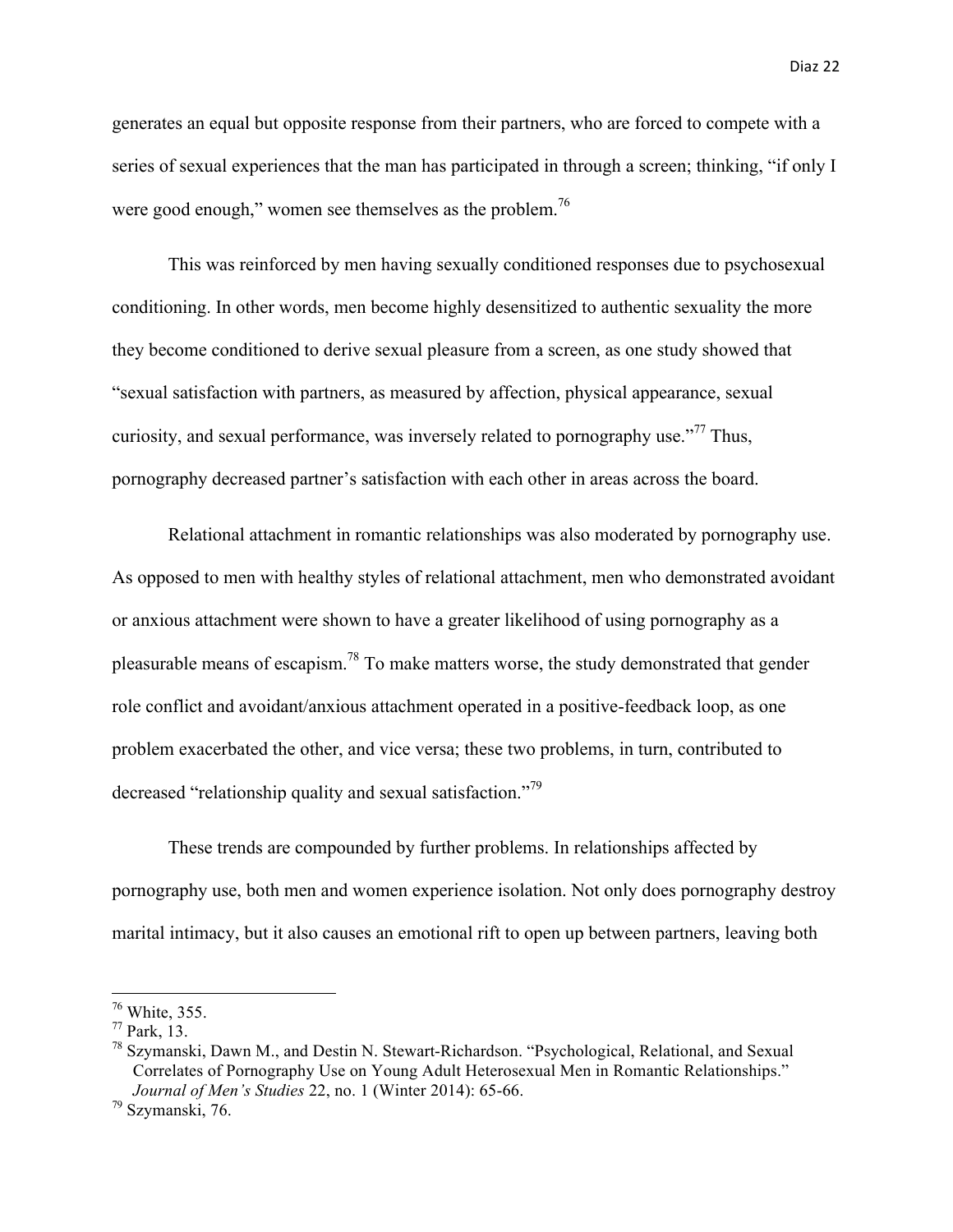sides estranged from the other across a wide chasm of regret. Men, feeling unable to confess their problems without being seen as perverts or sinners, felt it impossible to become vulnerable with their partners; women, if they knew about the problem, felt unable to share their struggles with outsiders because of their unwillingness to "expose" their husbands' sin.<sup>80</sup> Thus, pornography has been shown to have devastating effects on intimate relationships for both men and women.

Yet out of the two, women are the greater victims. This is because, more often than not, the males in society have participated in some degree with the aggressive sexual acts demonstrated by the pornographic industry. The all-too-common trend in the pornographic industry is the unfortunate, degrading depiction of women as sex objects, sending viewers the message that women, as their basic role, are little more than slaves. <sup>81</sup> Men who viewed pornography were found to have greater gender role conflict, characterized by aggression, rapemyth acceptance, and more. $82$  If all the collective minds of males in the modernized world were to be united into one, that mind would have attitudes shaped by a long history of sexual experiences in the fantasy world of pornography where one has the vicarious power to do anything, any time, to anyone—particularly females.

Furthermore, pornography was clearly shown to have a negative effect on sexual perceptions and attitudes, having real consequences for families. Individuals who view pornography are likelier to form unhealthy beliefs regarding relationships and sexuality. These include devaluing marriage in general, devaluing monogamy, and devaluing child rearing; also, there is an increased tendency among pornography users to display aggression, to trivialize rape,

 

<sup>80</sup> White, 356.

<sup>&</sup>lt;sup>81</sup> Szymanski, 65.

 $82$  Ibid.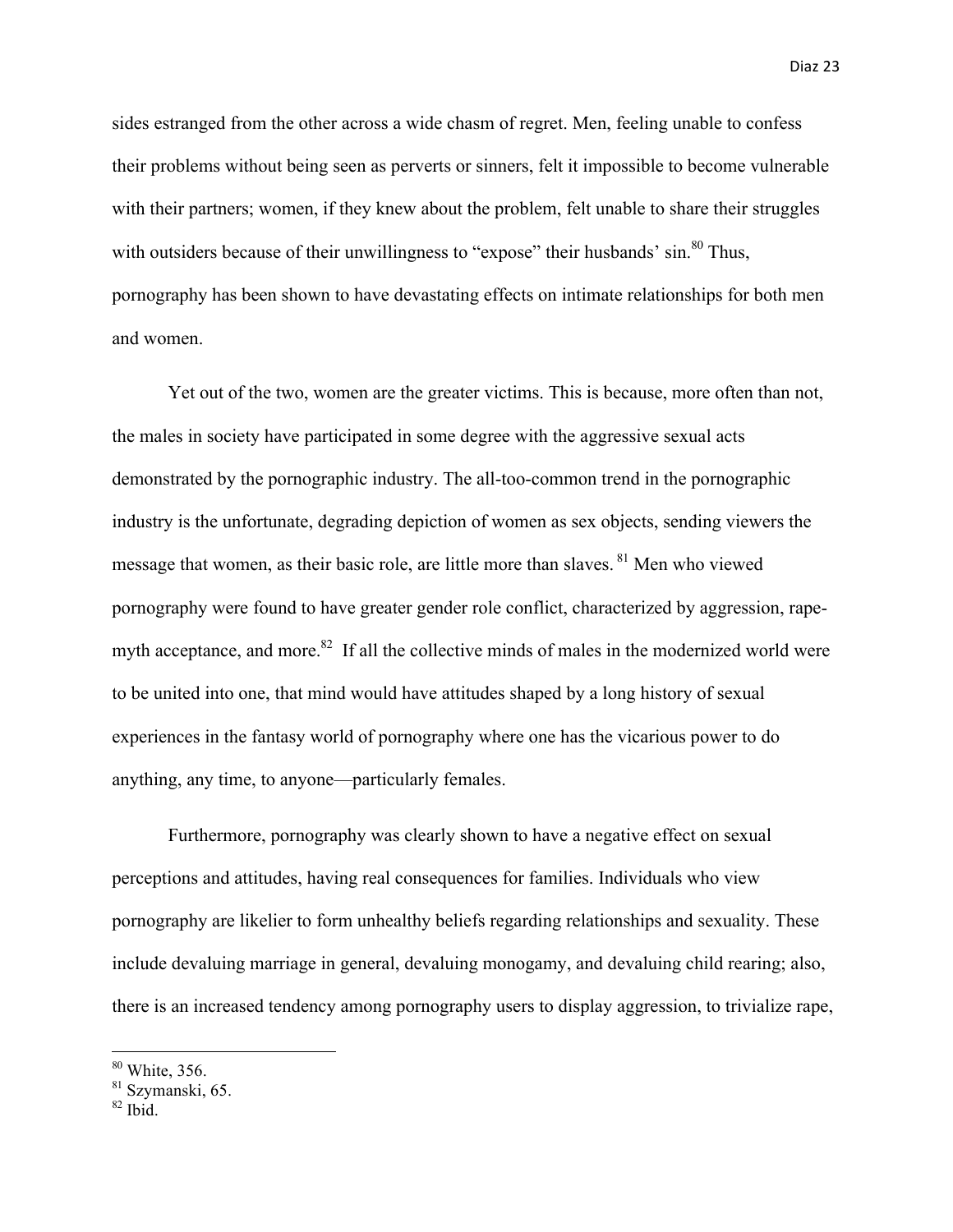and more.<sup>83</sup> Marital relationships are severely threatened by pornography, with weakened economic, emotional, and relational stability, and even further problems related to children of couples being affected by pornography.<sup>84</sup> These children are threatened by family instability, divorce, and exposure to sexually explicit content, which leads to myriad other problems in their psychosexual/emotional development.85 Manning's conclusion is that pornography is rapidly changing or at least catalyzing a pre-existing change occurring in our world, as its use has been associated with numerous undesirable trends. Her work is very useful in identifying these problems that arise in marriage as a direct result of pornography use.

Another false assumption is that men are the only ones consuming pornography. The Barna Group identifies that "more than half of women 25 and under … seek out porn [at some point in their lives] ... and one-third seek it out at least monthly..."<sup>86</sup> Furthermore, Washington Times reports that 1 out of 6 women, including Christian women, confessed being addicted to pornography; in addition, it was estimated that 30% of internet porn traffic was attributed to women.<sup>87</sup> These women face the unique shame of struggling with an issue so commonly attributed only to the opposite sex; porn is deemed a "male problem," compounding the embarrassment and feelings of failure or abnormality for the women who are addicted and feel that they have nowhere to turn for help. To make matters worse, women who view pornography are also more prone to being victims of nonconsensual sex.<sup>88</sup>

 

 $83$  Manning, 135.

 $^{84}$ Ibid, 156.

 $85$  Ibid, 157.

<sup>&</sup>lt;sup>86</sup> "The Porn Phenomenon." Barna Group, February 5, 2016. https://www.barna.com/the-pornphenomenon/.

<sup>87</sup> Duke, Rachel B. "More Women Lured to Pornography Addiction." *The Washington Times.* 

https://www.washingtontimes.com/news/2010/jul/11/more-women-lured-to-pornography-addiction/  $88$  Ibid.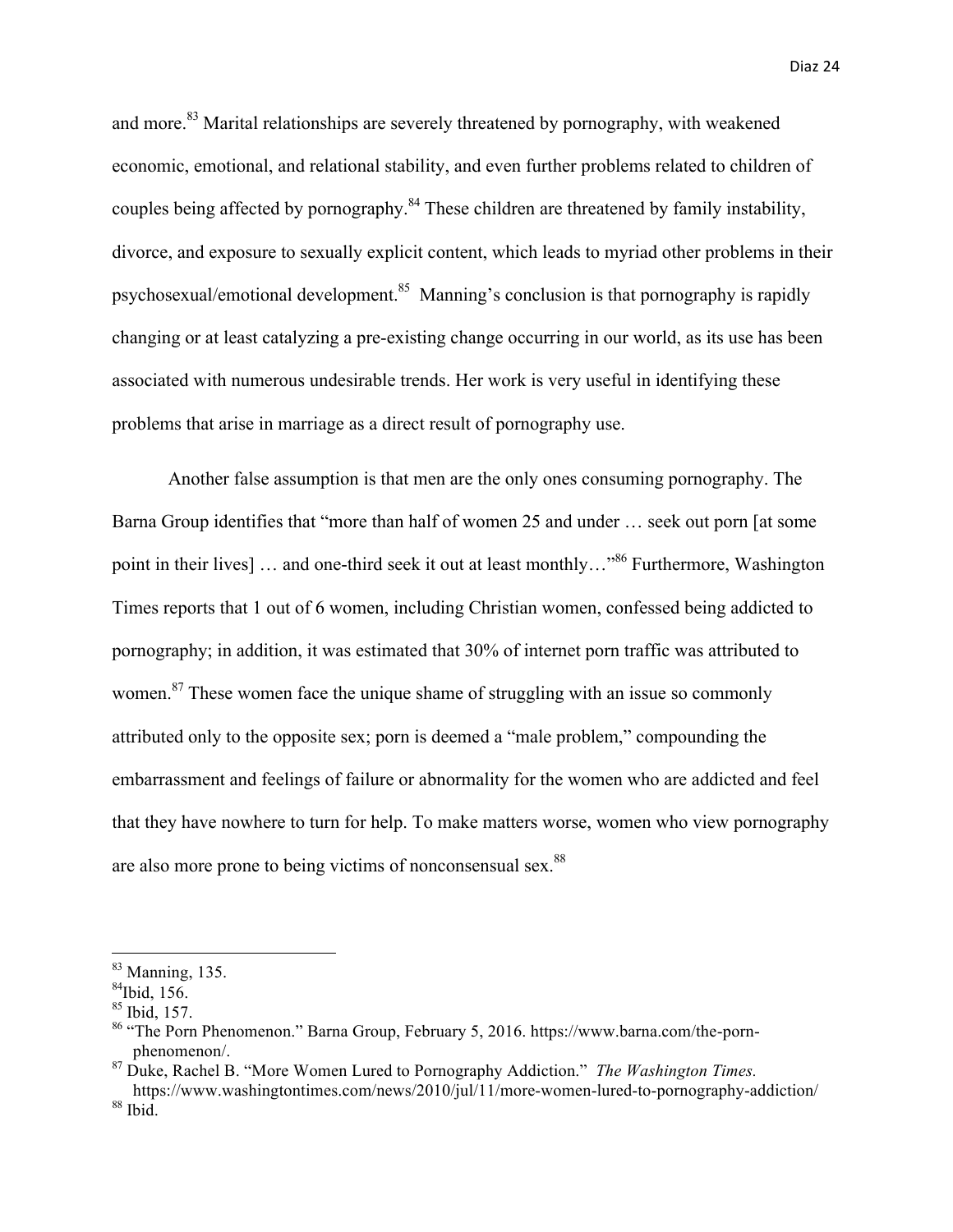#### **F. Pornography's Victims and Vindicators**

After the pornography industry exploded, the pornographic industry began demanding more extreme and violent sex acts to satiate consumers' thirst for novelty at the expense of women involved. <sup>89</sup> Testimonies of women who were abused during the making of pornographic films are scandalous. On set, women were involuntarily choked, hair ripped, beaten across the floor, crying hysterically and begging cameramen to stop filming, while male actors were encouraged to hit harder and "hurt the women for the effect of the video."<sup>90</sup> These stories are disturbingly common, leaving women with no power to do anything about it, being shamed by other actresses if they speak out publicly against the abuse they suffered in the industry.<sup>91</sup> Tyler argues that, if anything, pornography is an even more wicked form of prostitution, as women are demanded to suffer actions that damage their health, being penetrated for long periods of time, performing acts that would not be typical of traditional prostitution such as double and triple penetration, being verbally degraded and psychologically broken down for the mere novelty of the film, and exacting a heavy physical toll on their bodies.<sup>92</sup> Furthermore, their devastation is all immortalized through film, opening "'new dimensions of pain'" as evidence of their utter humiliation is forever exposed and replayed.

Sadly, the overwhelming majority of academic work and interest has focused on the viewers of pornography and their families, but few have ever stopped to consider the women themselves who have resigned themselves to filmed sexual exploitation.<sup>93</sup> Tyler argues that

<sup>89</sup> Tyler, Meagan. "Harms of Production: Theorising Pornography as a Form of Prostitution." *Women's Studies International Forum* 48 (February 1, 2015): 115.

<sup>90</sup> Ibid, 119.

 $91$  Ibid.

 $92$  Ibid, 120.

 $93$  Ibid, 114.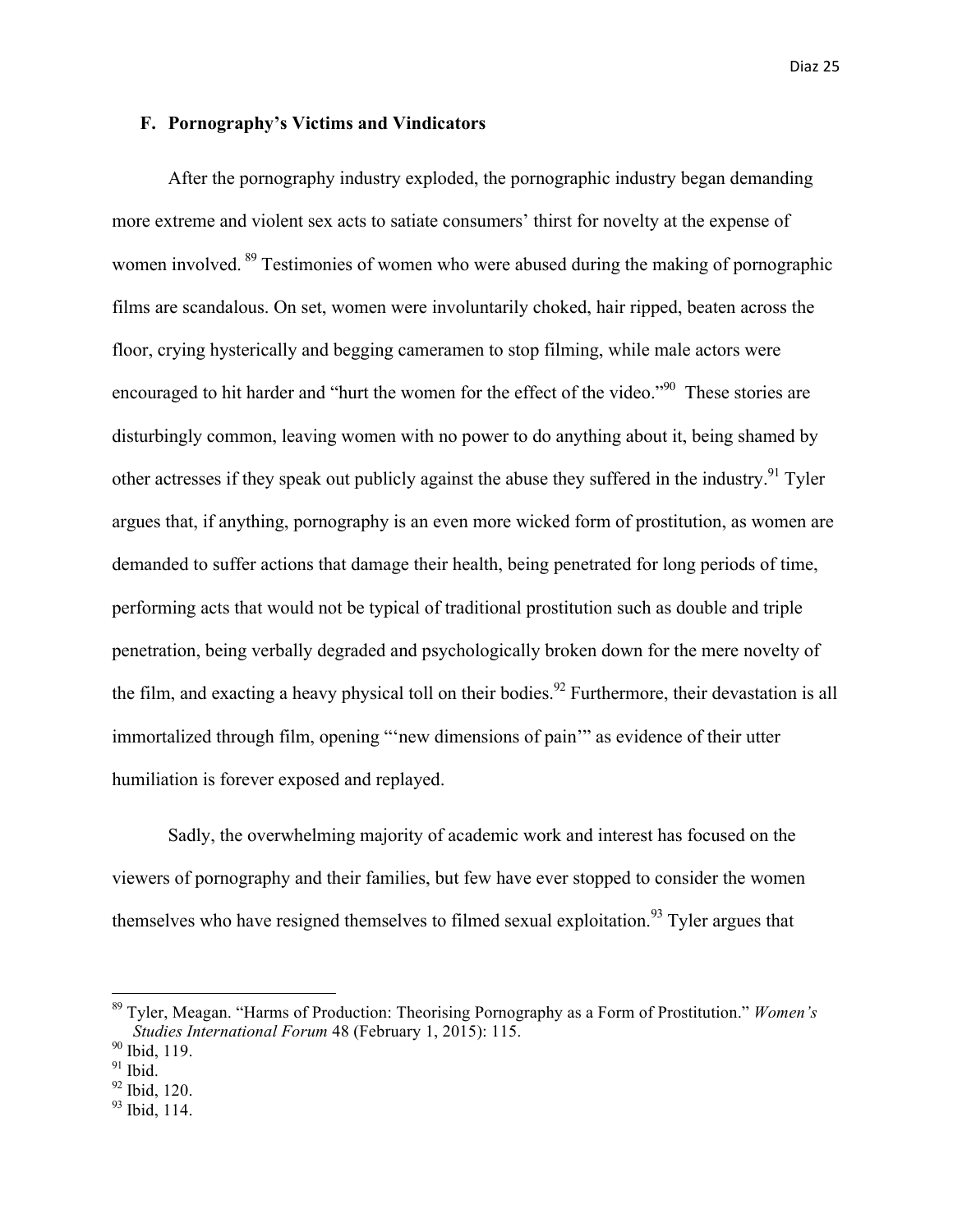pornography is prostitution,  $94$  an unpopular stance in all of academia. Classical feminism, she points out, has made two claims: pornography harms the women involved in its production, and it harms the overall status of women in society.<sup>95</sup> New-wave feminists, on the other hand, ignore the perpetuation of inequality and sexual violence that results from pornography and instead claim that it empowers women and liberates their sexuality— $96$  but, it could be argued, any purported benefits as they relate to sexual education and "liberation" could be achieved through less destructive measures. Pornography does not liberate—it holds women captive. Yet, while U.S. law nearly universally prohibits prostitution,  $97$  rather paradoxically, pornography also has a privileged legal status and is protected as freedom of speech/expression.<sup>98</sup>Regrettably, the law does not see pornography for what it is—money exchanged for sex acts, where actors are paid per sex act, whose actions are dictated by a producer.<sup>99</sup>

Tyler systematically addresses the arguments from the new-wave feminist position, including ones from even the most prominent studies on the subject, and decisively debunks them, one by one. The most influential study in academia on this subject, "The Damaged-Goods Hypothesis," arguing in favor of pornography, was shown to have been influenced heavily by adult industry profiteers, fraudulently concluding that prostitutes are happy individuals, despite their dramatic increased likelihood for drug abuse.<sup>100</sup> Tyler rebukes these phony studies, and points instead to the massive harms that female porn actresses endure, the most predominant being violent abuse (by pimps, actors, other prostituted women, intimate partners, and even

<u> 1989 - Johann Barn, mars eta bainar eta industrial eta baina eta baina eta baina eta baina eta baina eta bain</u>

- <sup>96</sup> Ibid.
- <sup>97</sup> Ibid, 116.
- 98 Ibid.
- $99$  Ibid.

 $94$  Tyler, 114.

<sup>&</sup>lt;sup>95</sup> Ibid, 115.

 $100$  Ibid, 117-118.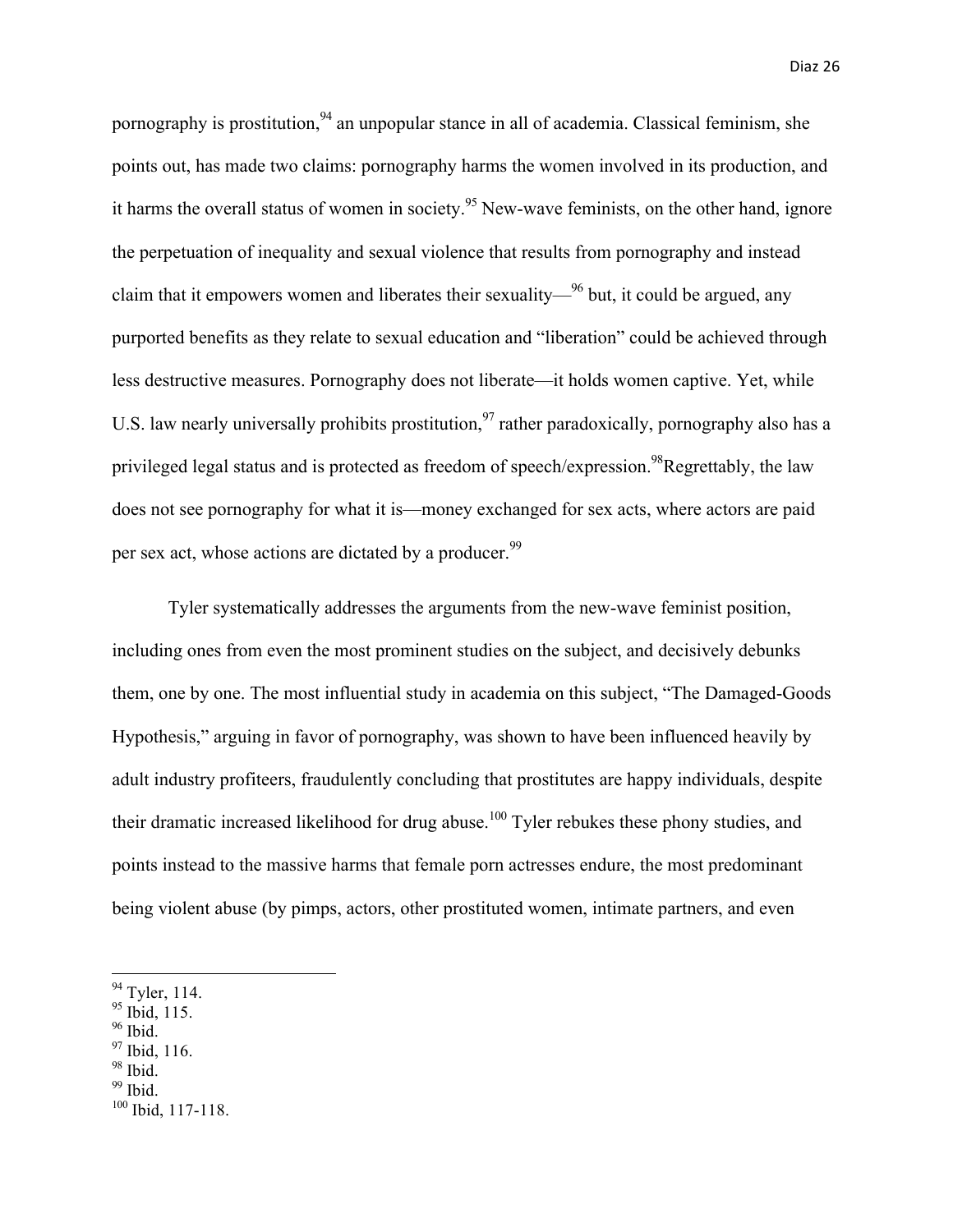police).101 Furthermore, these women's stories are riddled with STI's, psychological harm (including post-traumatic stress and dissociation), self-harm, rape, and suicide.<sup>102</sup> 85% of women in one study reported being raped in these settings, 90% physically assaulted, and 50% being beaten on a monthly basis or more.<sup>103</sup> Multiple studies showed similar findings.<sup>104</sup> These findings constitute a moral outrage of grand proportions that can no longer be ignored.

Weinberg echoes the chorus of new-wave feminists endorsing pornography, claiming that there has been no conclusive evidence for any negative effects resulting from the use of pornography.<sup>105</sup> Dismissing conservative views and mainstream feminist views, Weinberg appeals to the new-wave feministic view, whereby women are empowered by pornography to "express their sexuality."<sup>106</sup> In further defense of pornography, Weinberg suggests that such material is educational and "allows individuals to explore in a safe way new forms of sex, especially for women, whose sexual expression historically has been discouraged."<sup>107</sup> Both men and women, he states, find pornography to be quite beneficial, as a "broadening of sexual horizons, such as learning new forms of sexual behavior or finding new resources for fantasy construction."<sup>108</sup>

Notably, Weinberg seems to advocate behaviors that might appear eccentric or even harmful. In his research, a survey is carried out that illustrates the effects of pornography use on

<sup>&</sup>lt;sup>101</sup> Tyler, 118.

 $102$  Ibid.

 $103$  Ibid, 118-119.

 $104$  Ibid, 119.

<sup>&</sup>lt;sup>105</sup> Weinberg, Martin S., Colin J. Williams, Sibyl Kleiner, and Yasmiyn Irizarry. "Pornography, Normalization, and Empowerment." *Archives of Sexual Behavior* 39, no. 6 (December 2010): 1390.  $106$  Ibid.

<sup>&</sup>lt;sup>107</sup> Weinberg, 1390.

 $108$  Ibid.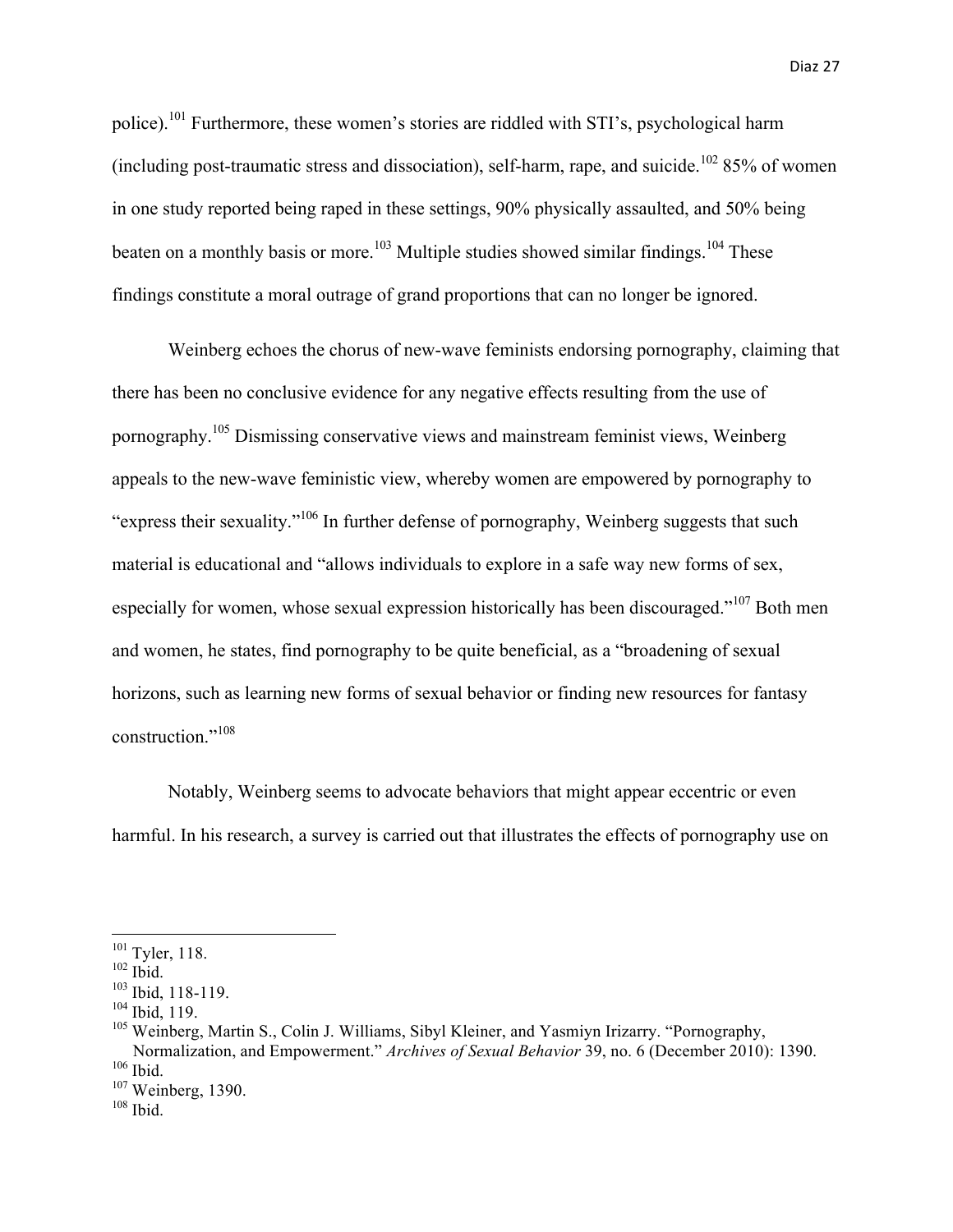individuals' sexual tendencies: greater pornography use leads to more sexual partners<sup>109</sup> and willingness to perform a wider variety of sexual acts, "what were considered appealing acts"<sup>110</sup> (some of which may be deemed medically unsafe by others). Later, these effects are described as inducing a person "to experiment a few times with unconventional sexualities,"<sup>111</sup> such as sadism/masochism,<sup>112</sup> and other fringe and/or dangerous behaviors. Depending on one's interpretation, Weinberg's findings show that pornography is either a beneficial resource for sexual liberation, or a dangerous precursor to strange and/or medically unsafe behaviors. Common sense might suggest the latter interpretation.

One such medically unsafe behavior that appears to be moderated by pornography use is abortion—medically unsafe, specifically, for the aborted child. The conservative scholar Tokunaga's findings conclude that "pornography may lead to increased support for abortion."113 This is likely due to "abstract scripts that can be activated by pornography."<sup>114</sup> He explains, "Sexually explicit media affects viewers' attitudes,"115 especially towards norms including sexual scripts, the social roles of women, and moral issues such as abortion.<sup>116</sup> Scripts are defined as constructs that "guide attitudes and social behavior by indicating responses considered normal and appropriate."<sup>117</sup> Tokunaga contrasts the traditional understanding of sexuality to nontraditional scripts. To him, traditionally, sex is "vaginal intercourse in a monogamous marital

<u> 1989 - Johann Barn, mars eta bainar eta industrial eta baina eta baina eta baina eta baina eta baina eta bain</u>

 $116$  Ibid.

 $109$  Weinberg, 1390.

<sup>110</sup> Ibid, 1394.

 $111$  Ibid, 1399.

 $112$  Ibid.

<sup>113</sup> Tokunaga, Robert S., Paul J. Wright, and Christopher J. McKinley. "U.S. Adults' Pornography Viewing and Support for Abortion: A Three-Wave Panel Study." *Health Communication* 30, no. 6 (June 3, 2015): 578.

 $114$  Tokunaga, 578.

<sup>115</sup> Ibid, 577.

 $117$  Ibid, 578.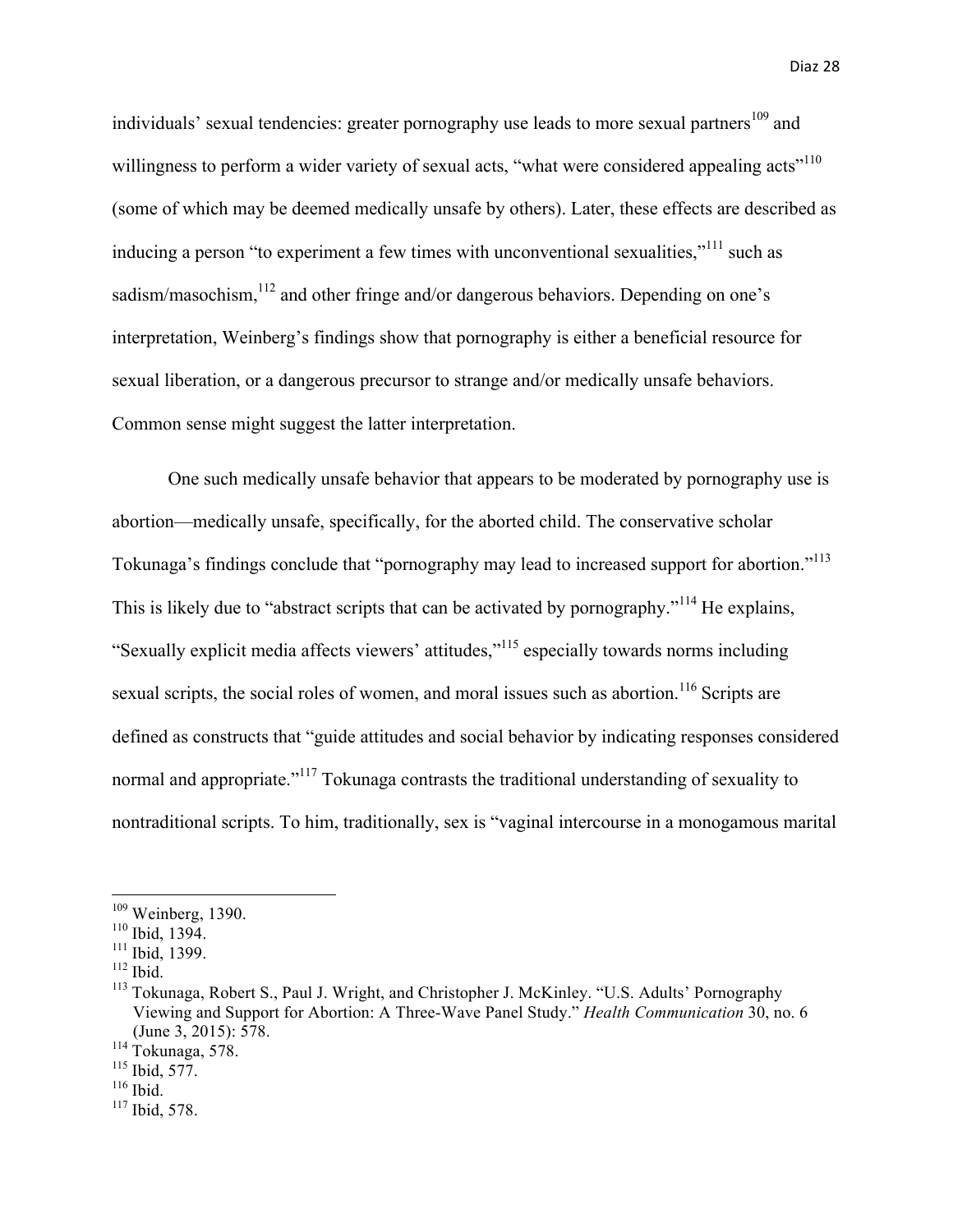relationship, often for procreative purposes,"<sup>118</sup> while nontraditional scripts "exposes consumers" to a wide range of nontraditional sexual behaviors and relationships."<sup>119</sup> This "encourages... more liberal attitudes toward sexual and reproductive actions…"<sup>120</sup> These actions include "premarital sex, extramarital sex, and same-sex sex."<sup>121</sup> These actions are linked with increased risk of STI's and other dangers. Ultimately, his study reinforced previous studies that showed a positive relationship between pornography use and support of nontraditional sexual and reproductive actions, including abortion.<sup>122</sup>

## **IV. SOLUTIONS: REDEEMING SEX**

# A. Redeeming Language/Breaking the Silence

Why has the church been silent about sexuality and pornography? The struggle is summed up precisely in an interview with a Baptist faith leader: "Give us the words, give us the outline, because we are inept or we feel that we are inept… but we are absolutely able to have these discussions."<sup>123</sup> It is the first part of this statement that is particularly telling: "*Give us the words*." For centuries, the church has lacked the vocabulary to address sexual topics, largely due to the undue shame projected onto sexuality itself. Since the fall of humanity, nothing but embarrassment has been attributed to the sexual organs themselves, parts of the body that were created by God as part of His perfect creation: "In the image of God he created [humanity]; male and female he created them."124 Indeed, when the apostle Paul relates the physical body's

 

 $118$  Tokunaga, 578.

 $119$  Ibid, 579.

 $120$  Ibid.

 $121$  Ibid.

<sup>122</sup> Ibid, 585.

<sup>&</sup>lt;sup>123</sup> Hach, Alexa, and Susan Roberts-Dobie. "'Give Us the Words': Protestant Faith Leaders and Sexuality Education in Their Churches." Sex Education 16, no. 6 (November 1, 2016): 619–33.

<sup>124</sup> Genesis 1:27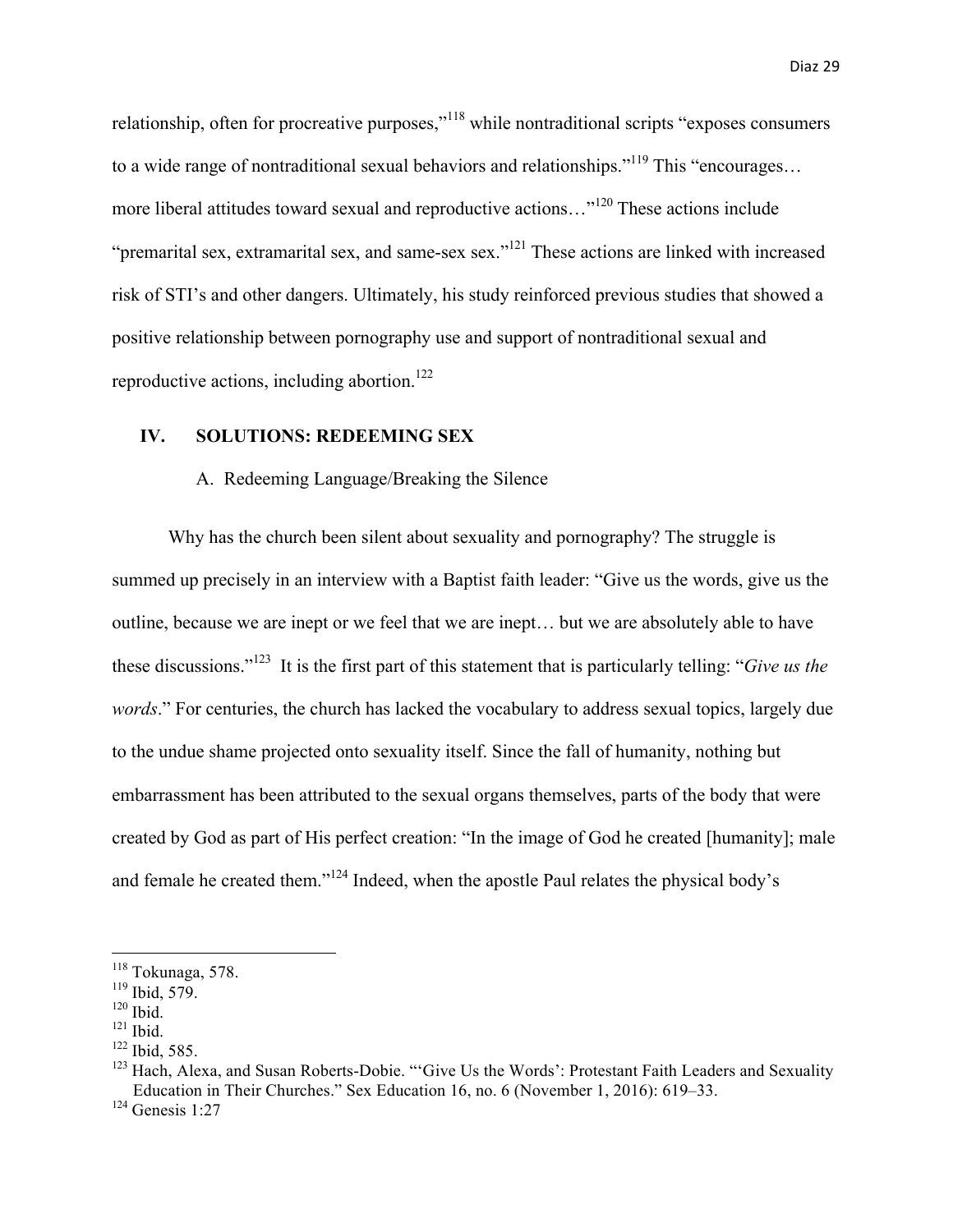anatomy to the importance of spiritual gifts in the body of Christ, he says "those parts of the body that we think less honorable, we bestow the greater honor...<sup>"125</sup> implying that all parts of the body are useful and valuable, even those that we tend to view as "dirty." Yet, the more common response is to act otherwise; as soon as Adam and Eve's eyes were "opened"<sup>126</sup> in the garden, realizing they were naked, the first thing they did was sew fig leaves as a covering for themselves. People, as such, have been attributing shame to sexuality since the fall of mankind.

One study cited the words of a Lutheran faith leader, saying, "Sex was God's idea … For this reason, it's as appropriate as talking about any other behavior in life."127 But often, parents are afraid of teaching their children about sexuality, for fear that even bringing up the subject will open the possibility of temptation to go out and try it.<sup>128</sup> How are churches to break the silence? Hoffman suggests that pornography use ought not to be seen as a "discipline issue," involving punishment, but rather a "discipleship issue," involving intentional curriculum and instruction. The church, however, too commonly provides little or no teaching on these issues, partly because sex is seen as "dirty" even within the marriage context,  $129$  and pastors are bashful to address the subject. $130$ 

But there is copious evidence from the Bible that sex is neither sinful nor undesirable by God's standards, as the apostle Paul urges couples to have sex, lest they fall into temptation.<sup>131</sup> Sex, according to the Bible, is wholesome and life-giving. The renowned medieval scholar Nahmanides, in his *Holy Letter*, defines sex as a mystical "meeting with God," writing,

<u> 1989 - Johann Barn, mars eta bainar eta industrial eta baina eta baina eta baina eta baina eta baina eta bain</u>

- <sup>128</sup> Ibid.
- $129$  Awad, 9.
- <sup>130</sup> Ibid, 85.
- $131$  Ibid, 85.

 $125$  I Corinthians 12:23

 $126$  Genesis 3:7

 $127$  Hach, 619–33.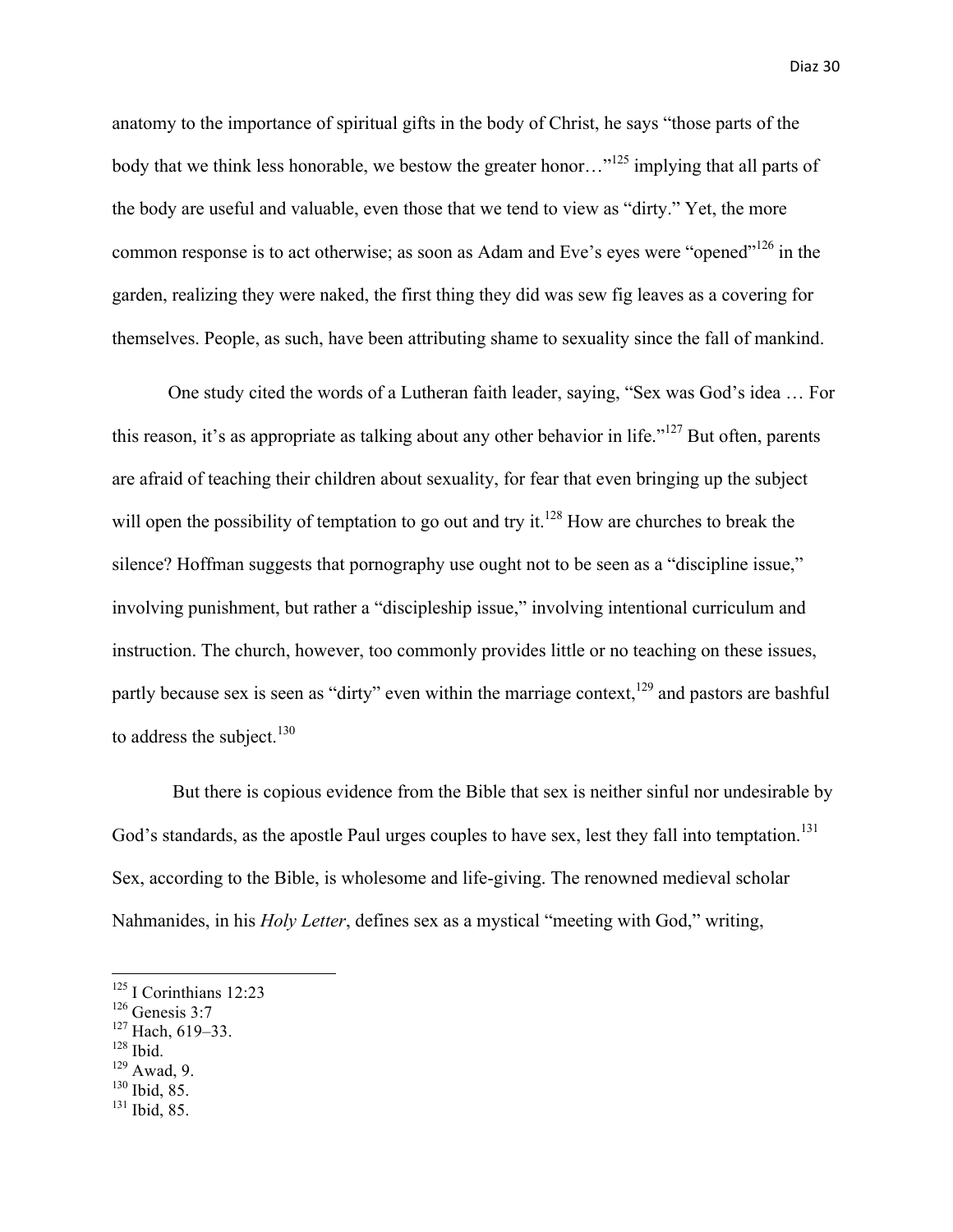"Through the act of sex, they become partners with God in the gift of creation."<sup>132</sup> Hoffman's solution to the tragic distortion of sexuality in the modern day begins with "an open discussion of internet pornography and discipleship strategies to confront it."<sup>133</sup> These strategies will involve a structured accountability partner system on either an assigned or volunteer basis, as well as partnering with existing ministries that address the problem.<sup>134</sup> Further opportunities to open the conversation at the earliest possible age include church sex-education initiatives, such as weekend retreats, ongoing meetings, and more.<sup>135</sup>

#### **B. Reclaiming Healthy Sexuality**

Restoring healthy sexuality will require continuing the conversation on the psychological effects of pornography. Previously, the impact of neuroplasticity on psychosexuality as it relates to pornography use was demonstrated. The good news is that whatever damage pornography does to the brain can be reversed, and understanding how pornography changes the brain is essential for developing strategies for psychosexual healing. The U.S. National Institute of Health illustrates the process of cognitive association and learning, as "brain changes do not seem to arise from the birth of new neurons, called *neurogenesis*… Instead, learning appears to occur primarily because of changes in the strength and number of the connections between existing neurons, a process called *synaptic plasticity*." <sup>136</sup> Owens continues, "Coactivation of two neurons leads to a stronger connection between those neurons..."137 In essence, *"neurons that* 

<u> 1989 - Johann Barn, mars eta bainar eta industrial eta baina eta baina eta baina eta baina eta baina eta bain</u>

 $132$  Awad, 84.

<sup>133</sup> Ibid, 148.

<sup>134</sup> Ibid, 149.

 $135$  Hach, 619-33.

<sup>&</sup>lt;sup>136</sup> Owens, Melinda T., and Kimberly D. Tanner. "Teaching as Brain Changing: Exploring Connections between Neuroscience and Innovative Teaching." *CBE Life Sciences Education* 16, no. 2 (2017).  $137$  Ibid.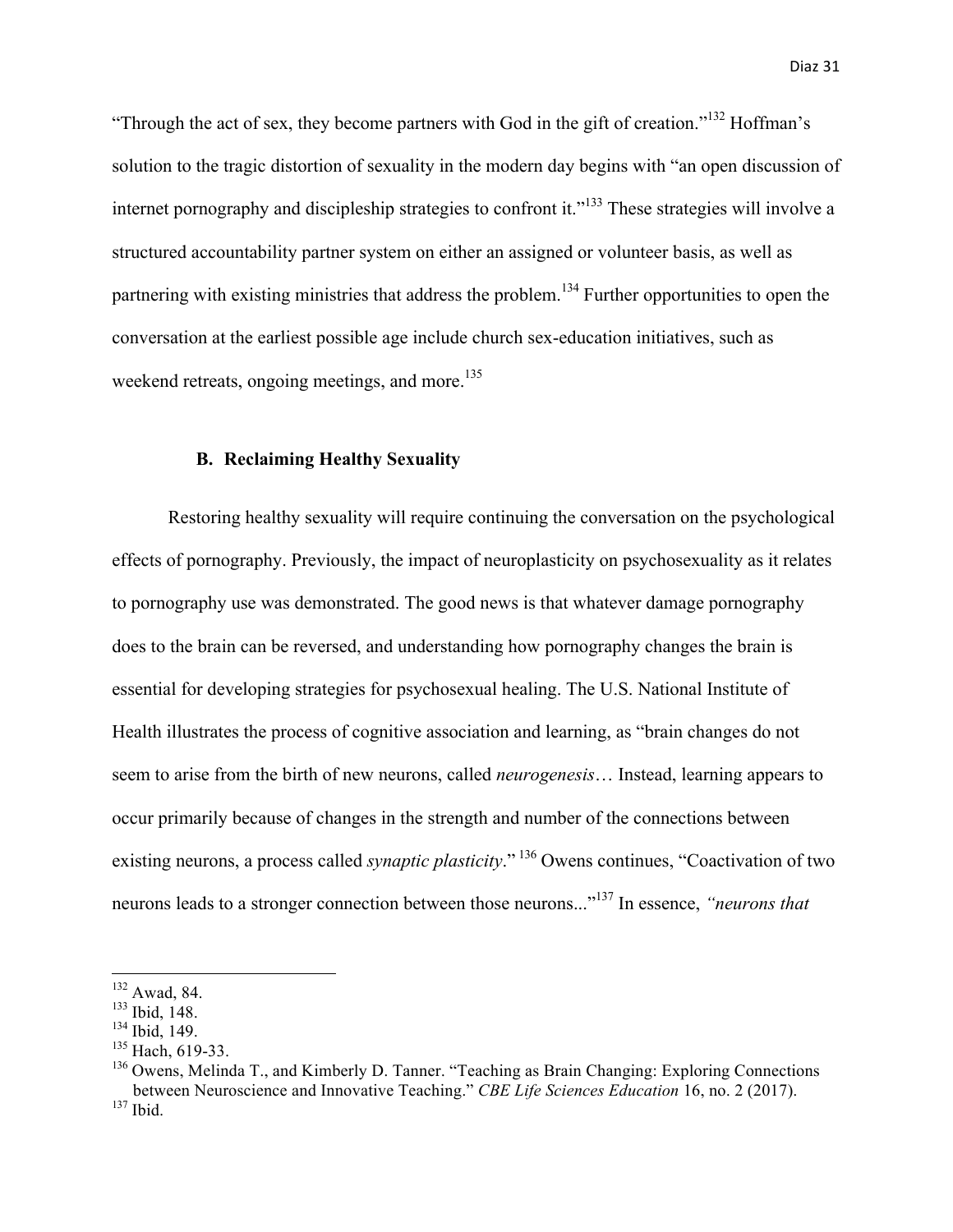*fire together wire together.*"<sup>138</sup> Thus, as new synaptic connections are formed and strengthened in the brain, strong neural pathways are formed that are not easily forgotten, causing the brain to rewire itself to inseparably connect sexual gratification with pornography and masturbation, rather than authentic sexuality.

Neurons that fire together wire together—but, if this is true, is the opposite is true as well? Can unused synaptic connections be "unwired," by slowly weakening and disappearing over time, explaining why "extinguishing conditioned responses to artificial stimuli potentially restore[s] attraction and sexual performance with partners  $[?]$ "<sup>139</sup> To answer that question, the idea of "synaptic pruning" will be explored. Popular authors Pollack and Cabane use an analogy to illustrate the idea:

"Imagine your brain is a garden, except instead of growing flowers, fruits, and vegetables, you grow synaptic connections between neurons...Glial cells are the gardeners of your brain…other glial cells are the waste removers, pulling up weeds, killing pests, raking up dead leaves…the synaptic connections that get used less get marked by a protein, C1q (as well as others). When the microglial cells detect that mark, they bond to the protein and destroy— or prune—the synapse."<sup>140</sup>

This analogy could be very helpful in visualizing the process by which psychosexual

healing might occur through neural rewiring.

Is there any scientific credence to these notions? The data suggests: "maybe." Wang affirms that "glial cells indeed affect long-term synaptic changes," and that "potentiation and depression of synaptic connections are critical for learning, memory formation, and emotions," processes that "are triggered by patterned and repeated synaptic activities—"<sup>141</sup> i.e. repeated

 $138$  Owens.

<sup>139</sup> Park, 15.

<sup>140</sup> Wiles, Tiana. "How to Delete Porn from Your Brain." *Christianity Today* 61, no. 3 (April 2017): 11– 11.

<sup>&</sup>lt;sup>141</sup> Wang, Fushun, Tifei Yuan, Alfredo Pereira, Alexei Verkhratsky, and Jason H. Huang. "Glial Cells and Synaptic Plasticity." *Neural Plasticity*, May 17, 2016, 1–3.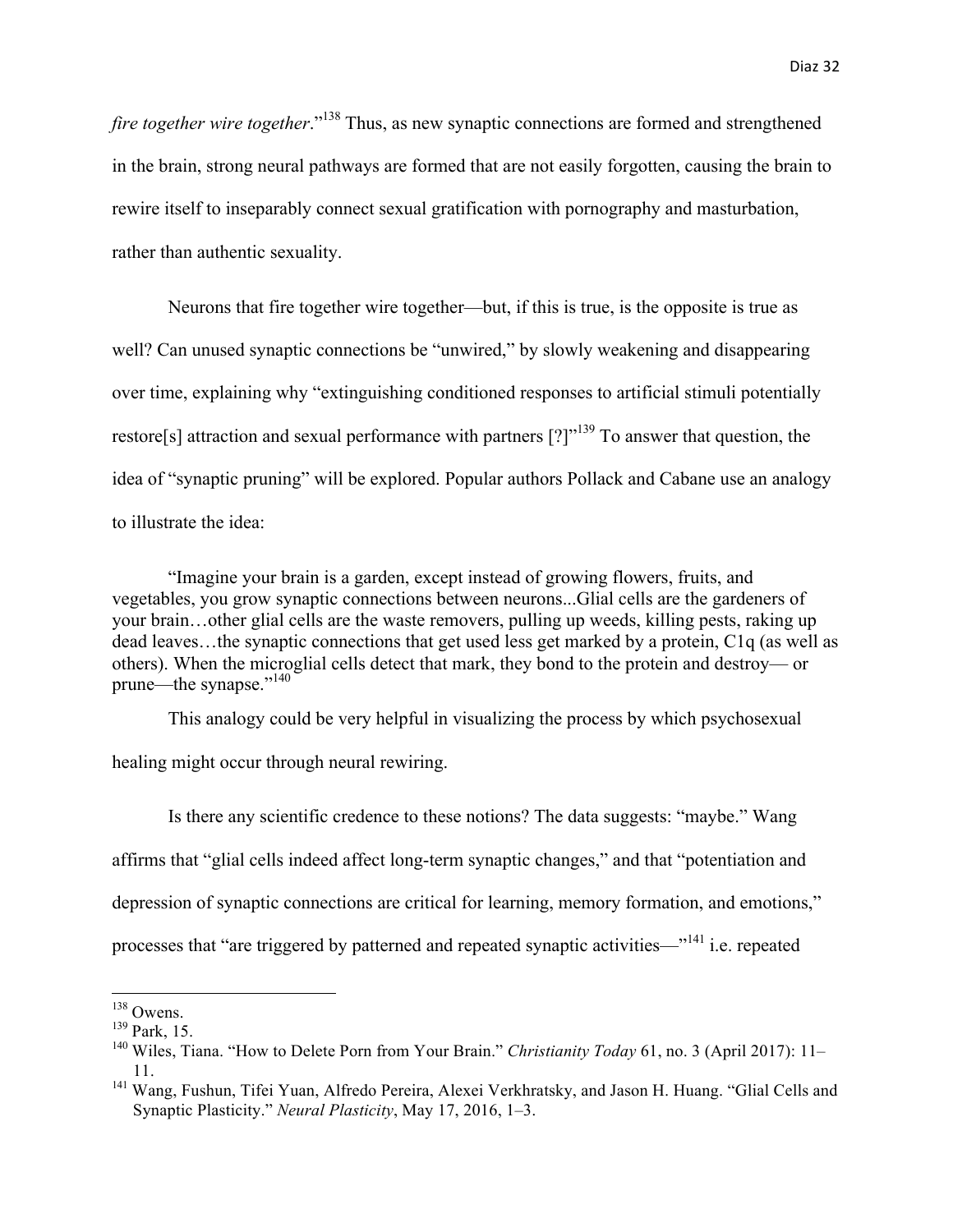exposure to pornography, or repeated abstinence from pornography coupled with wholesome expressions of sexuality. Bialas builds on this, saying:

Recent work revealed that *microglia-mediated pruning is regulated by neuronal activity*. During the retinogeniculate pruning period*, microglia preferentially engulf less active RGC inputs* in the dLGN7, suggesting that *microglia can sense or read out local changes in synaptic activity*. The engulfment defects observed in complement-deficient mice and the role for complement in the immune system suggest the intriguing possibility that *complement proteins could be one cue guiding microglia to engulf less active synapses*. <sup>142</sup> (Emphases added)

The cueing role of these complement proteins is affirmed by Stephan, who writes,

"Synapses tagged with complement proteins may be eliminated by microglial cells expressing complement receptors."<sup>143</sup> Thus, whether arbitrarily or not, complement proteins are "tagged" to synapses for removal by glial cells. When these processes function improperly, synapses are lost too rapidly, possibly causing autism or neurodegenerative diseases, such as Alzheimer's.<sup>144</sup> But the essential question remains: how do glia choose which synapses to eliminate/prune? Stephan continues,

Synapse elimination is thought to result from competition between neighboring axons for postsynaptic territory based on differences in patterns or levels of neuronal activity … Based on classic studies of the neuromuscular junction, the punishment model proposes that *strong synapses, which are effective in driving postsynaptic responses, actively punish and eliminate nearby weaker, less-effective synapses* by inducing two postsynaptic signals: a local protective signal and a longer-range elimination, or punishment, signal.<sup> $145$ </sup> (Emphasis added)

While technically unproven, the punishment-model illustrates how the brain is rewired

based on cumulative experiences, as Lewis describes, "Repeated experiences establish patterns,

forming habits, and those habits link with other habits that also evolve with repeated

<u> 1989 - Johann Barn, mars eta bainar eta industrial eta baina eta baina eta baina eta baina eta baina eta bain</u>

<sup>&</sup>lt;sup>142</sup> Bialas, Allison R., and Beth Stevens. "TGF-β Signaling Regulates Neuronal C1q Expression and Developmental Synaptic Refinement." *Nature Neuroscience* 16, no. 12 (December 2013): 1773–82.

<sup>&</sup>lt;sup>143</sup> Stephan, Alexander H., Ben A. Barres, and Beth Stevens. "The Complement System: An Unexpected Role in Synaptic Pruning during Development and Disease." *Annual Review of Neuroscience* 35 (July 2012): 369–89.

 $144$  Ibid.

<sup>&</sup>lt;sup>145</sup> Stephan, 369-89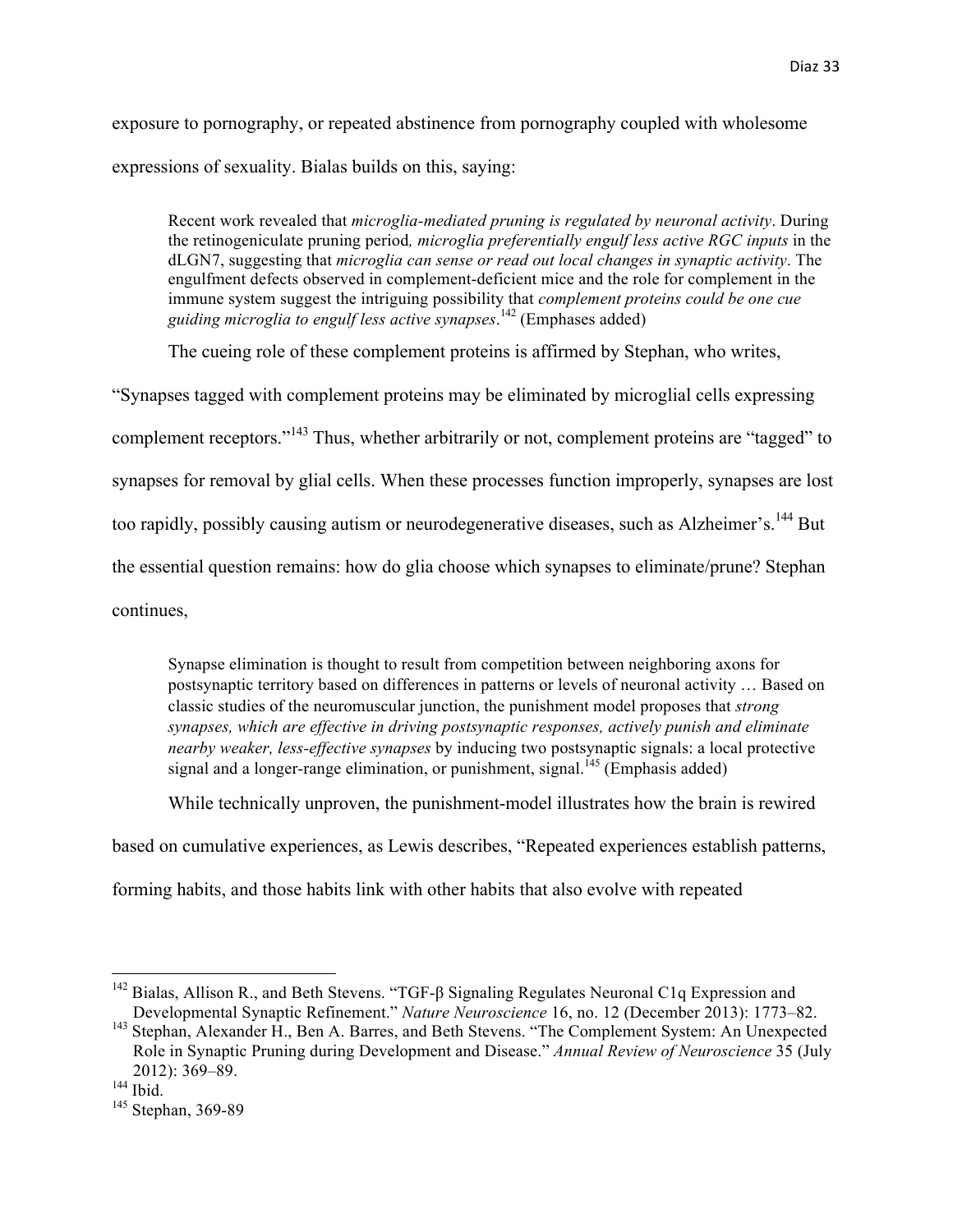experiences."<sup>146</sup> Whichever neural pathways are used more and strengthened, according to this

model, are those that escape pruning and survive—this is neuroplasticity in action. The good news, once again, is that whatever damage pornography does to the brain *can be reversed.* If healthy sexual behaviors can be unlearned, so can unhealthy ones. The "garden" illustration of how glial cells prune synaptic connections through the punishment-model, while not proven, is a plausible explanation that provides a powerful visualization of how the brain's ability to rewire itself. This is further demonstrated by findings that,

Reduction of grey matter volume in specific regions of the prefrontal cortex (and the anterior cingulate, a closely related structure), induced by years of addiction*, can reverse over several months of abstinence*. These authors reported that grey matter volume returned to a normal (population) baseline level within six months to a year of abstinence (from heroin, cocaine, and alcohol), and similar results have been found by others.<sup>147</sup> (Emphasis added)

# **C. Accountability, Software and Support**

Studies show that pornography addiction may be harder to break than heroin addiction.<sup>148</sup> One problem in opening up honest dialogue about these struggles is the intense stigma attached to pornographic use among Christians.<sup>149</sup> A missing ingredient in the recipe for change is a "confidential healing program," providing care and counseling with easy access to church members.<sup>150</sup> Younce recommends that such confidential pastoral care be carried out in regular one-on-one sessions, where the counselor and counselee might engage in "discussing blueprints for change," identifying strategies for "fleeing temptation," "identifying emotional triggers" (such as Alcoholics Anonymous' HALT—hunger, anger, loneliness, and being tired), "see it as

<u> 1989 - Johann Barn, mars ann an t-Amhain an t-Amhain an t-Amhain an t-Amhain an t-Amhain an t-Amhain an t-Amh</u>

 $149$  Ibid, 165.

<sup>146</sup> Lewis, Marc. "Addiction and the Brain: Development, Not Disease." *Neuroethics* 10, no. 1 (2017): 7– 18.

<sup>&</sup>lt;sup>147</sup> Ibid.

<sup>&</sup>lt;sup>148</sup> Younce, 162.

<sup>150</sup> Ibid, 166.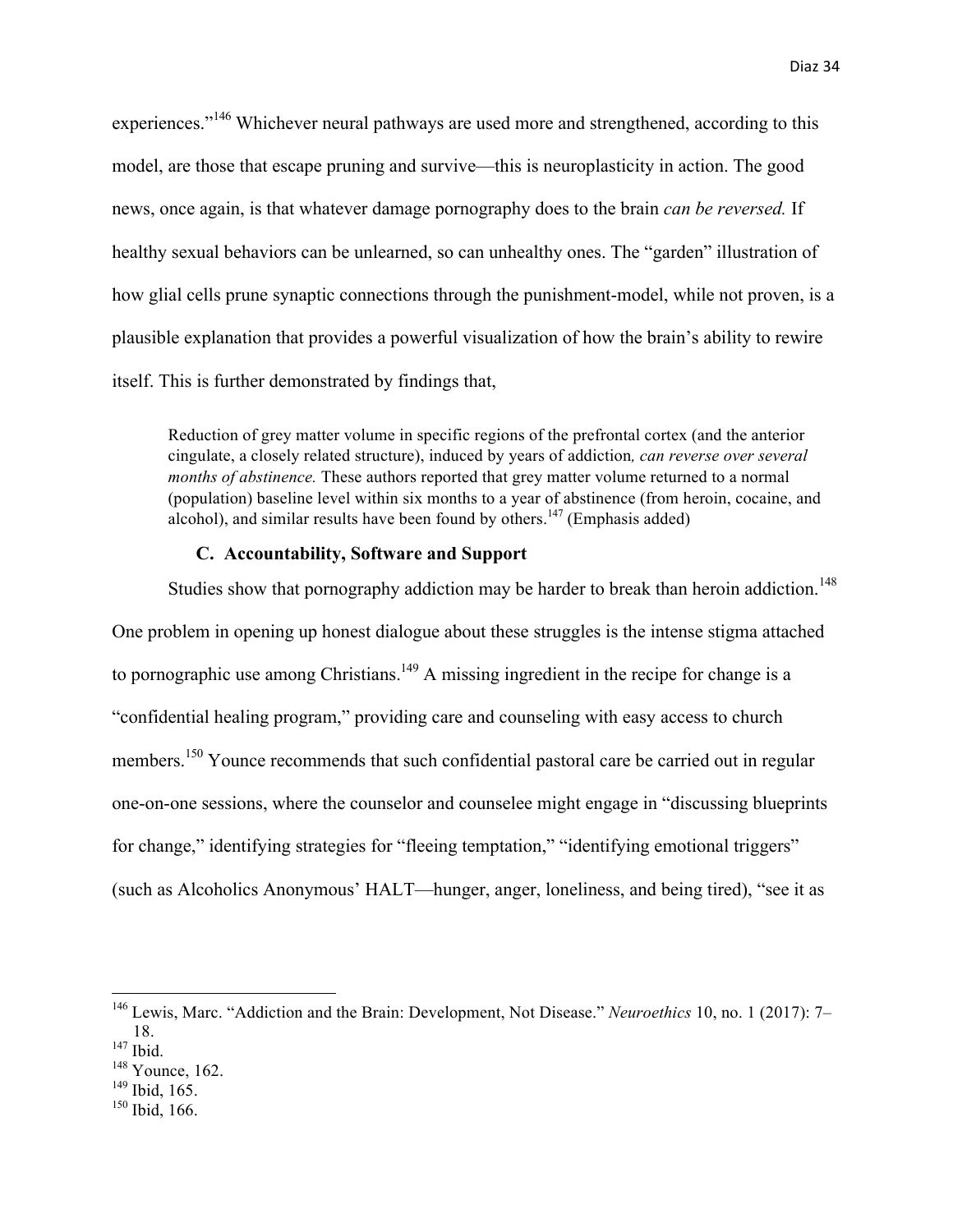sin," "refocus on Christ," and "moving upward."<sup>151</sup> Furthermore, building a support group of 12 people might be effective.<sup>152</sup>

There are several support groups that help pornography addicts, following an adaptation of the same 12-step program as Alcoholics Anonymous—these include Sex Addicts Anonymous (SAA), Sexaholics Anonymous (SA), Sex and Love Addicts Anonymous (SLAA), Celebrate Recovery, and more. While there is little data regarding the effectiveness of these particular groups, there is data to support the effectiveness of 12-step programs as a whole, based on the first and most well-known program, Alcoholics Anonymous (AA). One study found that 31% of AA member remained sober for less than a year, 24% for one to five years, 12% for five to 10 years, and 33% for more than 10 years.<sup>153</sup> In other words, out of every addict who walked into an AA meeting, 45% remained sober from five to 10 years or more. Thus, the 12-step program that is at the core of AA may be quite effective for some, though not all. In theory, the principle carries over to other addiction support groups, such as those of a sexual nature, though there are no direct studies to confirm this yet. It is worth noting that there are differences between the various sexual addiction groups, as SA regards marriage as between one man and one woman, and expects unmarried persons to practice abstinence, whereas other groups might not.<sup>154</sup> A step further, Celebrate Recovery is the only known 12-step addiction support group that is explicitly

<u> 1989 - Johann Barn, mars eta bainar eta industrial eta baina eta baina eta baina eta baina eta baina eta bain</u>

 $151$  Younce, 172-174.

 $152$  Ibid, 175.

<sup>&</sup>lt;sup>153</sup> "About the Sexaholics Anonymous 12-Step Recovery Program." Recovery.org, May 6, 2013. https://www.recovery.org/topics/about-the-sexaholics-anonymous-12-step-recovery-program/.

<sup>&</sup>lt;sup>154</sup> "12-Step Behavioral Addiction Support Groups." Project Know, February 26, 2013. https://www.projectknow.com/research/12-step-behavioral-addiction-support-groups/.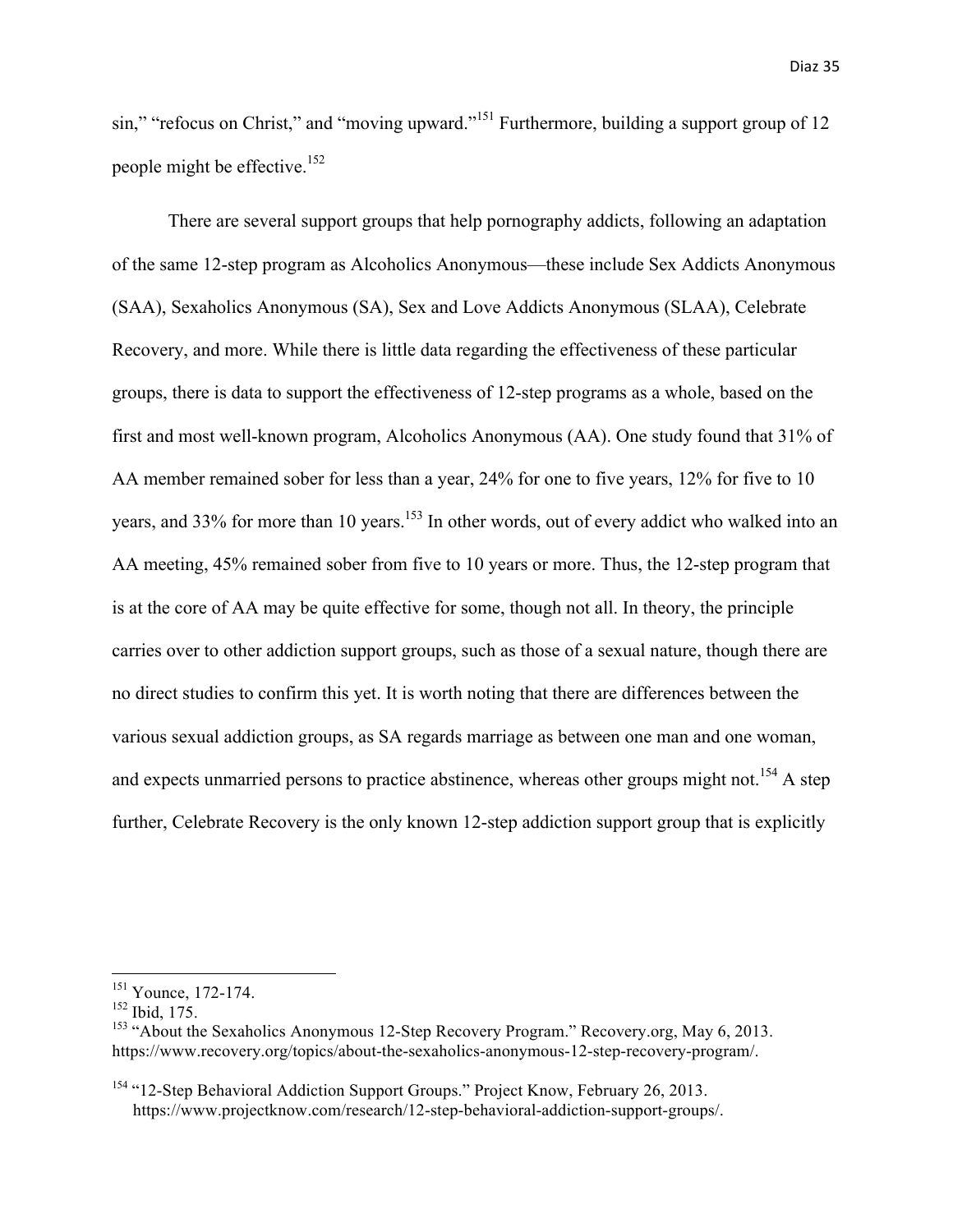Christ-centered and gospel-oriented, whereas others vaguely refer to a "higher power" as God, despite encouraging prayer and repentance to Him.<sup>155</sup>

Since "90% of pornography addiction begins at home,"<sup>156</sup> it is essential for parents to act on their responsibility to protect their children. While web filtering programs are useful, they can "leave a lot to be desired."157 There are several key assumptions that parents would be wise to adopt while taking protective measures: First, children are generally smarter and more techsavvy than their parents. Secondly, the pornographic industry may be smarter than the most advanced filtering software. Furger adds, "Internet-blocking software is neither as easy to use nor as foolproof as parents and developers would like."<sup>158</sup> Why? "The programs are shooting at moving targets. With new sites being added daily—and existing sites moving from one Internet service provider to another—it's a battle to keep Web address lists up to date."<sup>159</sup> Furthermore, in selecting a web filtering program, parents must know that "the [filtering] programs employ a value system." For example, one program might block Planned Parenthood sexual education material, where another may not.<sup>160</sup> In the future, internet filtering software may become more effective through technological advances, such as filtering systems that utilize digital image processing technology to determine whether sites are safe or unsafe, with up to 92% accuracy with as low as 4.7% false positives.<sup>161</sup> Until this technological trend gains more momentum and

<sup>&</sup>lt;sup>155</sup> "Message from Rick Warren." Accessed November 15, 2017.

http://www.celebraterecovery.com/index.php/about-us/message-from-rick-warren.

 $156$  Duke

<sup>&</sup>lt;sup>157</sup> Furger, Roberta, and Charles Piller. "Internet Filters: The Smut Stops Here. Or Does It? Screening Five Top Web Filters." *PCWorld* 15, no. 10 (October 1997): 78.

 $\frac{^{159}}{^{160}}$  Furger, 78.

<sup>&</sup>lt;sup>161</sup> Colmenares-Guillén, Luis Enrique, and Francisco Javier Albores Velasco. "Filter for Web Pornographic Contents Based on Digital Image Processing." *International Journal of Combinatorial Optimization Problems & Informatics* 7, no. 2 (May 2016): 13–21.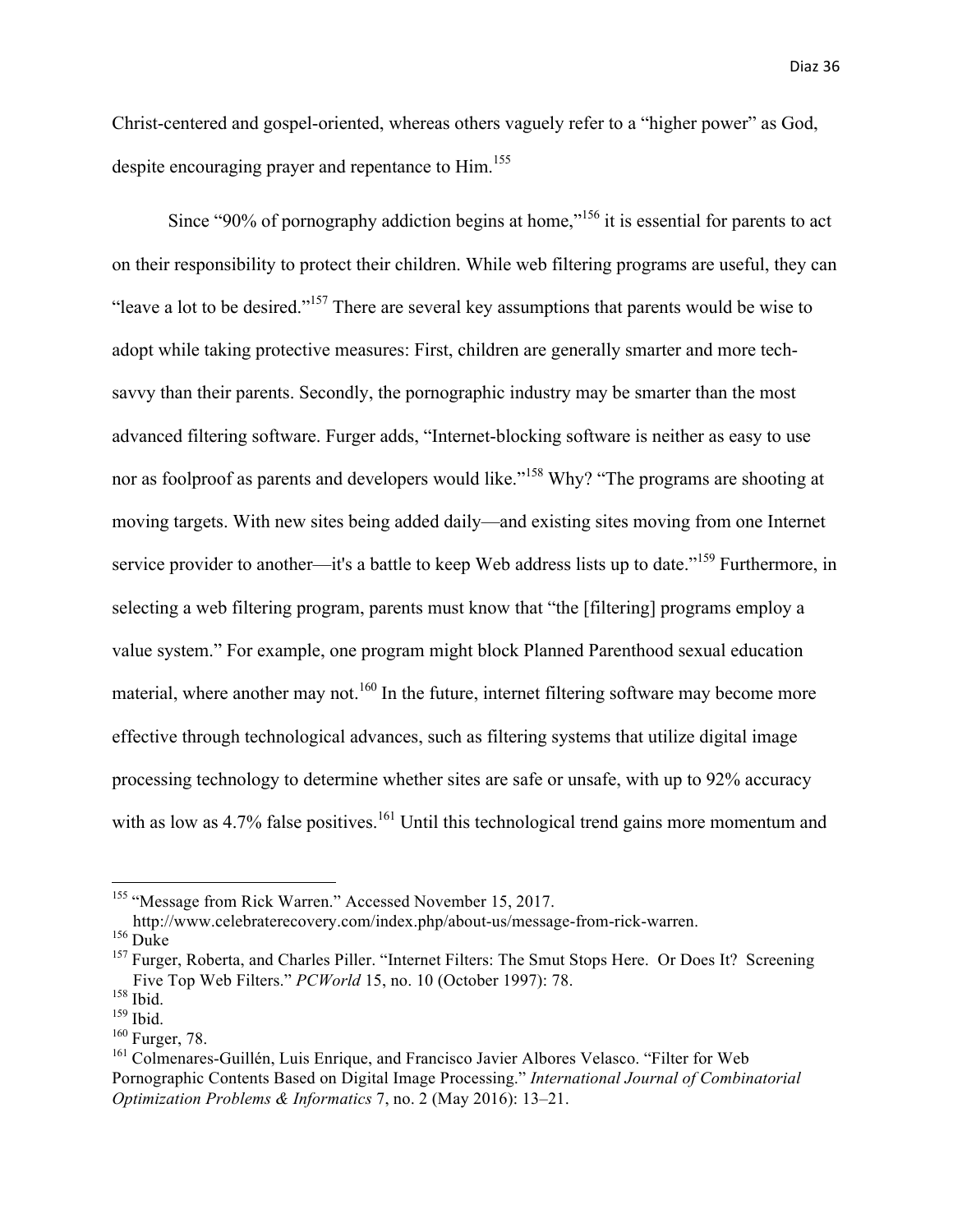affordability, it will likely be a less viable option for most families compared to mainstream filters that use keyword and URL filtering systems. The highest ranked web filtering program across the board is Net Nanny, which has a category-blocking system.<sup>162</sup> Another great resource, this one from a Christian background (which is of great value for those who are concerned with the implicit moral codes embedded in such programs), is CovenantEyes, which is the only major web filtering program that operates based on six levels of maturity with specific content blocked for various age groups.<sup>163</sup> A good free resource is K9 Safe Search, perhaps the best software that is available without a having to pay a monthly fee, followed by Quostodio and other programs.<sup>164</sup>

## **D. Counseling**

Once again, we have seen how pornography addiction may be harder to break than heroin addiction.<sup>165</sup> How will addicts cope? Few studies have been published regarding the effectiveness of counseling in overcoming pornography addiction. The only research published has been regarding the broader topic of sexual addiction, and even here, we find that "the vast majority of clinicians in the helping professions are not systematically prepared to recognize and treat this disorder."<sup>166</sup> This may be because few men are motivated to seek out help for pornography addiction, given that it is widely accepted as "normal," and thus, few counselors have had to deal with it. Another problem in opening up honest dialogue about these topics is the intense stigma attached to pornographic use among Christians.<sup>167</sup> What the church needs is a

 $162$  "The Best Internet Filter Software | Top Ten Reviews." TopTenReviews. Accessed November 9, 2017. http://www.toptenreviews.com/software/security/best-internet-filter-software/.  $163$  Ibid.

<sup>&</sup>lt;sup>164</sup> "Top 10 Best Free Parental Controls Software of 2017." Accessed November 9, 2017. https://www.spyzie.com/parental-controls/free-parental-control-software.html.

 $165$  Younce,  $162$ .

<sup>166</sup> Hagedorn, W. Bryce. "Sexual Addiction Counseling Competencies: Empirically-Based Tools for Preparing Clinicians to Recognize, Assess, and Treat Sexual Addiction." *Sexual Addiction & Compulsivity* 16, no. 3 (July 2009): 205.

<sup>&</sup>lt;sup>167</sup> Ibid, 165.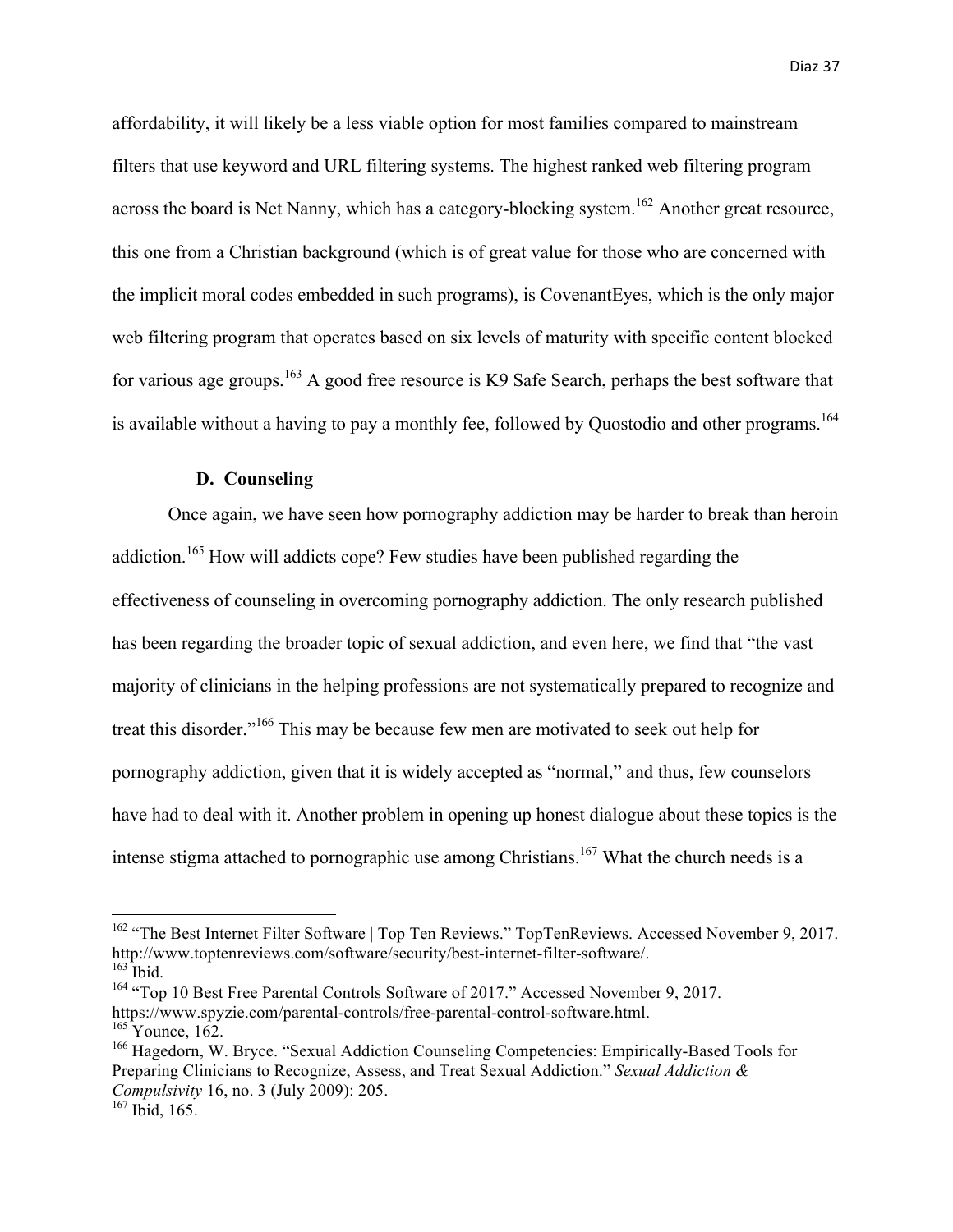"confidential healing program," providing care and counseling with easy access.<sup>168</sup> Younce argues that "a new culture must be created," $169$  one of "imitating Jesus." $170$  This will involve creating safe spaces for people to get help, especially those who are in church leadership positions and fear what might happen should their secrets come out in public.

Still, therapy has been shown to be effective for the spouses of addicts. In one study, the questions were posed: "How do women cope with their spouse's sexually addictive behavior," and, secondly, "how can approaches to therapy be informed by these women?"<sup>171</sup> Women were found to go through three stages: ignorance/denial, discovery, and problem solving.172 There were positive and negative ways of coping with the discovery; the single most common negative response was isolation, followed closely by avoidance and self-blame, and eventually trailing off into rarer extremes like drinking and suicide. $173$ 

Positive coping methods included "recreational, relational, professional, spiritual, and conceptual."174 The most common recreational technique was reading (77.27%); the most common relational coping methods were turning to immediate family members (68.18%), followed by friends (59.09%) and spouse (54.55%).<sup>175</sup> The most common source of professional coping was group therapy (45.45%), followed by individual therapy (36.36%), and then couple therapy  $(31.82\%)$ .<sup>176</sup> Next, in terms of spiritual support, women most often turned to clergy (72.73%) before turning to a specific belief/doctrine (59.09%) or prayer, scripture reading,

- <sup>170</sup> Ibid, 168.
- <sup>171</sup> Manning, 338-339.

- <sup>172</sup> Ibid, 343.
- <sup>173</sup> Ibid, 344.
- <sup>174</sup> Ibid, 345.
- <sup>175</sup> Ibid, 346.
- $176$  Ibid.

<sup>&</sup>lt;sup>168</sup> Younce, 166.

<sup>169</sup> Ibid.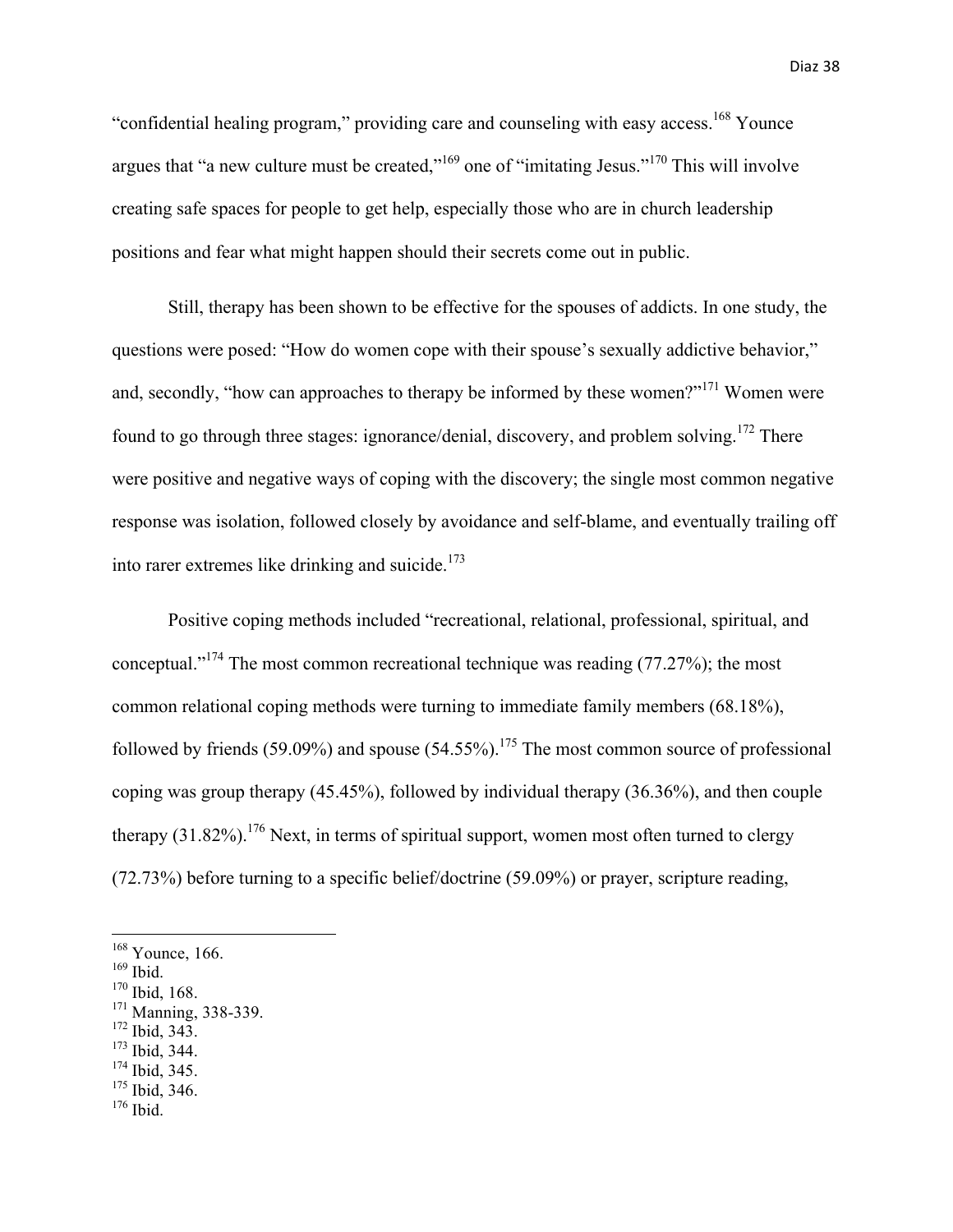and/or God  $(50.00\%)$ .<sup>177</sup> Most women cited having a conceptual support, including "ideas, metaphors, or perspectives" that were helpful to them (81.82%).

# **E. Spiritual Discipline**

"How can a young man keep his way pure? By guarding it according to your word."<sup>178</sup> From a theological perspective, it is no secret that the key to overcoming sin in one's life is through the power and study of God's Word, which is the only offensive weapon among the "Armor of God" listed in the sixth chapter of Paul's letter to the church at Ephesus. To be sure, this study should be accompanied by prayer, which is listed immediately after the "sword of the Spirit, which is the Word of God."<sup>179</sup> The apostle Paul also notes in his letter to the Galatians: "But I say walk by the Spirit, and you will not gratify the desires of the flesh."180 It is this Spirit that gives the believer strength to resist temptation, and also illuminates and brings to remembrance the Holy Scriptures. It is also worth noting that when the Jesus was tempted by Satan in the wilderness, he responded by quoting scripture, prompted by the Holy Spirit. "It is written," <sup>181</sup> he responded, each time the adversary dangled temptation in front of him. There was none more spiritually disciplined than the Lord, none who relied more heavily on the Spirit than on his fallible humanity, spending entire nights in prayer seeking intimacy with God. By age 12, the Lord Jesus could teach the scriptures with astonishing expertise, revealing his devoted study of the Word.

Hoffman, in his analysis of the issue of pornography, points out the lack of emphasis on spiritual discipline in the American church, which boasts of increasing numbers yet fails to

 $180$  Galatians 5:16

<sup>&</sup>lt;sup>177</sup> Manning, 346-347

<sup>178</sup> Psalm 119:9

 $179$  Ephesians 6:17

 $181$  Luke 4:4, 8, 12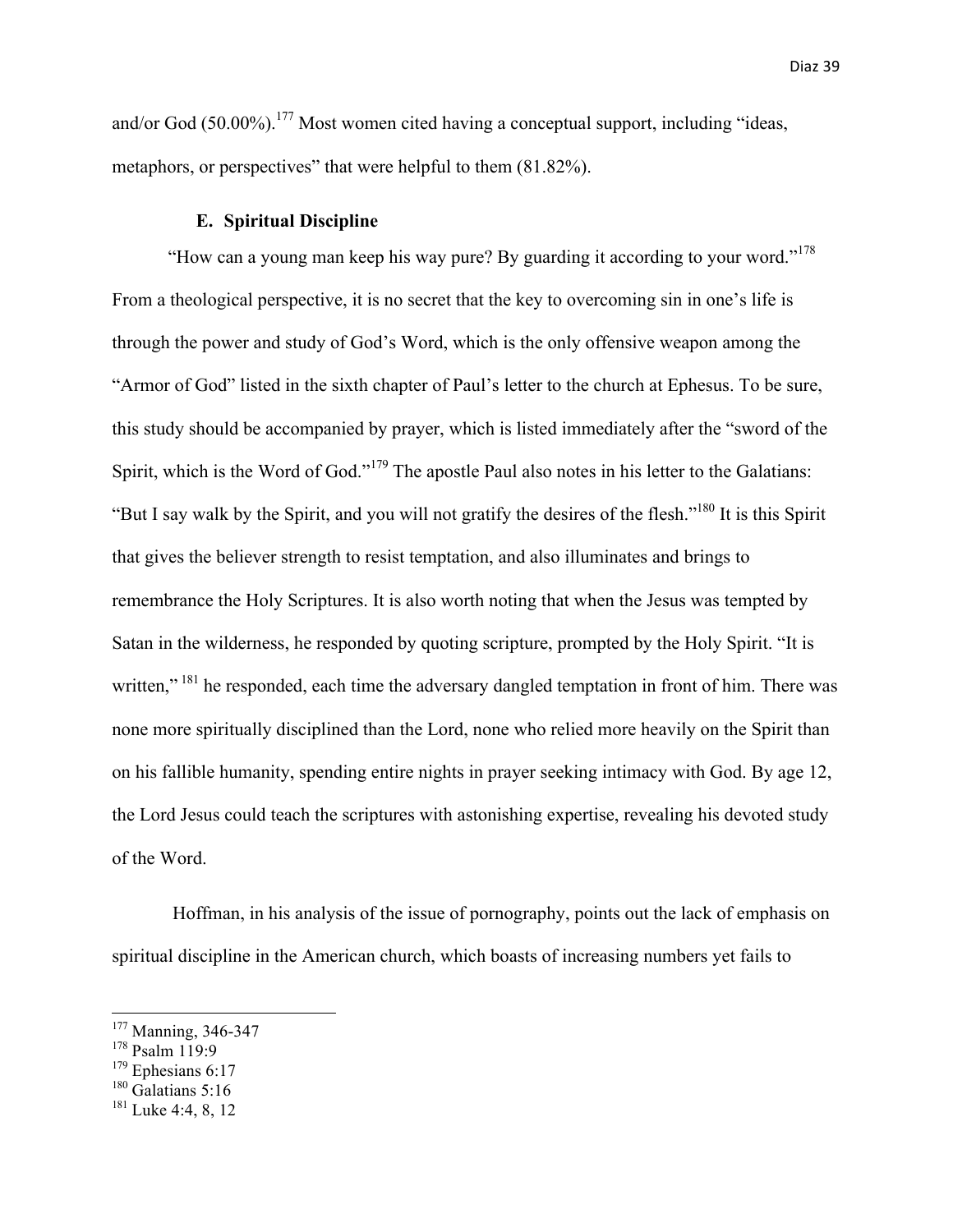influence culture.<sup>182</sup> Scholars have investigated the correlation between use of pornography and the practice of spiritual discipline among Christian college-age males, attempting to find an inverse relationship between the two.<sup>183</sup> Several studies were done analyzing a variety of spiritual disciplines, including prayer, service, worship, stewardship, and more.<sup>184</sup> Mere church attendance alone, when increased by only one point on the seven-point Likert scale, resulted in a 26% decrease in likelihood of using internet pornography.<sup>185</sup> Part of this may have been able to be attributed to the social pressure and accountability of the church context,  $186$  but this would only be true of cases where the individual made their secretive act known to others, which may be unlikely.187 One of the most interesting disciplines studied was stewardship— one of the lowest scoring spiritual disciplines, stewardship is comprised of the practice of managing and leveraging resources for the Kingdom. This is largely an anonymous act, demonstrating selfcontrol and internal motivation. It would make sense that a group of people of whom the majority struggle with pornography would also struggle with stewardship, as both acts involve an element of secrecy, where only the eyes of God see the works of the hands, and life-and-death decisions are made behind closed doors.

As many researchers have observed, pornography is often used not only for sexual gratification but also as a coping mechanism for emotional trauma and life stresses.<sup>188</sup> Yet, people who go to church were "30 percent less likely to experience depression in their lives."<sup>189</sup> Thus, church attendance and its associated spiritual disciplines (worship, prayer, fellowship, etc.)

 

- $184$  Ibid, 140.
- $\frac{185}{186}$  Ibid, 141.
- 
- $187$  Ibid, 142.
- <sup>188</sup> Ibid.
- $189$  Ibid.

<sup>&</sup>lt;sup>182</sup> Hoffman, 149-150.

<sup>183</sup> Ibid, 131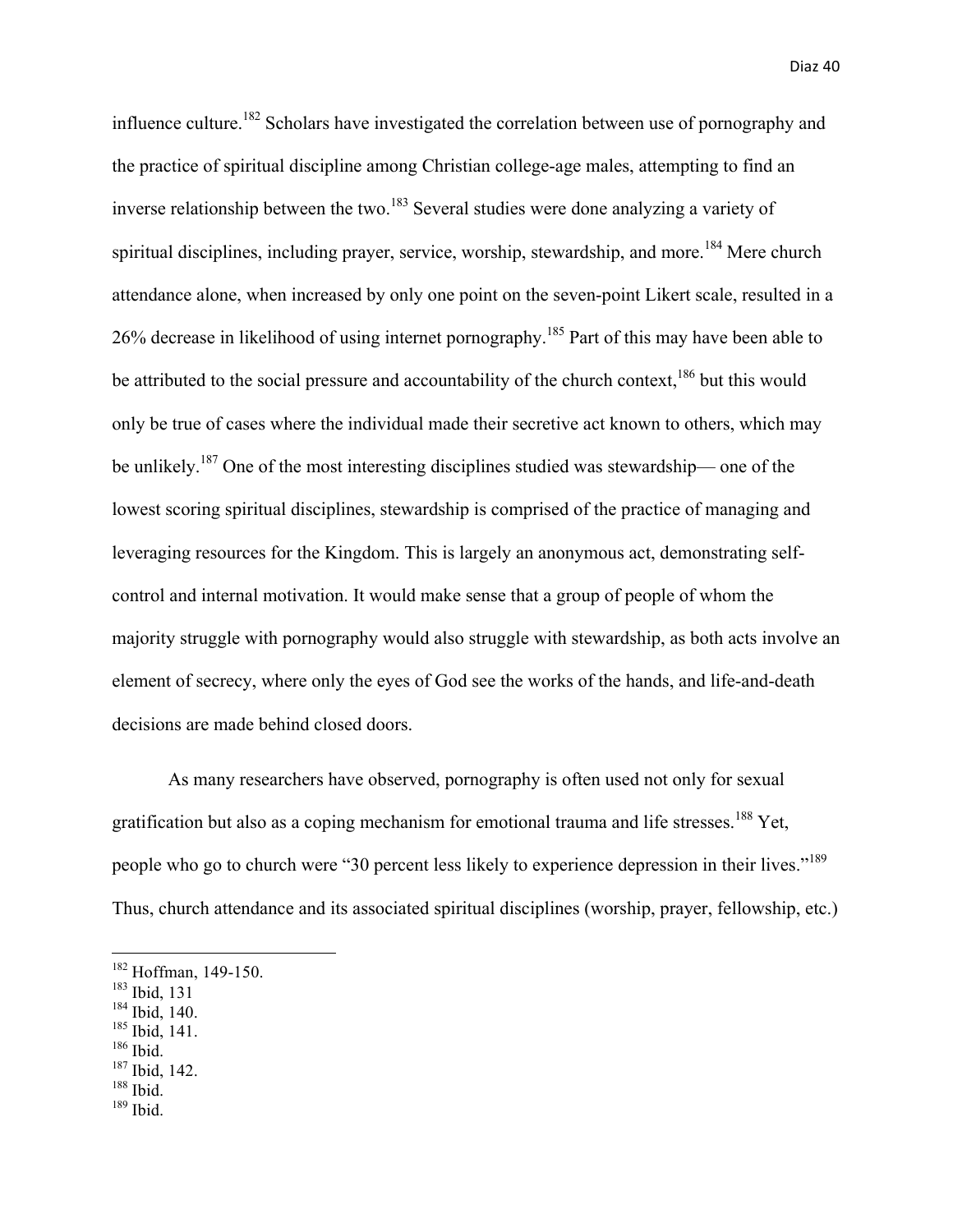satisfies the individual's spiritual and emotional needs, giving them less of a reason to revert to their pornographic addiction.<sup>190</sup> Not only that, but "spiritual discipline facilitates spiritual transformation and conformity to Christ-likeness,"<sup>191</sup> and "are a way to unleash the power of God... power [that] can free people from the bondage of sin in their lives."<sup>192</sup>

# **F. The Power of Christ: Toward a Theology of Change**

Until now, the solutions that have been discussed only address the symptoms of a raging disease inside—but true change can only be found in the person of Jesus Christ, through faith and trust in Him as one's personal Savior and Lord. Awad draws heavily from both scientific data and biblical texts to outline the lies Christian men believe that ensnare them to pornography. This addiction is simply an expression of a problem that lies deep within men's hearts,<sup>193</sup> and is "both a sin and a disease."<sup>194</sup> Only by addressing the inner problem can true healing occur, and not merely attempting to regulate behavior.<sup>195</sup> Any attempts to solve the problem otherwise are "outward-inward" approaches, which often end up simply replacing one addiction with another.<sup>196</sup> The good news is this: that "though your sins are scarlet, they shall be white as snow."<sup>197</sup> This is possible because "all have sinned and fall short of the glory of God, and are justified by his grace as a gift, through redemption that is in Christ Jesus, whom God put forward as a propitiation by his blood, to receive by faith."<sup>198</sup>

- <sup>192</sup> Ibid, 143.
- $193$  Awad, 57.
- <sup>194</sup> Awad, 21.
- <sup>195</sup> Ibid, 67.
- <sup>196</sup> Ibid.
- <sup>197</sup> Isaiah 1:18

<sup>190</sup> Hoffman, 142.

<sup>&</sup>lt;sup>191</sup> Ibid.

<sup>198</sup> Romans 3:23-25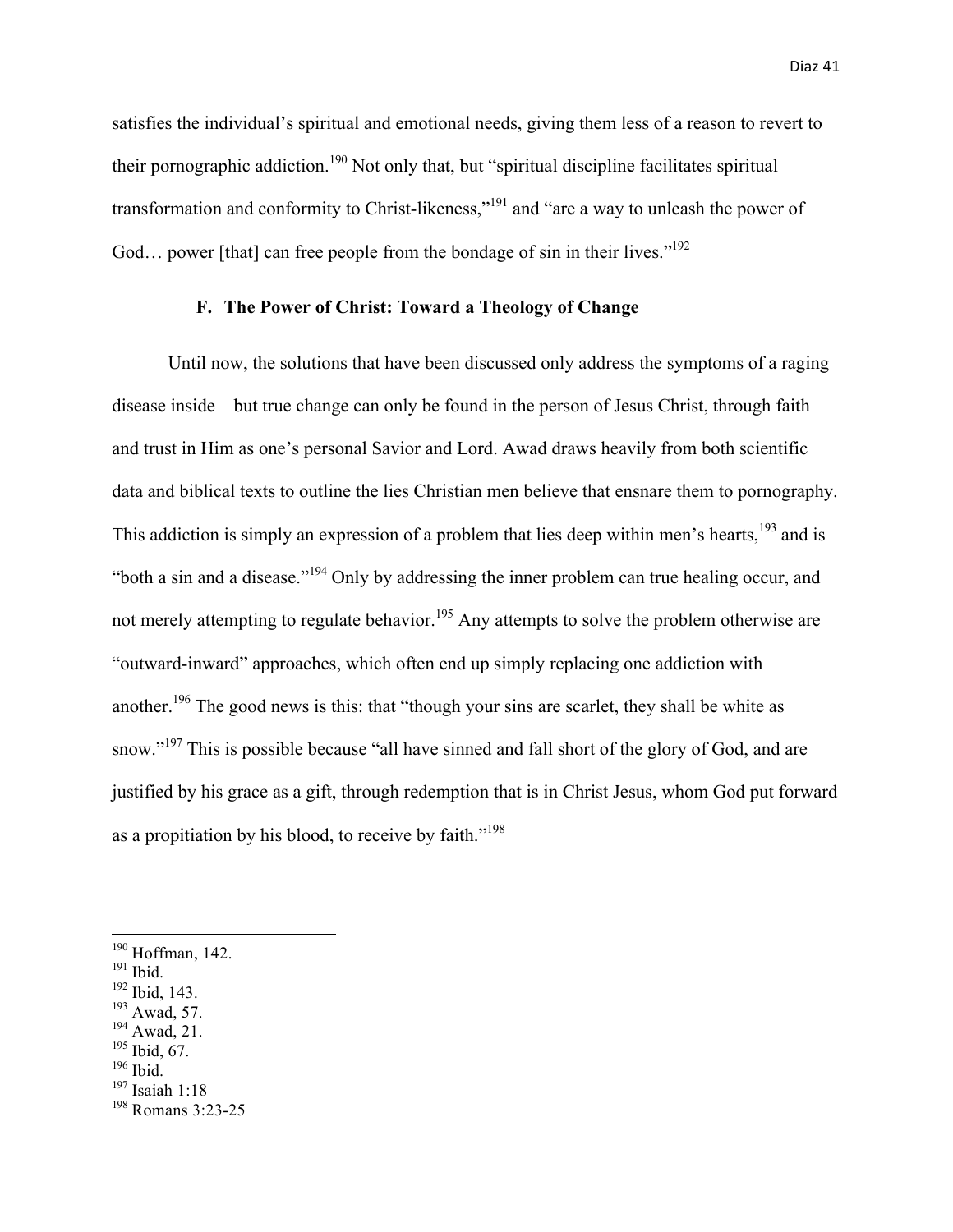Awad proposes that this inward healing can only take place through repentance and "holy dissatisfaction,"<sup>199</sup> as well as surrender to Christ as one's personal Savior and Lord.<sup>200</sup> This will provide cleansing from sin as well as a restored sexuality, one that can and should be enjoyed with one's spouse—only this type of wholesome sexual life can truly satisfy, as "a 'junk food' sexual experience will never satisfy the soul nor meet the desire for a gourmet meal created by God."<sup>201</sup> Thus, Awad's first solution to the problem is an inward heart change through faith in Christ, which also opens the door for restored sexuality per God's intended design. Then, he proposes additional helps, including spousal awareness and support,202 biblical pastoral counseling, $2^{03}$  and community support/accountability. $2^{04}$ 

# **V. CONCLUSION**

In conclusion, the gravity of the pornography pandemic has been demonstrated from a number of perspectives. The sexual revolution in the United States has redefined sexuality and what is acceptable and unacceptable, while the church has avoided such topics like the plague. The psychological motivations and effects of pornography have been explored, revealing rather shocking findings about its addictive and damaging nature. The largest consumers of pornography have been exposed, which are the ones most susceptible to the intentional targeting of the pornographic industry: children, adolescents and young adults. Not even clergy are immune to pornography, and have their own uniquely dangerous proclivity to such temptations. Some of the greatest victims of the trade have been women: the wives of addicts, the women

- $200$  Ibid, iv.
- <sup>201</sup> Ibid, 88.
- $202$  Ibid, 52.
- $203$  Ibid, 89.
- $204$  Ibid.

<sup>199</sup> Awad, 67.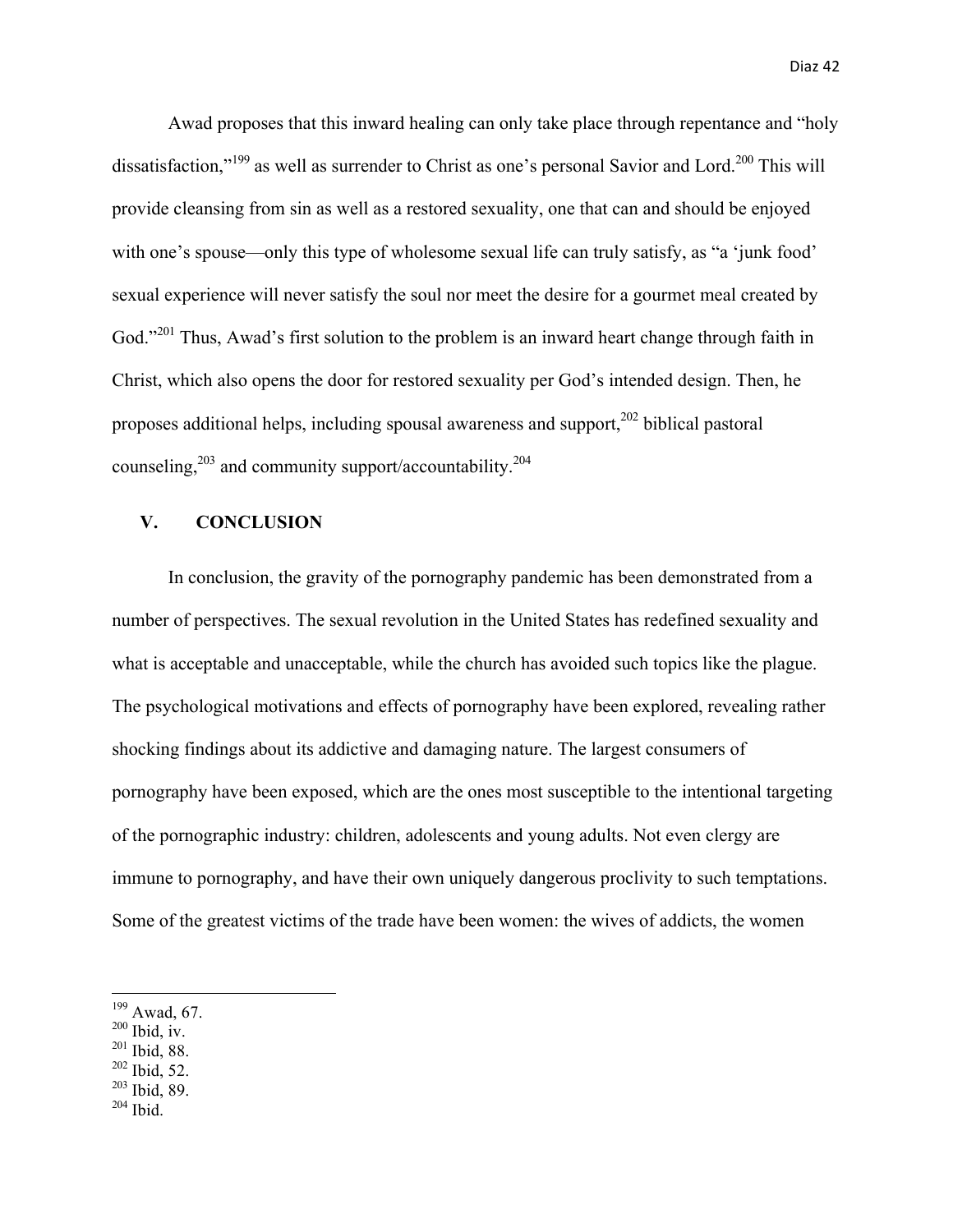involved and abused during production, and the female population as a whole, whom society is sexualizing and objectifying more and more. The victims of abuse on set are some of the last ones considered by the proponents of the pornographic industry, who purport false benefits while turning a blind eye to the bad.

The solutions to the problem have been underscored, ones that are, by and large, not entirely novel ideas; rather, they reflect the wisdom that has long been understood by humanity, concerning matters both practical and spiritual. The first step is breaking the silence and redeeming appropriate sexual language in the church; then, redeeming healthy sexuality, including sexual attitudes among Christians. Next, practical aids such as accountability, software, and other support are of great service. Counseling is also an effective help. Finally, spiritual concerns are of utmost importance: the disciplines of prayer and study of God's word, among others, and the power of Christ to transform the heart.

Thus, the pornography pandemic has grown to massive proportions, a beast of many heads whose breath leaves a burning trail of brokenness and destruction in the lives of individuals, marriages, homes, and nations. Its greatest victim is the ravaged damsel held in its claw, whom it threatens to devour for greed and lust. Meanwhile, the church, who wields the only weapon with the power to vanquish the beast, has been duped into feeding the very thing it was meant to destroy. The people who hate the beast most are, ironically, those who are most strongly held captive by its power, but with each blow they attempt in their own strength, two more heads grow in the place of one. The beast, whether called by pornography or any of its other names, lies within every person, causing a spiritual plague to grow in the heart, a cancer which, if left unchecked, will ultimately give birth to eternal death. But in God's wrath poured out on Jesus on the cross, the healing elixir for mankind's sin was produced, which is the blood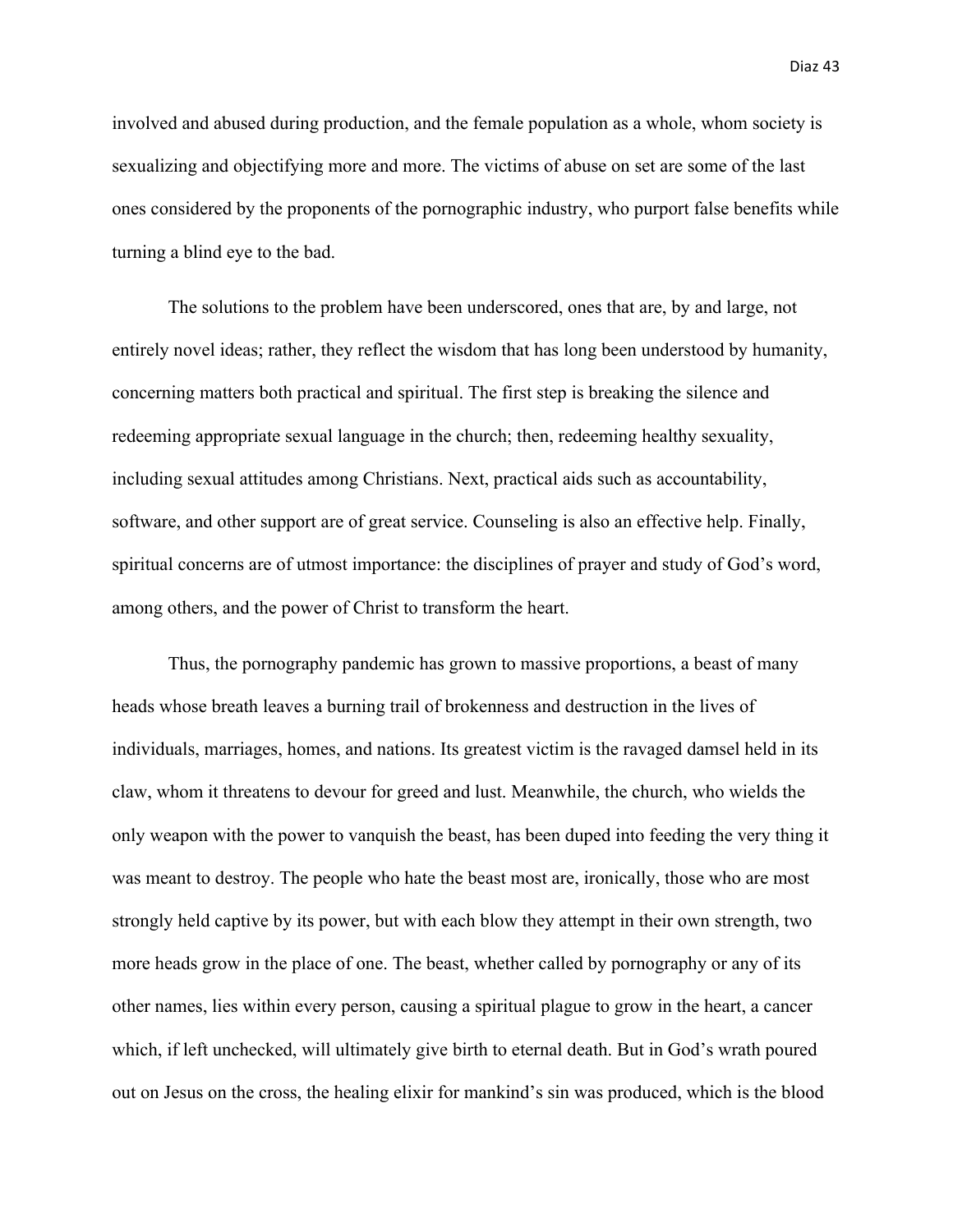of Christ that cleanses the soul of all filth, expunges the record of all wrong, and, decidedly, "clears the history" of every evil search; if any person drinks this elixir, and allows Jesus to penetrate into the deepest, darkest places of their heart, He has the power to prune away each of the beast's heads with the Word of God and burn each stump with the fire of the Holy Spirit, until the original head, which whispered the first lie into mankind's ear, is silenced forever. Only then can the church rescue the host of men, women and children who are held captive in the beast's lair, so that the praise of God's glory may resound more voluminously in the mouths of mankind across the earth and in heaven. With stronger men, stronger women, stronger marriages, and stronger churches, the pornography-free Bride of Christ will be stripped of all her guilt and shame and clothed in pure garments of snow-white; she will be made ready for her Bridegroom to betroth her to Him in righteousness forever, to return to her and consummate their wedding, and to enjoy perfect, unspoiled intimacy of love in everlasting faithfulness and splendor.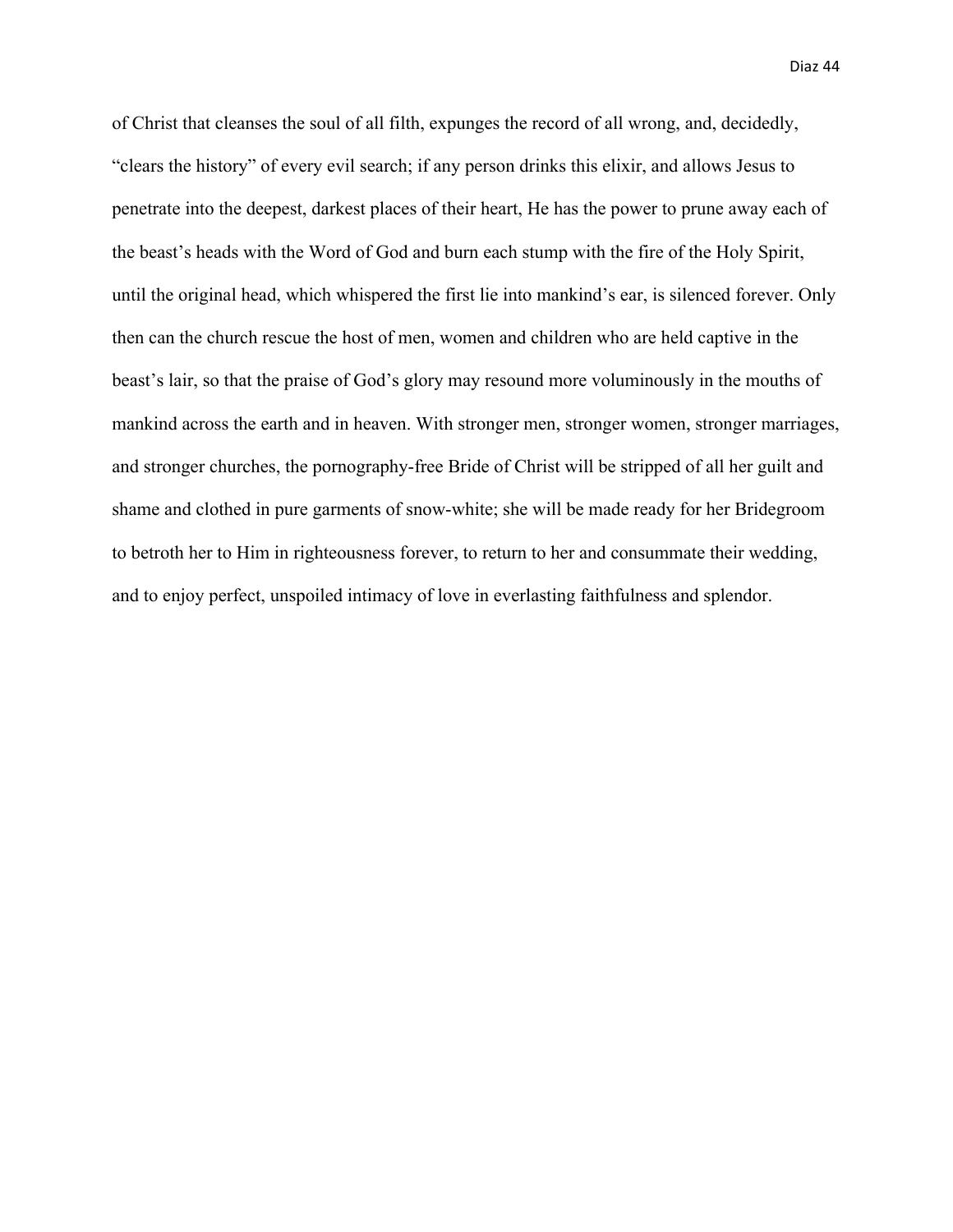## Bibliography

- "12-Step Behavioral Addiction Support Groups." Project Know, February 26, 2013. https://www.projectknow.com/research/12-step-behavioral-addiction-support-groups/.
- "About the Sexaholics Anonymous 12-Step Recovery Program." Recovery.org, May 6, 2013. https://www.recovery.org/topics/about-the-sexaholics-anonymous-12-step-recoveryprogram/.
- Ahmad, Zeba S., John Thoburn, Kristen L. Perry, Meghan McBrearty, Sadie Olson, and Ginger Gunn. "Prevalence Rates of Online Sexual Addiction among Christian Clergy." *Sexual Addiction & Compulsivity* 22, no. 4 (October 2, 2015): 344–56.
- Archebelle, Carol. "What the Porn Industry Doesn't Want the Church to Know." *Christianity Today* 61, no. 9 (November 2017): 2–2.
- Awad, Farid. "Pornography Addiction: A Cognitive Approach in Combating the Lies Christian Males Believe." D.Min., Liberty University, 2010.
- Bialas, Allison R., and Beth Stevens. "TGF-β Signaling Regulates Neuronal C1q Expression and Developmental Synaptic Refinement." *Nature Neuroscience* 16, no. 12 (December 2013): 1773–82.
- Cannon, Ralph A. "Pornography, Sex and the Church." *The Christian Century* 80, no. 18 (May 1, 1963): 576–79.
- Carvalheira, Ana, Bente Træen, Aleksandar Stulhofer, and Bente Træen. "Masturbation and Pornography Use among Coupled Heterosexual Men with Decreased Sexual Desire: How Many Roles of Masturbation?" *Journal of Sex & Marital Therapy* 41, no. 6 (November 2015): 626–35.
- Chelsen, Paul O. "An Examination of Internet Pornography Usage among Male Students at Evangelical Christian Colleges." Ph.D., Loyola University Chicago, 2011.
- Chisholm, Myles, and Terry Gall. "Shame and the X-Rated Addiction: The Role of Spirituality in Treating Male Pornography Addiction." *Sexual Addiction & Compulsivity* 22, no. 4 (2015).
- Colmenares-Guillén, Luis Enrique, and Francisco Javier Albores Velasco. "Filter for Web Pornographic Contents Based on Digital Image Processing." *International Journal of Combinatorial Optimization Problems & Informatics* 7, no. 2 (May 2016): 13–21.
- Cooper-White, Macrina. "Watching Porn Linked to Less Gray Matter in The Brain." *Huffington Post*, June 2, 2014, sec. Science. https://www.huffingtonpost.com/2014/06/02/porn-less-graymatter-brain\_n\_5418607.html
- Costa, Vincent D., Valery L. Tran, Janita Turchi, and Bruno B. Averbeck. "Dopamine Modulates Novelty Seeking Behavior during Decision Making." *Behavioral Neuroscience* 128, no. 5 (October 2014): 556–66.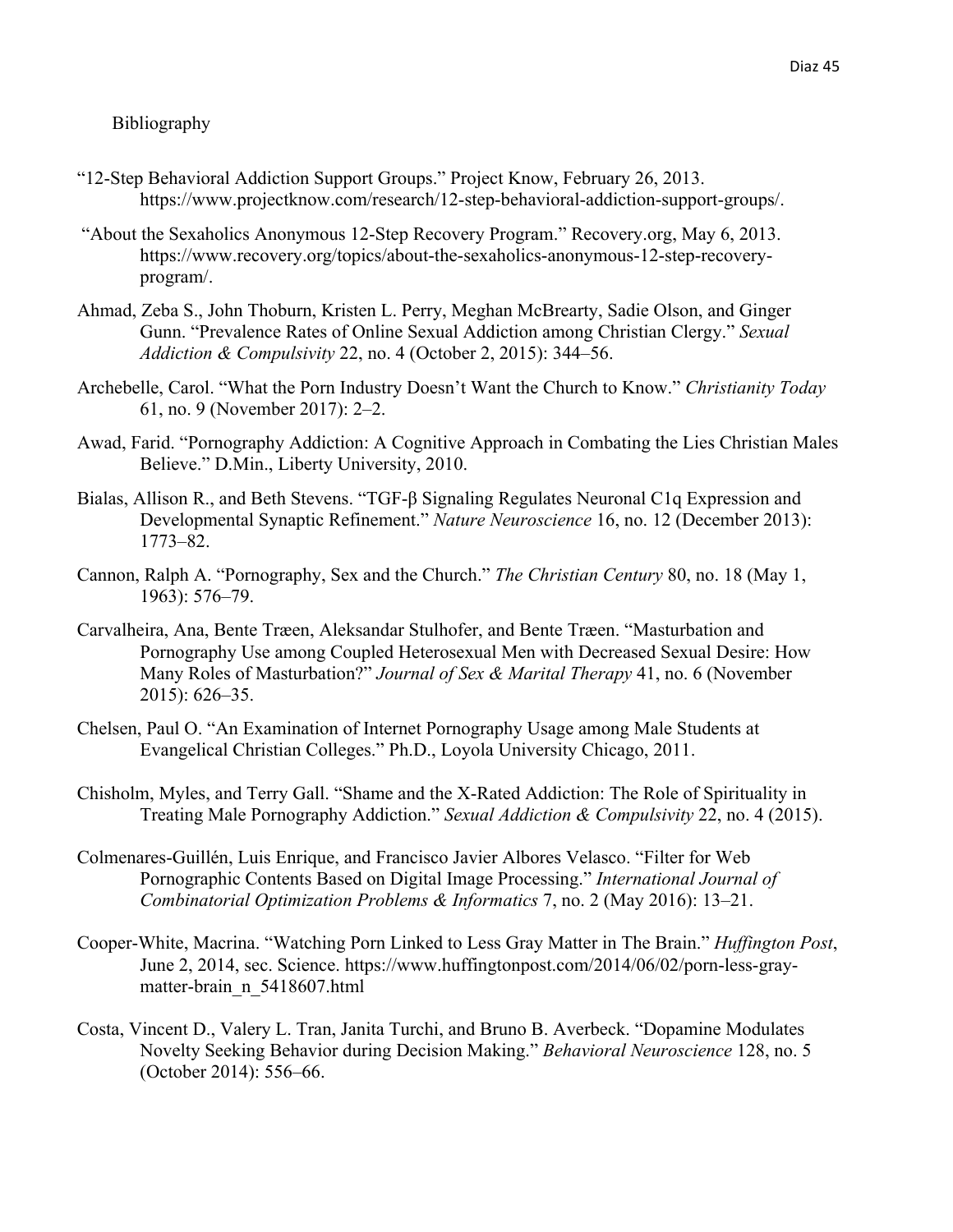- Darrah, Nicole. "Florida House Declares Porn a Public Health Risk." Text.Article. Fox News, February 21, 2018. http://www.foxnews.com/health/2018/02/21/florida-house-declarespornography-public-health-risk.html.
- "Definition of ADULTERY." Accessed April 10, 2018. https://www.merriamwebster.com/dictionary/adultery.
- Furger, Roberta, and Charles Piller. "Internet Filters: The Smut Stops Here. Or Does It? Screening Five Top Web Filters." *PCWorld* 15, no. 10 (October 1997): 78.
- Hach, Alexa, and Susan Roberts-Dobie. "'Give Us the Words': Protestant Faith Leaders and Sexuality Education in Their Churches." *Sex Education* 16, no. 6 (November 1, 2016): 619– 33.
- Hagedorn, W. Bryce. "Sexual Addiction Counseling Competencies: Empirically-Based Tools for Preparing Clinicians to Recognize, Assess, and Treat Sexual Addiction." *Sexual Addiction & Compulsivity* 16, no. 3 (July 2009): 205.
- Haworth, Abigail. "Why Have Young People in Japan Stopped Having Sex?" The Observer, October 20, 2013, sec. World news. http://www.theguardian.com/world/2013/oct/20/young-peoplejapan-stopped-having-sex.
- Henderson, John. *Catching Foxes: A Gospel-guided Journey to Marriage*. Phillipsburg: P&R Publishing, 2018. 164.
- Hoffman, Anthony Lee. "The Relationship between the Practice of Christian Spiritual Disciplines and Internet Pornography Use among Christian College Students." Ed.D., the Southern Baptist Theological Seminary, 2009.
- "God Is Most Glorified in Us When We Are Most Satisfied in Him." Desiring God, October 13, 2012. https://www.desiringgod.org/messages/god-is-most-glorified-in-us-when-we-are-mostsatisfied-in-him.
- Kastleman, Mark. *Internet Pornography: The Drug of the New Millennium*. Orem, UT: Granite Publishing and Distribution, 2002.
- Lewis, Marc. "Addiction and the Brain: Development, Not Disease." *Neuroethics* 10, no. 1 (2017): 7–18.
- Mandal, Ananaya. "What Is Dopamine?" News-Medical.net, January 10, 2010. https://www.newsmedical.net/health/What-is-Dopamine.aspx.
- Manning, Jill C. "The Impact of Internet Pornography on Marriage and the Family: A Review of the Research." *Sexual Addiction & Compulsivity* 13, no. 2–3 (September 1, 2006): 131-165.
- "Message from Rick Warren." Accessed November 15, 2017. http://www.celebraterecovery.com/index.php/about-us/message-from-rick-warren.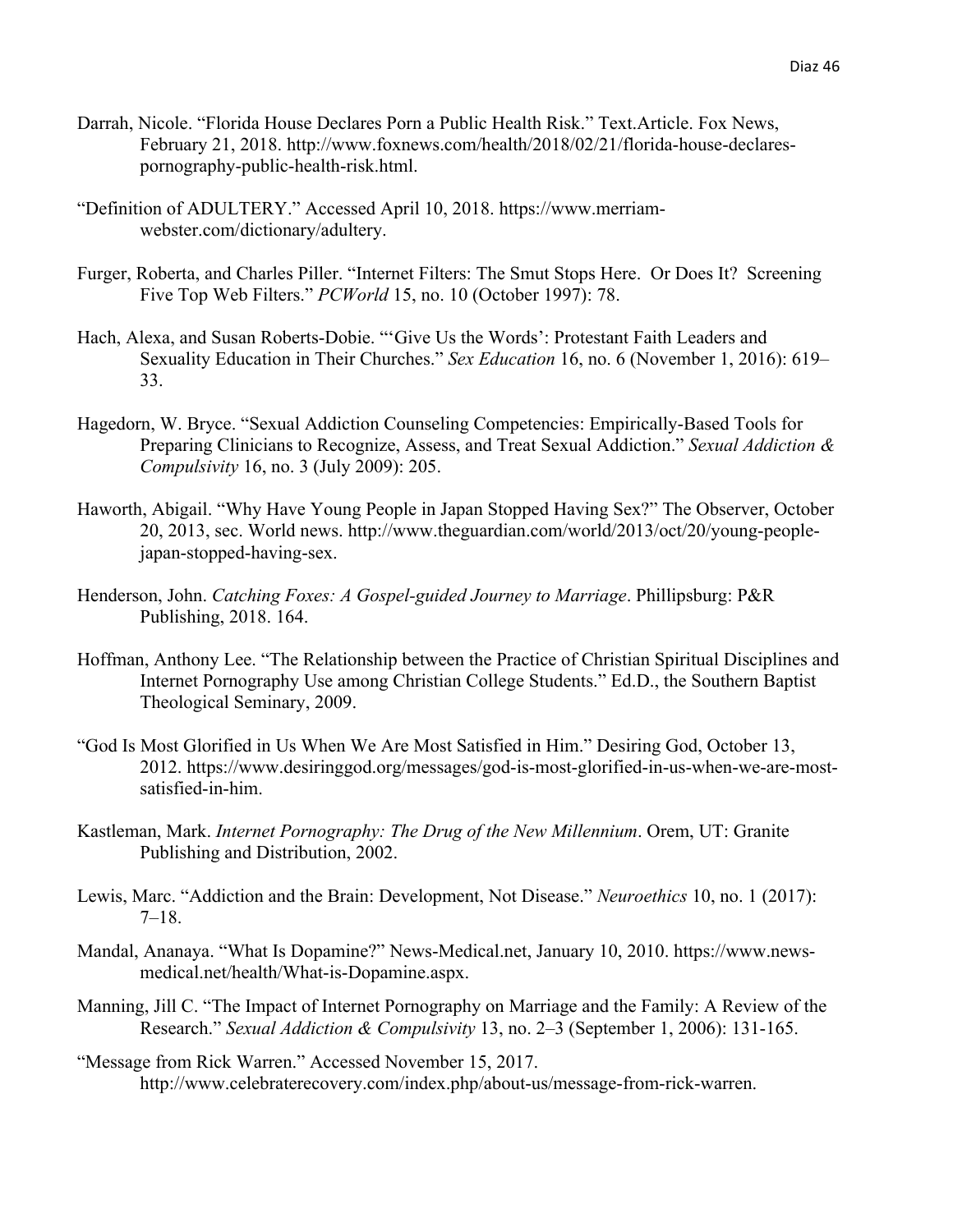- Nelson, Laura. "Sexual Addiction versus Sexual Anorexia and the Church's Impact." *Sexual Addiction & Compulsivity* 10, no. 2–3 (January 1, 2003): 179–191.
- Owens, Melinda T., and Kimberly D. Tanner. "Teaching as Brain Changing: Exploring Connections between Neuroscience and Innovative Teaching." *CBE Life Sciences Education* 16, no. 2 (2017).
- Park, Brian Y., Gary Wilson, Jonathan Berger, Matthew Christman, Bryn Reina, Frank Bishop, Warren P. Klam, and Andrew P. Doan. "Is Internet Pornography Causing Sexual Dysfunctions? A Review with Clinical Reports." *Behavioral Sciences* (2076-328X) 6, no. 3 (September 2016). 13.
- Pfaus, James G., Tod E. Kippin, and Genaro Coria-Avila. "What Can Animal Models Tell Us about Human Sexual Response?" *Annual Review of Sex Research* 14, no. 1 (March 1, 2003): 1–63.
- Stephan, Alexander H., Ben A. Barres, and Beth Stevens. "The Complement System: An Unexpected Role in Synaptic Pruning during Development and Disease." *Annual Review of Neuroscience* 35 (July 2012): 369–89.
- Szymanski, Dawn M., and Destin N. Stewart-Richardson. "Psychological, Relational, and Sexual Correlates of Pornography Use on Young Adult Heterosexual Men in Romantic Relationships." *Journal of Men's Studies* 22, no. 1 (Winter 2014): 64–82.
- "The Best Internet Filter Software | Top Ten Reviews." TopTenReviews. Accessed November 9, 2017. http://www.toptenreviews.com/software/security/best-internet-filter-software/.
- "The Porn Phenomenon." Barna Group, February 5, 2016. https://www.barna.com/the-pornphenomenon/.
- Thornburgh, Dick, Herbert Lin, and National Research Council (U.S.). *Youth, Pornography, and the Internet*. Washington, D.C.: National Academies Press, 2002.
- Tokunaga, Robert S., Paul J. Wright, and Christopher J. McKinley. "U.S. Adults' Pornography Viewing and Support for Abortion: A Three-Wave Panel Study." *Health Communication* 30, no. 6 (June 3, 2015): 577–88.
- "Top 10 Best Free Parental Controls Software of 2017." Accessed November 9, 2017. https://www.spyzie.com/parental-controls/free-parental-control-software.html.
- Trifilieff, Pierre, Fabien Ducrocq, Suzanne van der Veldt, and Diana Martinez. "Blunted Dopamine Transmission in Addiction: Potential Mechanisms and Implications for Behavior." *Seminars in Nuclear Medicine* 47, no. 1 (January 2017): 64–74.
- Tyler, Meagan. "Harms of Production: Theorising Pornography as a Form of Prostitution." *Women's Studies International Forum* 48 (February 1, 2015): 114–23.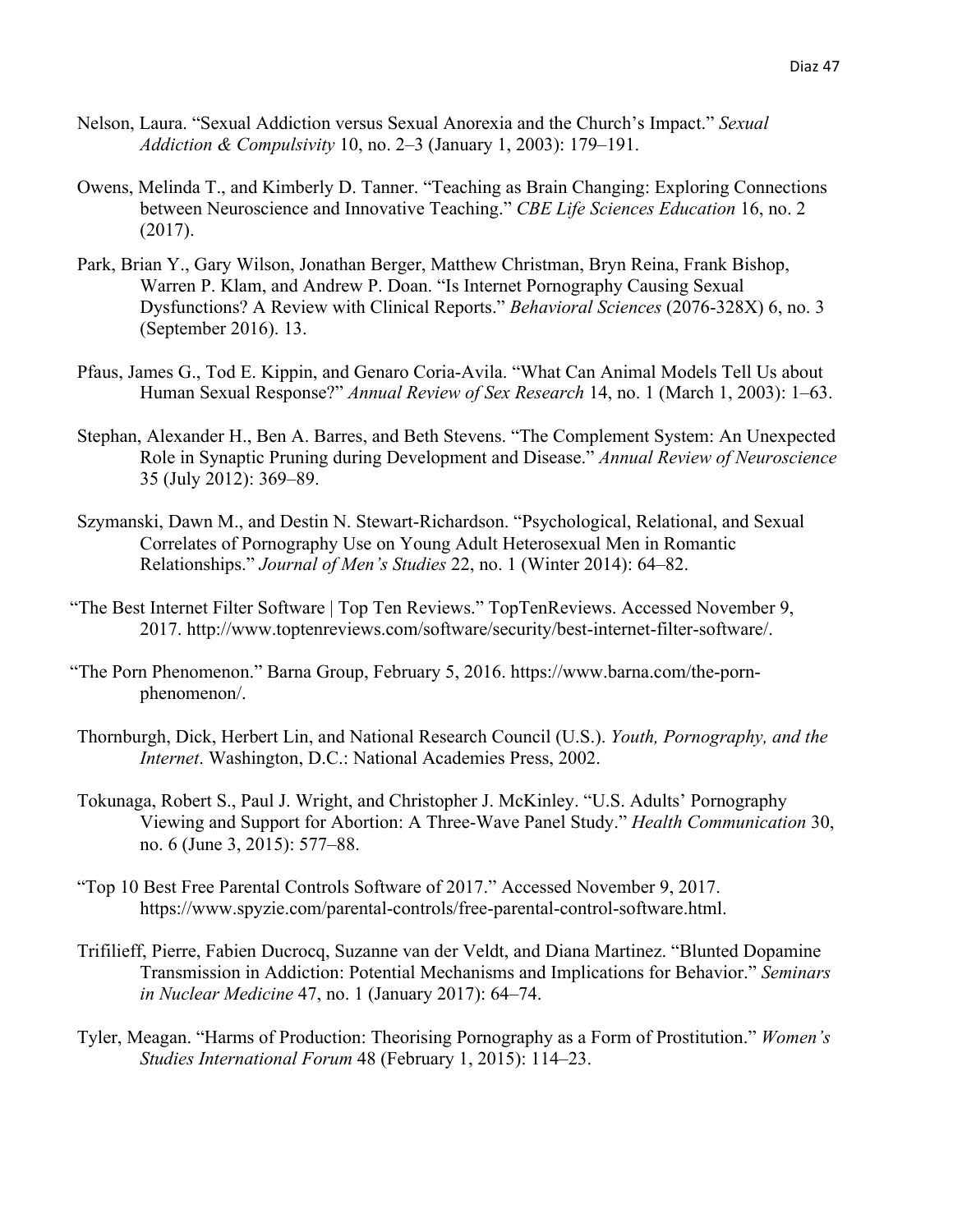- Wang, Fushun, Tifei Yuan, Alfredo Pereira, Alexei Verkhratsky, and Jason H. Huang. "Glial Cells and Synaptic Plasticity." *Neural Plasticity*, May 17, 2016, 1–3.
- Weinberg, Martin S., Colin J. Williams, Sibyl Kleiner, and Yasmiyn Irizarry. "Pornography, Normalization, and Empowerment." *Archives of Sexual Behavior* 39, no. 6 (December 2010): 1389–1401.
- White, Mark A, and Thomas G Kimball. 2009. "Attributes of Christian Couples with a Sexual Addiction to Internet Pornography." *Journal of Psychology and Christianity* 28 (4): 350–59.
- Wiles, Tiana. "How to Delete Porn from Your Brain." *Christianity Today* 61, no. 3 (April 2017): 11– 11.
- Younce, Craig L. "The Significance of Developing Core Counseling Competencies in Pastoral Care Ministry." D.Min., Liberty University, 2012.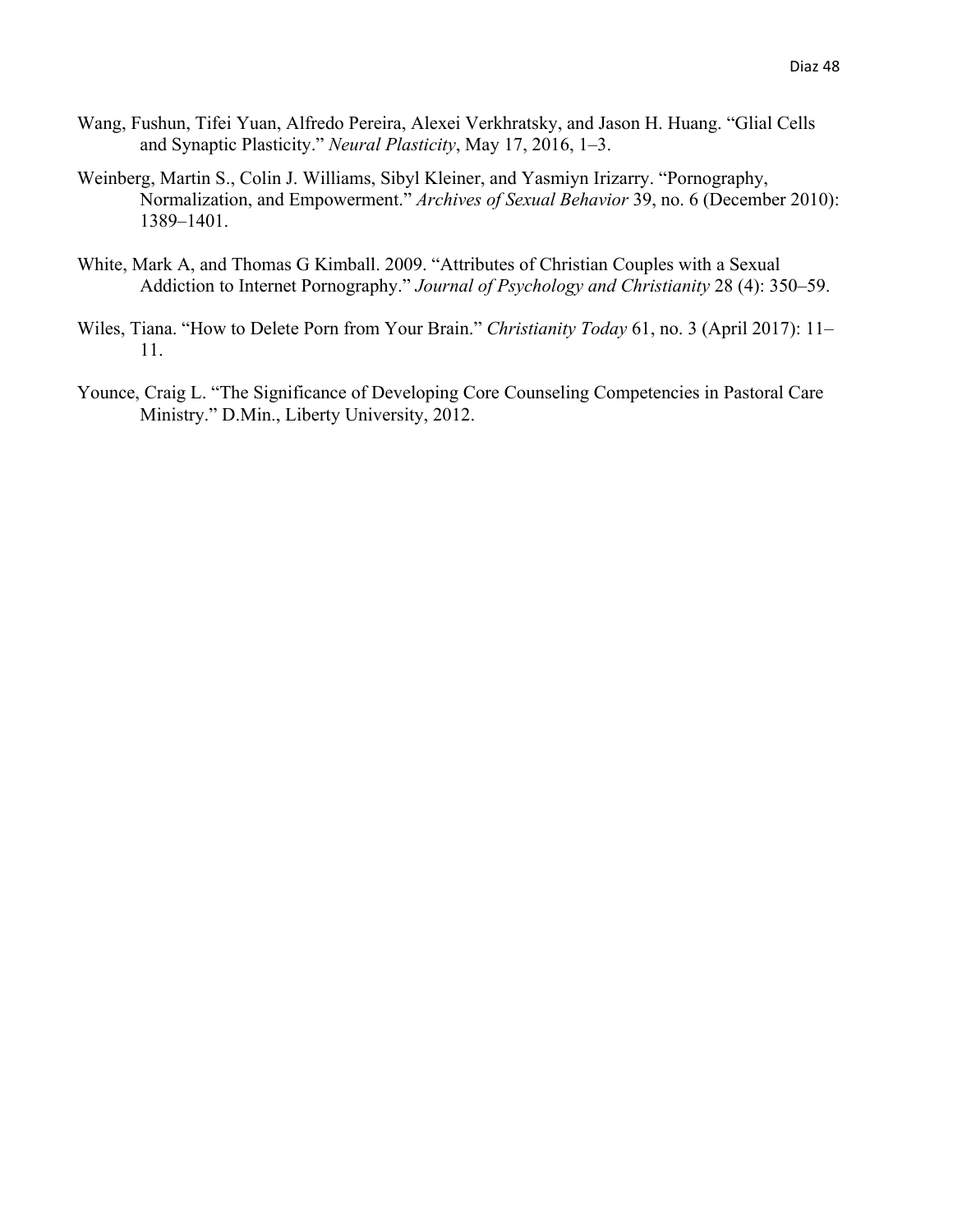Appendix I— A Theology of Masturbation: Black and White, or Fifty Shades?

In all this discussion about pornography, it is easy to overlook the somewhat more basic issue of masturbation, apart from pornography. Some might ask the question: "Is masturbation truly wrong, when it is not even mentioned in scripture by name?" While this is an important consideration, it is worthwhile to note that there are several blatant sins not mentioned by name in scripture: suicide, abortion, polygamy, pornography, and sex with children, to name a few. These practices are labelled "sin" because they violate underlying biblical principles, despite their not being mentioned by name in scripture. Despite the importance of the particular subject of masturbation, there is very little widespread, biblical teaching on the issue. This is due, in part, to the social awkwardness of using the very word "masturbation," when it is easier to go after the target of pornography, which is more "known" to be wrong. But, while the issue is not mentioned specifically by name in the bible, after a thorough consideration of the whole of scripture and its derived principles, it becomes clear that masturbation is impossible to justify based on scripture, and if it is not condemned by name, it is condemned in principle. Still, the subject must be treated with some measure of grace, since there is so much confusion on the topic, and the thing itself is not explicitly named in scripture. "How then," one might ask, "might masturbation be treated like sin, based on biblical principles?"

In the bible, the metaphor of a body is often used when describing the church, as Paul says, "Now you are the body of Christ and individually members of it."<sup>205</sup> If Christians, then, as the body of Christ, are to reflect God in our person and actions, including sexual actions, then masturbation presents a false picture of God. In Henderson's words, "Self-serving masturbation

 $205$  I Corinthians 12:27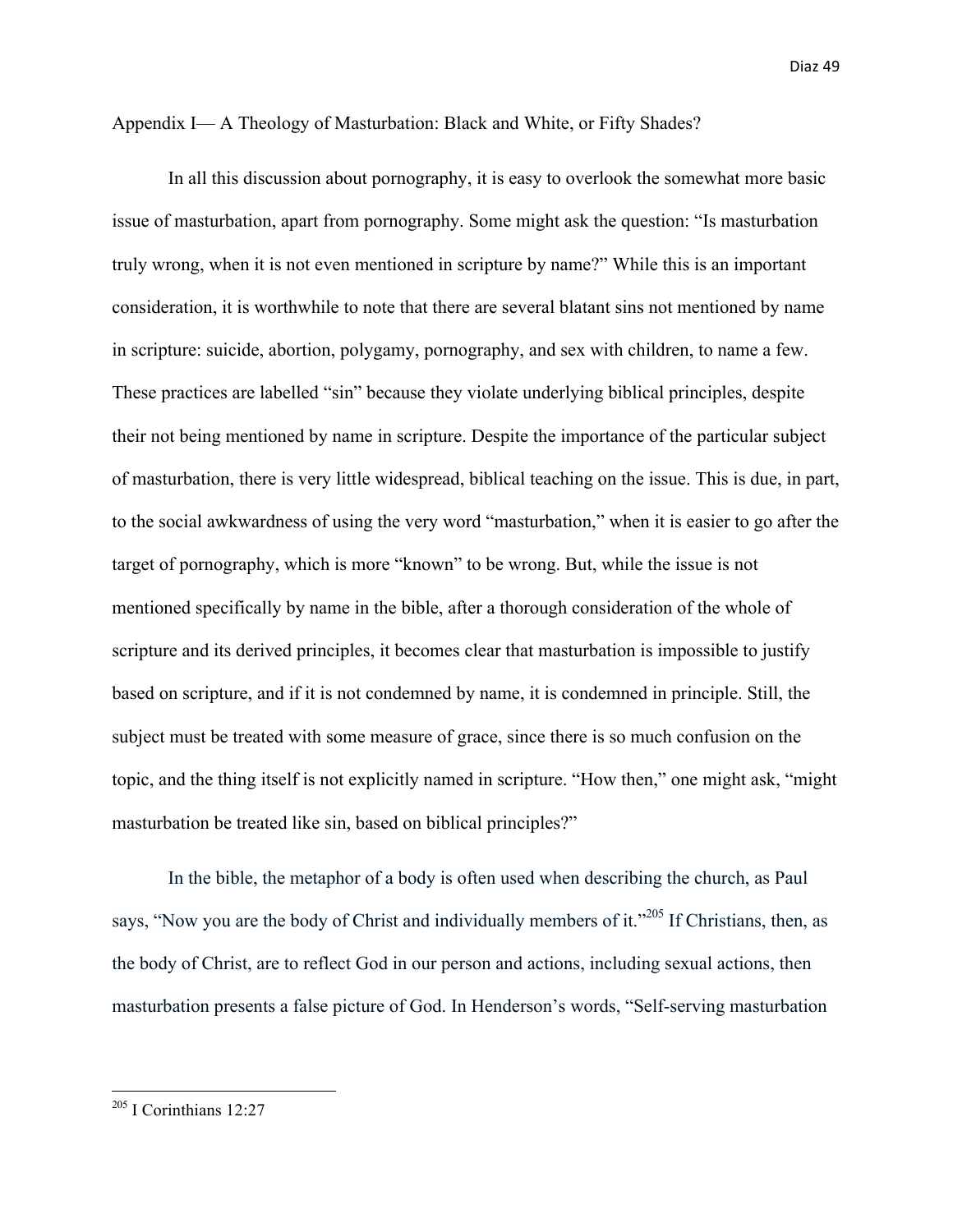is false worship…It says to the universe, 'Jesus is primarily concerned with gratifying himself!'" Pornography, then, is only one step further; "[Pornography] says, 'Jesus uses other people to pleasure Himself without having to love or sacrifice.<sup>"206</sup>

It is no coincidence that at the precise moment of temptation to masturbate, the human heart is least satisfied in God. Why? Masturbation is contrary to the very nature of God. In the Trinity, we find a community of persons who find satisfaction in each other. God did not need to create humanity to have company; He always had community. The Trinity has existed for all time and is the model by which God created the human institutions of marriage, family, and the church. Indeed, every human societal construct is, at best, a mere metaphor of the divine community found in the Trinity. God is not inherently selfish, but selfless—this is found in His Trinitarian nature. God instructs us to be selfless as well, saying, "Do nothing from selfish ambition or conceit, but in humility count others as more significant to yourself. Let each look not only to his own interests, but also to the interests of others." In the same passage of scripture, Christ is used as an example of humility, whereupon the Father glorifies Christ. Notice that Jesus never glorifies himself—only the other members of the Trinity glorify Him. In John 8:50, Jesus also says, "I do not seek my own glory; there is one who seeks it, and He is the judge." Solomon echoes this, saying, "It is not good to eat much honey, nor is it glorious to seek one's own glory" (Proverbs 25:27).

Masturbation, by contrast, whether intentionally or not, always seeks one's own glory. That is, it never seeks God's glory; its only goal is to please oneself. I Corinthians 10:31 says "So, whether you eat or drink or whatever you do, do it all for the glory of God." To quote John

<u> 1989 - Johann Barn, mars eta bainar eta industrial eta baina eta baina eta baina eta baina eta baina eta bain</u>

<sup>206</sup> Henderson, John. *Catching Foxes: A Gospel-guided Journey to Marriage*. Phillipsburg: P&R Publishing, 2018. 164.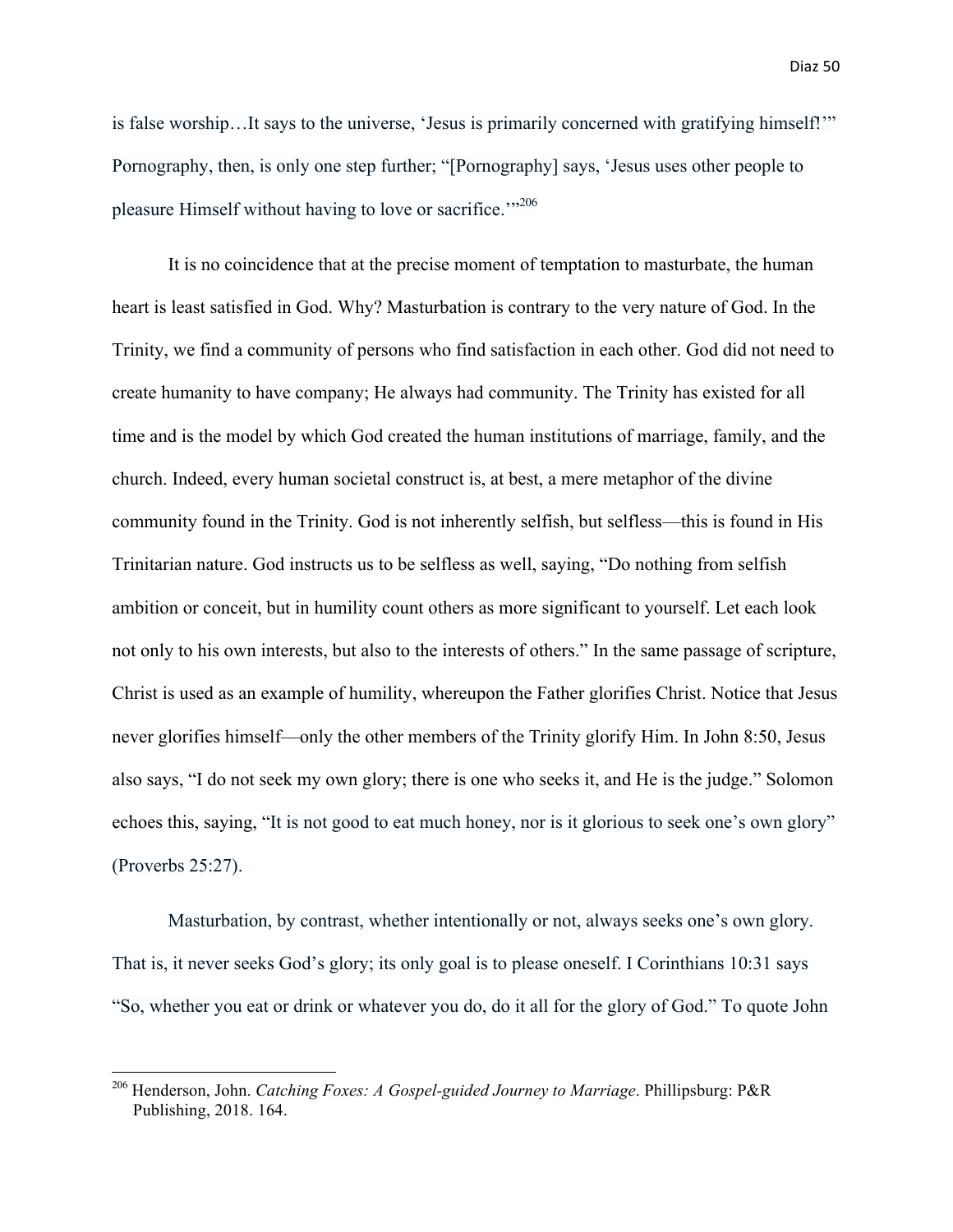Piper, "God is most glorified when we are most satisfied in Him."<sup>207</sup> Whatever satisfies a person is what gets the glory in his or her life. Masturbation, by contrast, trains the individual to find satisfaction not in God or in their spouse, but in themselves. Still, this alone might not be evidence enough for the sinfulness of masturbation, if not for the host of scriptures that speak to sexual immorality.

For this, one must turn back to the 10 Commandments; namely, number six: "You shall not commit adultery" (Exodus 20:14). The Merriam Webster Dictionary defines adultery as "voluntary sexual activity (as sexual intercourse) between a married man and someone other than his wife or between a married woman and someone other than her husband."<sup>208</sup> In short, adultery is any voluntary sexual activity with anyone other than one's spouse. This idea is biblical: Paul says, "For the wife does not have authority over her own body, but the husband does. Likewise, the husband does not have authority over his own body, but the wife does" (I Cor. 7:4) In other words, their bodies are exclusively for each other—no one else. But this is where the key consideration lies: if the sexual parts of one's body belongs exclusively to one's spouse, then, according to the dictionary definition of adultery, where sex with anyone other than one's spouse constitutes as adultery, is it possible that the word "anyone" could include *oneself*? Yes.

This is the key: Masturbation is auto-sexuality— that is, having sex with oneself. If masturbation can be understood in such a way, it makes it clear why masturbation might be incompatible with a Christian view of marriage. As such, one's spouse is understood to be the only rightful source of sexual satisfaction. Every sexual experience prior to the first night with

<sup>&</sup>lt;sup>207</sup> "God Is Most Glorified in Us When We Are Most Satisfied in Him." Desiring God, October 13, 2012. https://www.desiringgod.org/messages/god-is-most-glorified-in-us-when-we-are-most-satisfied-inhim.

<sup>&</sup>lt;sup>208</sup> "Definition of ADULTERY." Accessed April 10, 2018. https://www.merriamwebster.com/dictionary/adultery.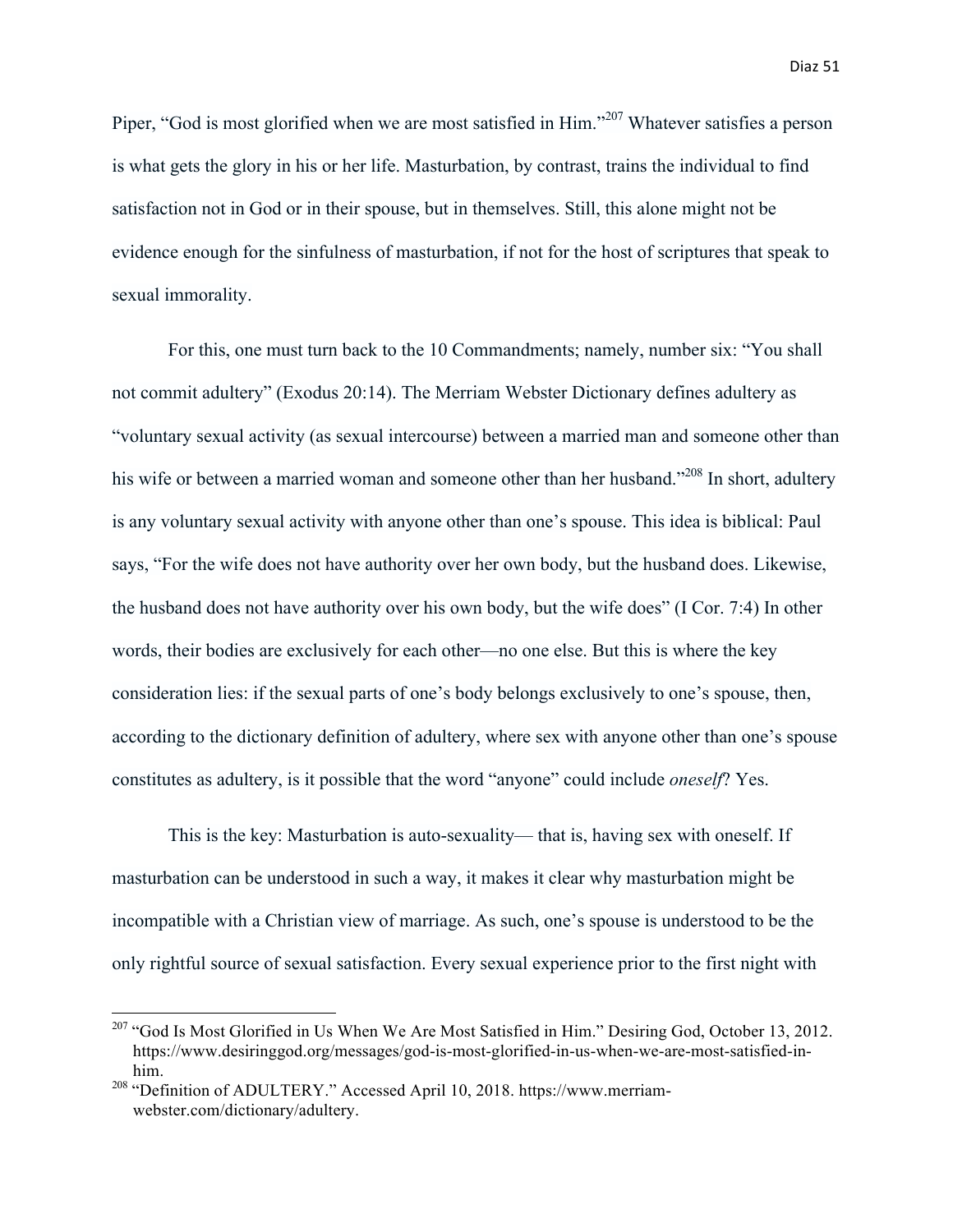one's spouse creates a reservoir of memories and expectations by which to compare the rightful experience to; in other words, every sexual act outside of marriage puts the future or current spouse in competition with someone or something other than themselves. It forces them to compete. This is the unhappy reversal: suddenly, the rightful object of satisfaction and pleasure is robbed of its glory, as satisfaction is found somewhere else.

The reason why masturbation may in fact be heartbreaking to God is this: He created sex to be enjoyed only within the confines of marriage. All sexual activity prior to and outside of marriage is detrimental. This idea is quite beautiful, however realistic it may be; One might imagine, for a moment, the fanciful idea of a couple who would completely and utterly save themselves for 20 or more years, never having tasted the pleasures of sex, and then finally, after years of sheer discipline and extreme abstinence, discover and explore with each other an amazing new world of pleasure together. One might imagine a pleasure so special, so sacred, so pure, so holy, and so unmatched, that it could only be enjoyed in the most intimate expression of a husband and wife, partners for life. One might imagine the satisfaction and wonder of being able to experience something for the very first time with another human being, an experience that can only occur when they are physically and emotionally present with each other. It is the difference between selfish and selfless sex, as the marriage bed is just another area in life that humans are to serve one another—not for their own pleasure, but finding pleasure in meeting someone else's needs and giving them pleasure. This is a Trinitarian concept: Jesus did not seek his own glory, but glorified the Father; and, in turn, the Father glorified Jesus.

Sex is about community—that is, "co-unity" with one's partner. This is why some might believe that masturbation is not acceptable even in marital relationships when spouses are separated by distance. Paul's instructions to spouses is "Do not deprive one another, except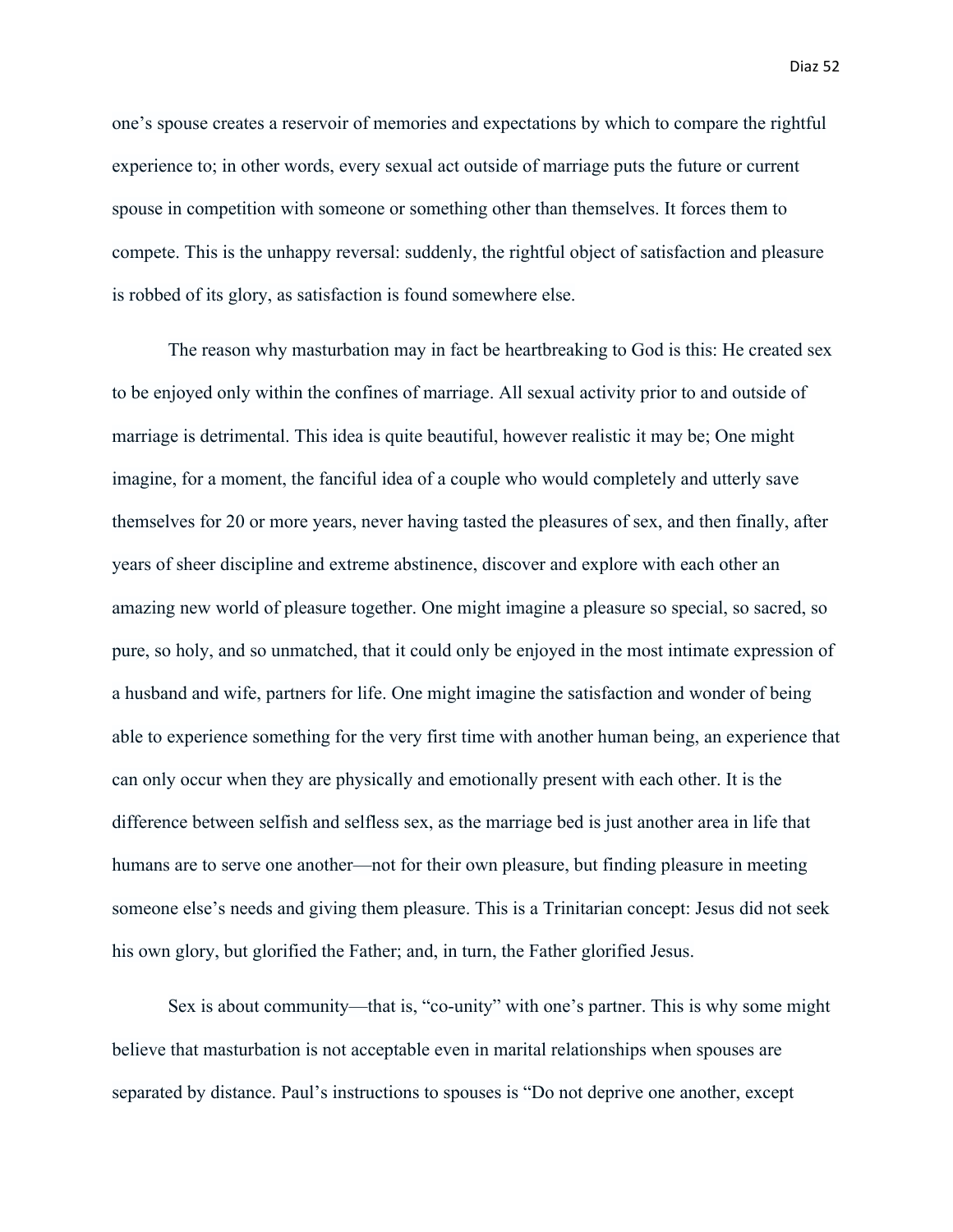perhaps by agreement for a limited time, that you may devote yourselves to prayer; but then come together again, so that Satan may not tempt you because of your lack of self-control."<sup>209</sup> Spouses, ideally, should not put themselves in situations where they are not being sexually satisfied by each other's physical bodies; still, if necessity dictates this, such as a time of war, then each spouse still should not sexually stimulate themselves. Why? Each time that they do, they dull the pain of being sexually deprived from one another and rob their spouse of their rightful place of sole proprietor of the other's body. It is possible to wait. To be sure, no human being ever died from lack of sex; Jesus went 33 years on earth without it. But for each orgasm experienced apart, their long-awaited reuniting is robbed of its glory.

Some might ask: What if they are fantasizing about each other, or looking at an image of each other? Could masturbation be acceptable in that case? The answer, likely, is still "no," because of the psychological and physical changes that occur in the brain during masturbation. Masturbation trains the individual to please themselves, always at the expense of another person's ability to please them. This why many men who are addicted to masturbation find that when they attempt real sex with a human being, they prefer the feeling of their own hand to the feeling of vaginal intercourse. The danger is that, suddenly, when the spouse returns, they might find that they can't please their spouse quite the same way as they used to. In short, the masturbator just gets too good at it. Suddenly, sex becomes "on demand," just the way one wants it, with no emotional commitment or effort maintaining a relationship involved. It becomes selfish. Why bother meeting one's spouse's needs in and outside of the bedroom when one can just please his or herself? It's easier and even better, according to some.

 $209$  I Cor. 7:5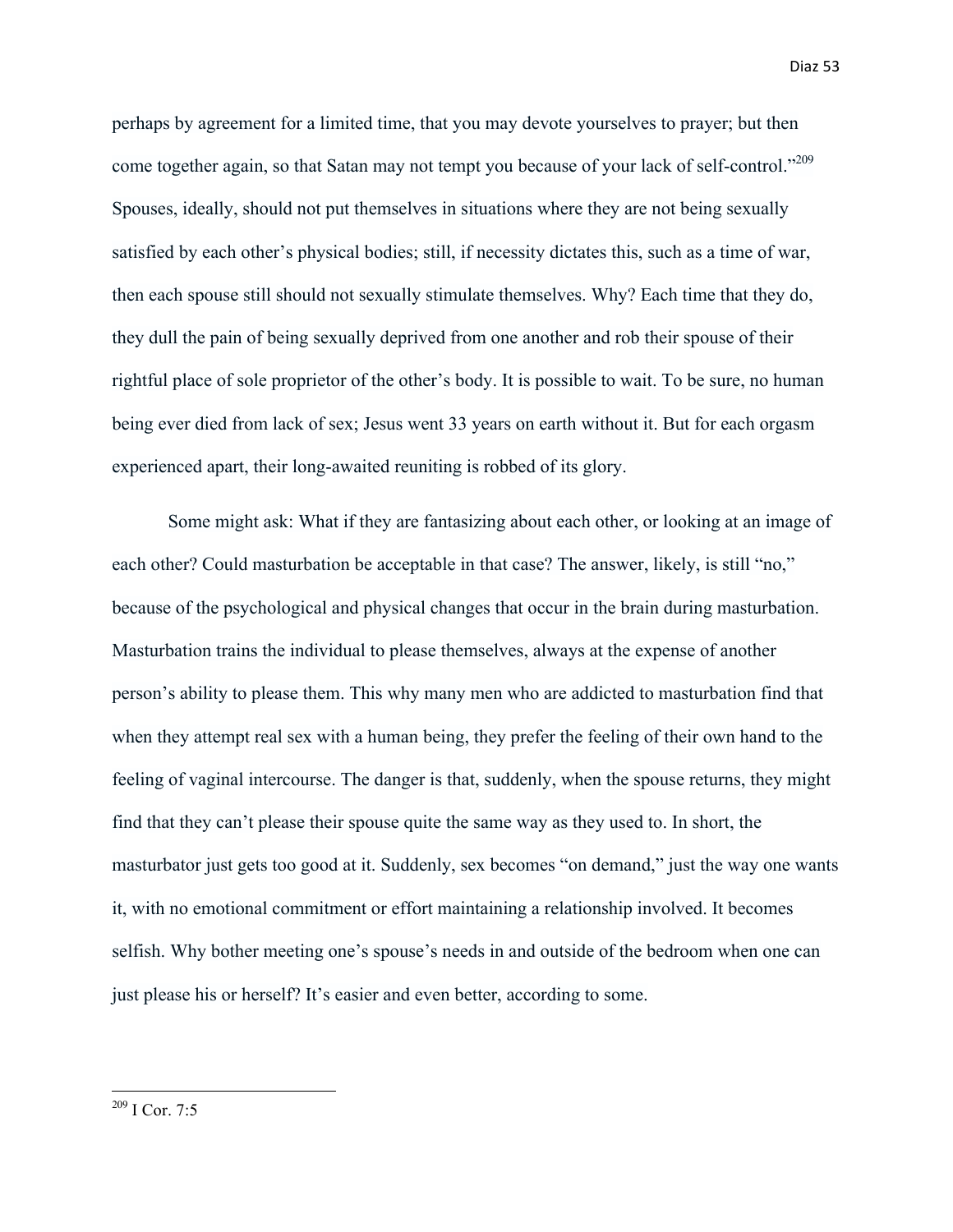This is another important consideration that, if anything, puts the nail in the coffin: masturbation is extremely addictive. The dopamine release found in sex and orgasm is proven by science to be as addictive as cocaine; it forms habits that are hard to break. Paul says in his letter to the Corinthians, "I will not be dominated by anything" (I Cor. 6:12) He continues, "Flee from sexual immorality. Every other sin a man can commit is outside his body, but he who sins sexually sins against his own body. Do you not know that your body is a temple of the Holy Spirit who is in you, whom you have received from God? You are not your own; you were bought at a price. Therefore, glorify God with your body.…" (I Cor. 6:18-20). The addictive nature of masturbation makes it impossible to glorify God with our body, but rather, abuses the temple of the Holy Spirit. If this doesn't prove the sinfulness of masturbation, nothing does.

Masturbation, in each and every case, opens a door for addiction. It is never the result of self-control, but rather, unbridled passion; thus, it is always contrary to the Holy Spirit. Why? The fruit of the Spirit is "self-control" (Gal. 5:23). Thus, it appears impossible for a person obeying the Holy Spirit to masturbate. In fact, masturbation robs the Holy Spirit of His rightful role of being "paraclete," our comforter—He will never lead a believer to find release in a solitary sexual act, but rather, in Himself, through prayer. Never does a believer seek satisfaction in God while masturbating. No, their time and energy would be better spent in prayer, giving thanks and praise to God. Furthermore, the fruit of the Spirit is also "faith" (Gal. 5:22)—and "whatever does not proceed from faith is sin" (Romans 14:23). Masturbation never expresses faith in God to meet one's needs through His chosen means: that is, one's spouse, or Himself. Masturbation only expresses faith in oneself to satisfy the urge. It is no coincidence that masturbation occurs when we are most tired, stressed, or unsatisfied; perhaps, if we were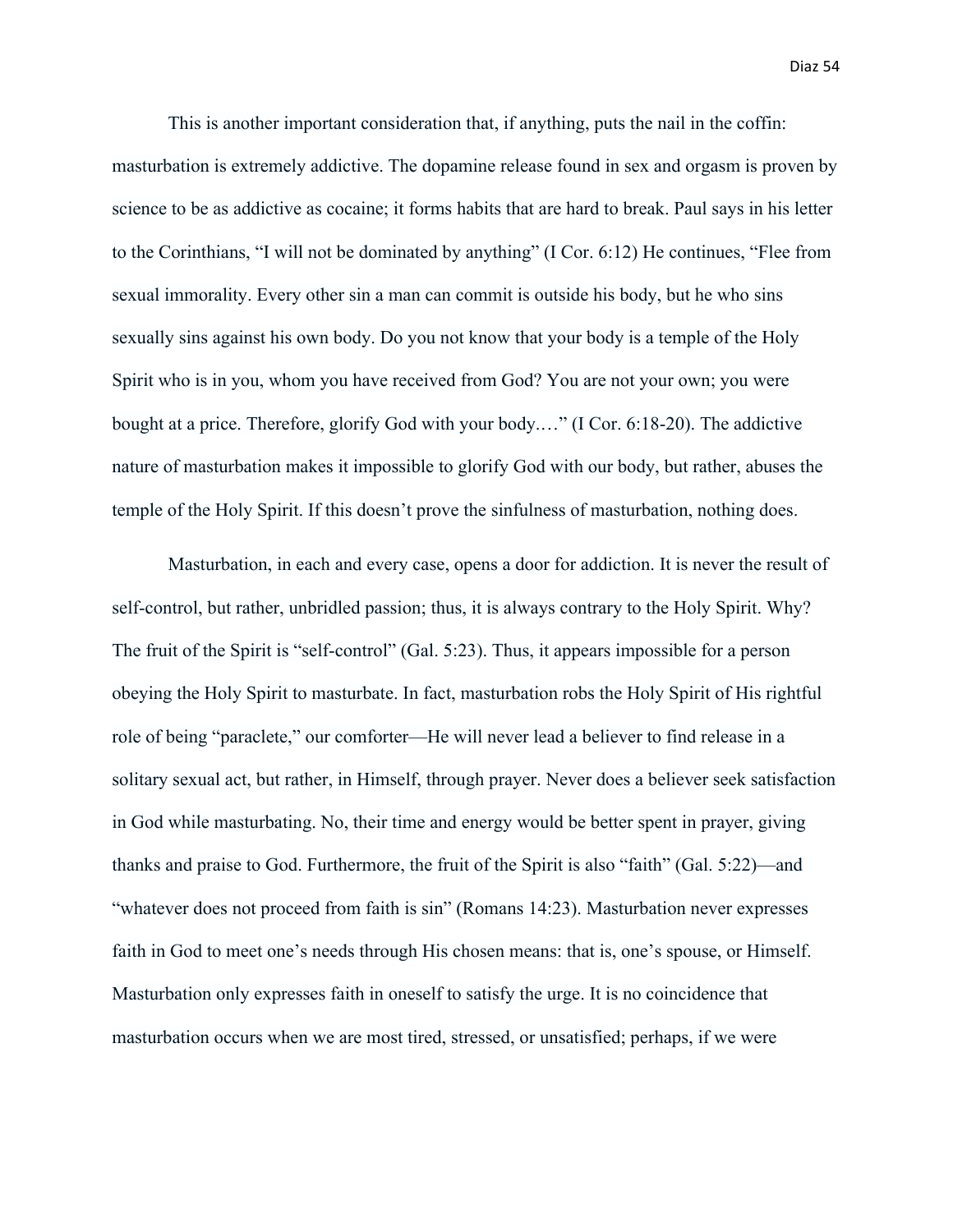continually filled with the Spirit, we would bear such Fruit of the Spirit as "joy," "peace," and "patience" that we would feel no need to masturbate (Galatians 5:22).

For one last analogy helpful in understanding the sinfulness of masturbation, it is beneficial to visualize the "root" and the "fruit" of the act, especially when compared to biblical sex. The root of biblical sex (between one man and one woman in marriage) is trust in God, chastity, thankfulness for one's rightful spouse, and satisfaction in them alone. The fruit: loving relationship, the creation of new life through childbirth, self-sacrifice, service to one's spouse, and mutual satisfaction. By contrast, picture the root of masturbation: lust, lack of self-control, and dissatisfaction with God and/or one's spouse. The fruit: addiction, selfish attitudes toward sex, decreased marital satisfaction, open doors to unbridled fantasy, impulsive behavior, and eroded self-control. After all these considerations, it is impossible to justify masturbation based on Scripture; if Jesus could resist, so can his church.

What might be at stake here? Nothing less than eternal life. Paul says in I Corinthians 1:9. "Don't be deceived. Neither the sexually immoral, nor idolaters, nor adulterers, nor male prostitutes, nor homosexuals, nor thieves, nor covetous, nor drunkards, nor slanderers, nor extortionists, will inherit God's Kingdom." If sexual immorality is to be defined at all, it should be understood as any sexual activity outside of biblical marriage; anything else is a slippery slope. Thus, masturbators, as persons who may be sexually immoral, could fall under the category of persons not inheriting eternal life. But the good news is, because of the sacrificial death and resurrection of Jesus, we can be forgiven of sin and granted eternal life, as Paul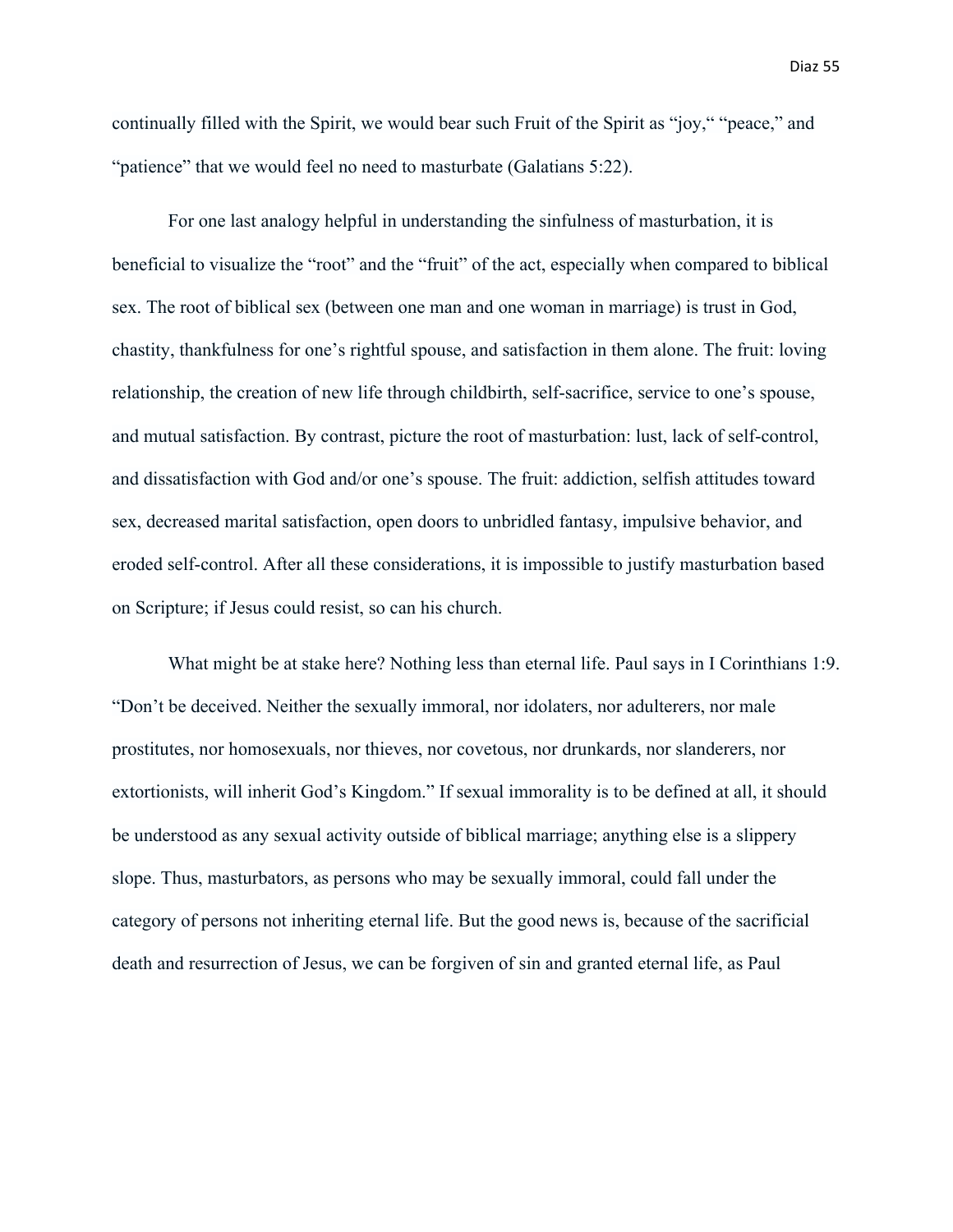continues, "Some of you were like this, but you were washed, you were sanctified, you were justified in the name of the Lord Jesus, and by the Spirit of our God."<sup>210</sup>

 $2^{10}$  I Corinthians 6:11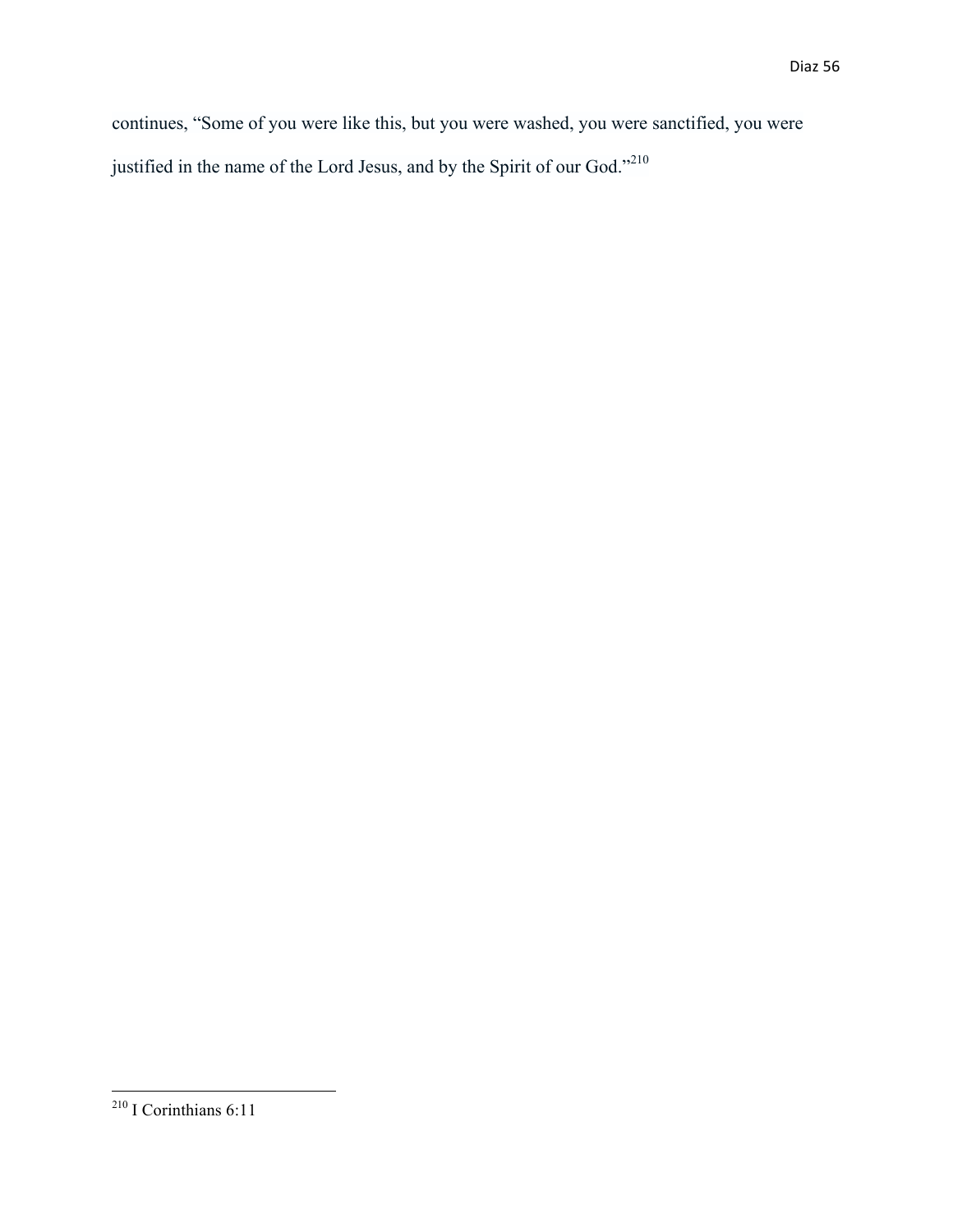#### FIRESCHOLARS WAIVER FORM

## Digital Scholarship, Publishing, Preservation Southeastern University, Steelman Library

#### http://firescholars.seu.edu

#### **Your Honors Thesis may be selected to be included in our collection.**

Please read this document carefully before signing. If you have any questions please contact Firescholars@seu.edu.

Congratulations on the completion of your honors thesis/capstone project. The Southeastern University Digital Commons Committee would like to extend the honor of consideration for inclusion in our FireScholars Selected Honors Theses section. This collection will be published online and made available directly from search engines such as Google and on our website at http://firescholars.seu.edu/honors.

FireScholars is Southeastern's web-based, open access compliant institutional repository for digital content produced by Southeastern faculty, students, and staff. It is a **permanent and open archive**. All materials are searchable via Google Scholar and other search engines.

This form should be submitted to the Honors Program office as a page separate from the official thesis/capstone.

X I agree to make my thesis/capstone available to the Southeastern University community and to the larger scholarly community upon its deposit in our permanent digital archive, FireScholars, or its successor technology, either immediately or upon completion of this specific event, date, and time:

April  $6^{th}$ , 2018

I decline to have my thesis/capstone considered for inclusion in FireScholars at this time. I reserve the right to submit for inclusion at a later date, if desired.

By signing this form, I acknowledge that all work contained in this paper is original work by me or includes appropriate citations and/or permissions when citing or including excerpts of work(s) by others.

\*\*If applicable, I have included an approval letter from the IRB relative to a study that involves human subjects.

I acknowledge that I understand the terms of this agreement and that I freely consent to the use of this work in FireScholars.

| Signature: |  |  |
|------------|--|--|
|            |  |  |

Printed Name: Dillon Diaz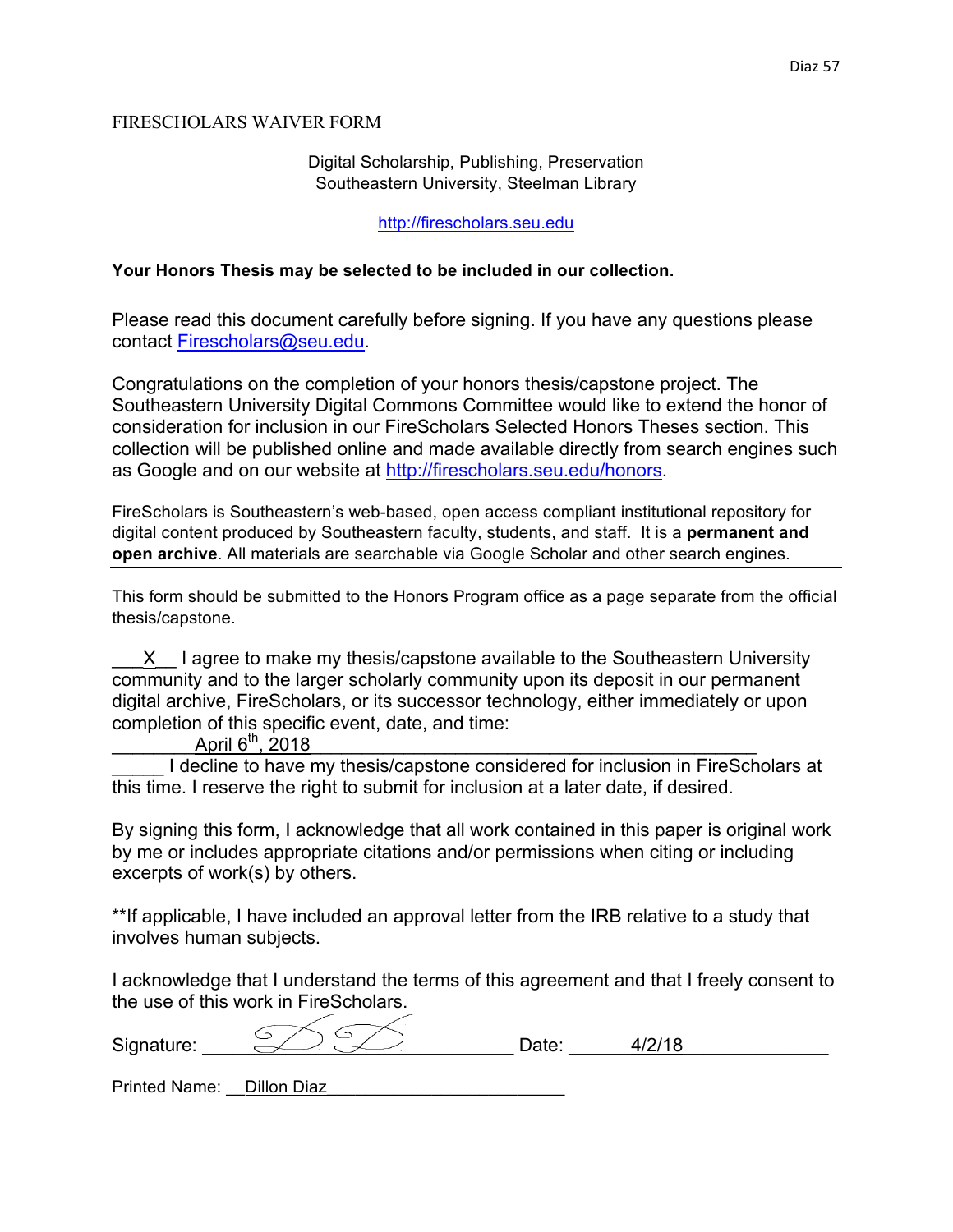# **PLAGIARISM CONSENT TO COMPLY STATEMENT & HONORS PROGRAM AFFIDAVIT**

I, <u>Dillon Diaz</u>, have read, understand, and will keep in my possession the Course Syllabus for HONR 4012\_4112 (*Honors Thesis Writing I and Honors Thesis Writing II*), Southeastern University, Spring 2018. I understand that in compliance with the syllabus and the Student Handbook, for both instructional and evaluation purposes, I may be responsible for electronically submitting my written work to Turnitin®. With the affixing of my signature below, I agree to comply to the terms therein.

Honors Program Affidavit: I understand this is an Honors Program class and as such, I am required to complete the course with a B+ grade or higher to fulfill the Honors Program requirement.

**\_\_\_Dillon Diaz\_\_\_\_\_\_\_\_\_\_\_\_\_\_\_\_\_\_\_\_\_\_\_\_\_\_\_\_\_\_\_\_\_\_\_\_\_\_\_\_\_\_ Student Signature** 

**\_\_\_\_4/2/2018\_\_\_\_\_\_\_\_\_\_\_\_\_\_\_\_\_\_\_\_\_\_\_\_\_\_\_\_\_\_\_\_\_\_\_\_\_\_\_\_\_\_**

**Date**